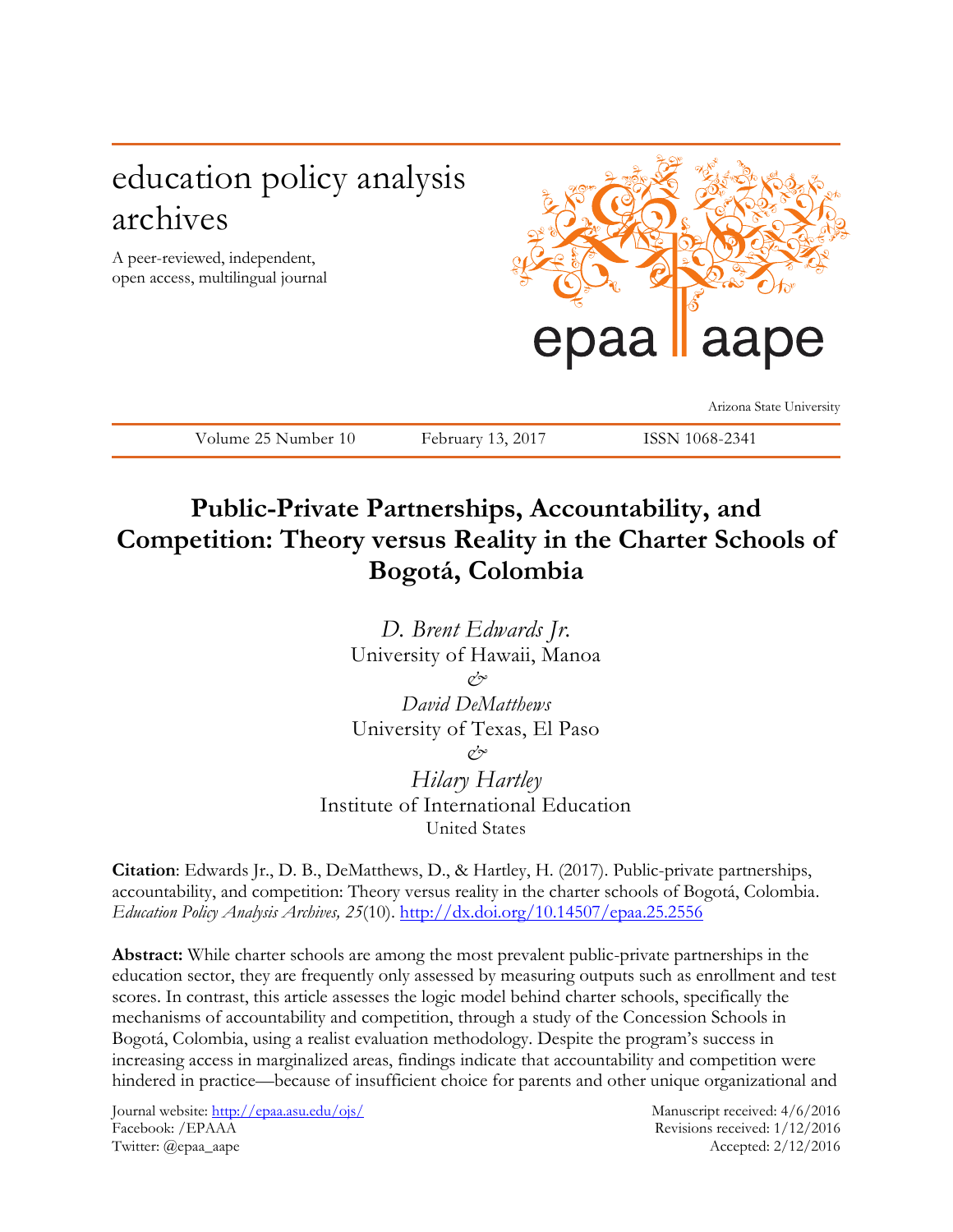political factors. For example, particular issues emerged that influenced the availability of viable charter operators to open and manage schools while political orientations, political shifts, and evaluation design issues affected the charter authorizer's ability to monitor, assess, and hold charters accountable. Successfully operationalizing public-private partnerships requires that the mechanisms underlying each link in the policy theory are carefully designed and supported, that they directly connect, and that the functioning of one does not adversely impact the others—a difficult task given the dynamic and sensitive nature of such mechanisms and the imperfect world of educational reform. The article concludes by reflecting on a number of issues, including charter school exit from the market, the need for accountability of charter authorizers themselves, the increasing political clout of charter management organizations and their allies, and the ways that these actors circumvent or avoid public accountability.

**Keywords**: charter schools; Colombia; public-private partnerships; accountability; competition; charter authorizers

## **Asociaciones público-privadas, rendición de cuentas y competencia: Teoría versus realidad en las escuelas chárter de Bogotá, Colombia**

**Resumen:** Si bien las escuelas chárter se encuentran entre las asociaciones público-privadas más relevantes en el sector educativo, con frecuencia sólo son evaluadas por sus indicadores de cobertura/matrícula y por los resultados de las pruebas. Tomando distancia de esta tendencia, este artículo evalúa los componentes del modelo que hay detrás de las escuelas chárter y, específicamente, se enfoca en los mecanismos de rendición de cuentas y competencia, en un estudio de caso sobre las Escuelas por Concesión en Bogotá, Colombia, utilizando una metodología de evaluación realista. A pesar del éxito del programa al permitir el aumento en el acceso a la escuela en áreas marginadas, los hallazgos indican que la rendición de cuentas y la competencia se vieron restringidas en la práctica debido a la escasa posibilidad que tienen los padres para elegir y a otros factores particulares de índole política y organizativa. Por ejemplo, surgieron problemas específicos que influyeron en la disponibilidad de agentes idóneos que pudieran asumir la apertura y administración de estas escuelas, además de algunos vacíos en los lineamientos políticos, cambios de gobierno y problemas en el diseño de instrumentos de evaluación. Esto restó capacidades a las autoridades educativas para supervisar, evaluar y responsabilizar a las escuelas chárter por sus resultados. Un modelo exitoso de asociación público-privado en el ámbito educativo requiere que los mecanismos que subyacen a la naturaleza de cada tipo de actor estén articulados, desde la teoría de la política, y que sean cuidadosamente diseñados. Estos mecanismos deben estar directamente conectados y su funcionamiento no puede afectar negativamente a los demás. Esta ya es una tarea difícil de lograr dada la naturaleza dinámica y sensible de estos mecanismos y de la poca claridad que hay en el mundo de las reformas educativas. El artículo concluye reflexionando sobre una serie de cuestiones. Entre ellas, la salida de escuelas chárter del mercado, la necesidad de exigirles una real rendición de cuentas, el creciente peso político que tienen las organizaciones que administran estas escuelas con sus respectivos aliados y las estrategias que tienen estos actores para eludir sus responsabilidades. **Palabras-clave:** Escuelas chárter; escuelas por concesión; asociación público-privado; rendición de cuentas; competencia; autoridades educativas

## **Asociaciones públicas-privadas, rendição de contas e concorrência: Teoria versus realidade nas escolas de Bogotá, Colômbia**

**Resumo:** Si bien las escuelas se ubican entre las asociaciones públicas-privadas más relevantes en el sector educativo, con frecuencia sólo son evaluadas por sus indicadores de cobertura / matrícula y por los resultados de las pruebas. Tomando distancia de esta tendencia, este artículo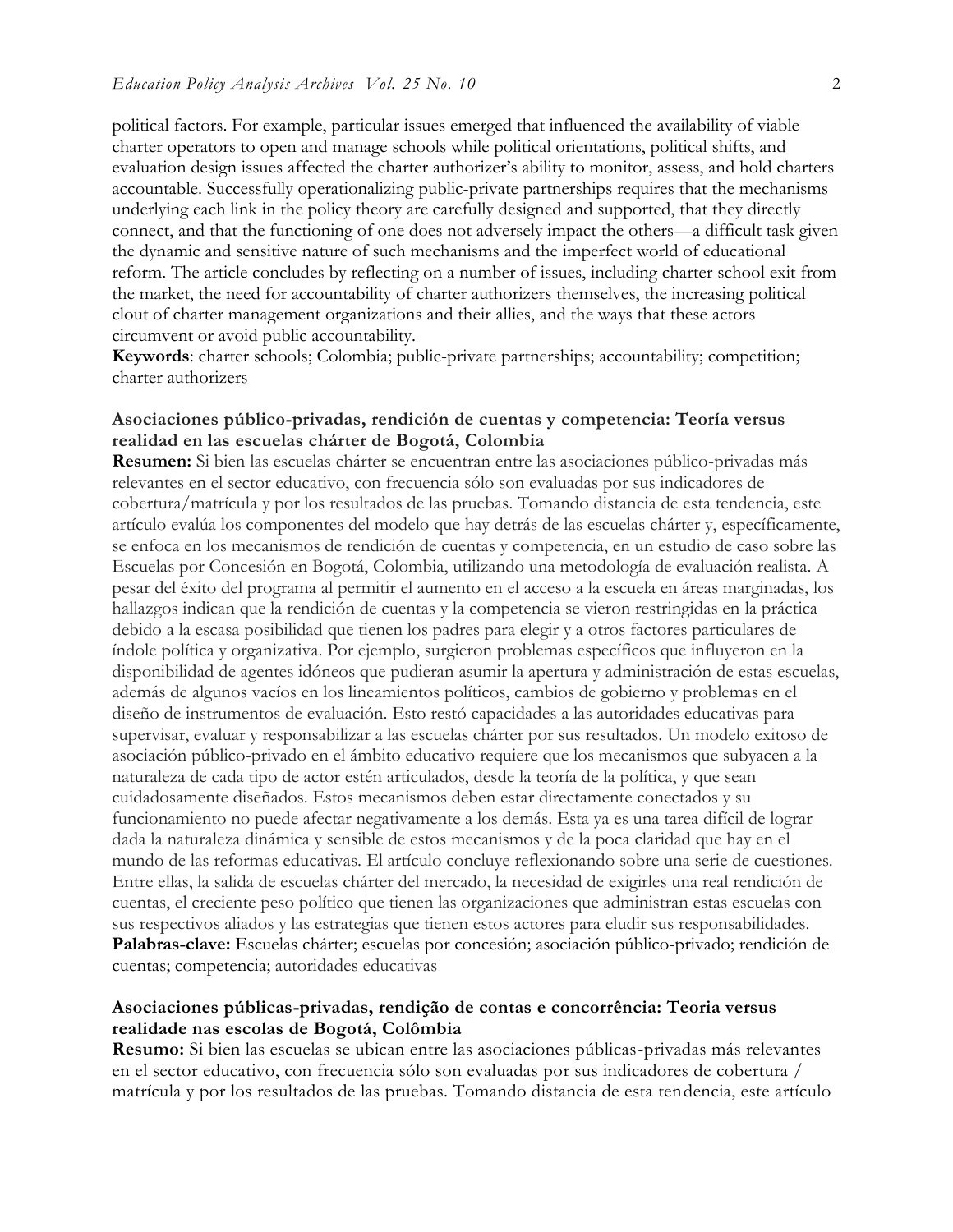evalúa los componentes del modelo que hay detrás de los colegios chárter y, específicamente, se enfoca en los mecanismos de rendición de cuentas y competencia, en un estudio de caso sobre las Escuelas por Concesión en Bogotá, Colombia , Utilizando uma metodologia de avaliação realista. A perda do sucesso do programa permite que o aumento no acesso à escola em áreas marginais, os vestígios indicam que a rendição de contas ea competência são encontrados restrições na experiência devido à possibilidade que têm os pais para escolher e outros Aspectos de índole política e organizacional. Por exemplo, surgiram problemas específicos que influenciam na disponibilidade de agentes que podem ser aprovados na abertura e administração de escolas, além de alguns casos nos lineamentos políticos, mudanças de governo e problemas no projeto de instrumentos de avaliação. Isto serve para as autoridades educativas para supervisionar, avaliar e responsabilizar as escolas para os resultados. Um modelo exitoso de associação público-privado no âmbito educativo requer que os mecanismos que subjacen a uma natureza de cada tipo de ator com articulados, da teoria da política, e que são costurados. Esses motores devem estar conectados diretamente e não podem afetar negativamente os demais. Esta é uma tarefa difícil de conseguir dada a natureza dinâmica e sensível destes mecanismos e da pouca luz que feno no mundo das reformas educativas. O artigo conclui reflexão sobre uma série de questões. Entre elas, a saída de escolas para o mercado, a necessidade de exigências para uma verdadeira rendição de contas, para o maior peso político que têm as organizações que administram essas escolas com seus respectivos aliados e as estratégias que possuem esses atores para eludir suas responsabilidades.

**Palavras-chave:** Escuelas chárter; escolas por concessão; associação público-privado; Rendição de contas; competição; autoridades educativas

## **Introduction**

At the broadest level, public-private partnerships (PPPs) can be defined as "cooperation of some sort of durability between public and private actors, in which they jointly develop products and services and share risks, costs and resources which are connected with these products" (Hodge & Greve, 2010, p. 4). The PPP label can apply to multiple types of reforms that promote private sector involvement (both individual and institutional) and introduce market-based values and mechanisms (Wolff, Navarro, & González, 2005). In education, the most well-known PPP policies are vouchers and charter schools, though a wide range of other PPP arrangements exist.<sup>1</sup> As will be further discussed, although there is a tremendous literature on charter schools, it tends to focus on outcomes generally and test scores specifically rather than on the functioning of the governance arrangements through which charter schools are overseen. This article contributes to this arguably under-researched area by presenting research on charter school accountability and competition in Bogotá, Colombia.

This research is particularly relevant given the global debates around the increasing influence and participation of private actors in education. That is, while PPPs in education have gained traction since the 1990s in the United States (Bulkley & Burch, 2011), they are also a global phenomenon with relevance for how education is delivered, managed, and evaluated (Patrinos, Barrera-Osorio, & Guáqueta, 2009; Robertson, Mundy, Verger, & Menashy, 2012). There are many indications of their increased relevance and influence. In the United States, for example, charter schools began in 1988 as a way for schools to respond to community preferences and to serve as

 $\overline{a}$ 

<sup>&</sup>lt;sup>1</sup> These other arrangements include any instance in which private actors contribute some aspect of the provision of public education, ranging from building construction to cleaning services, for example (Patrinos, Barrera-Osorio, & Guáqueta, 2009).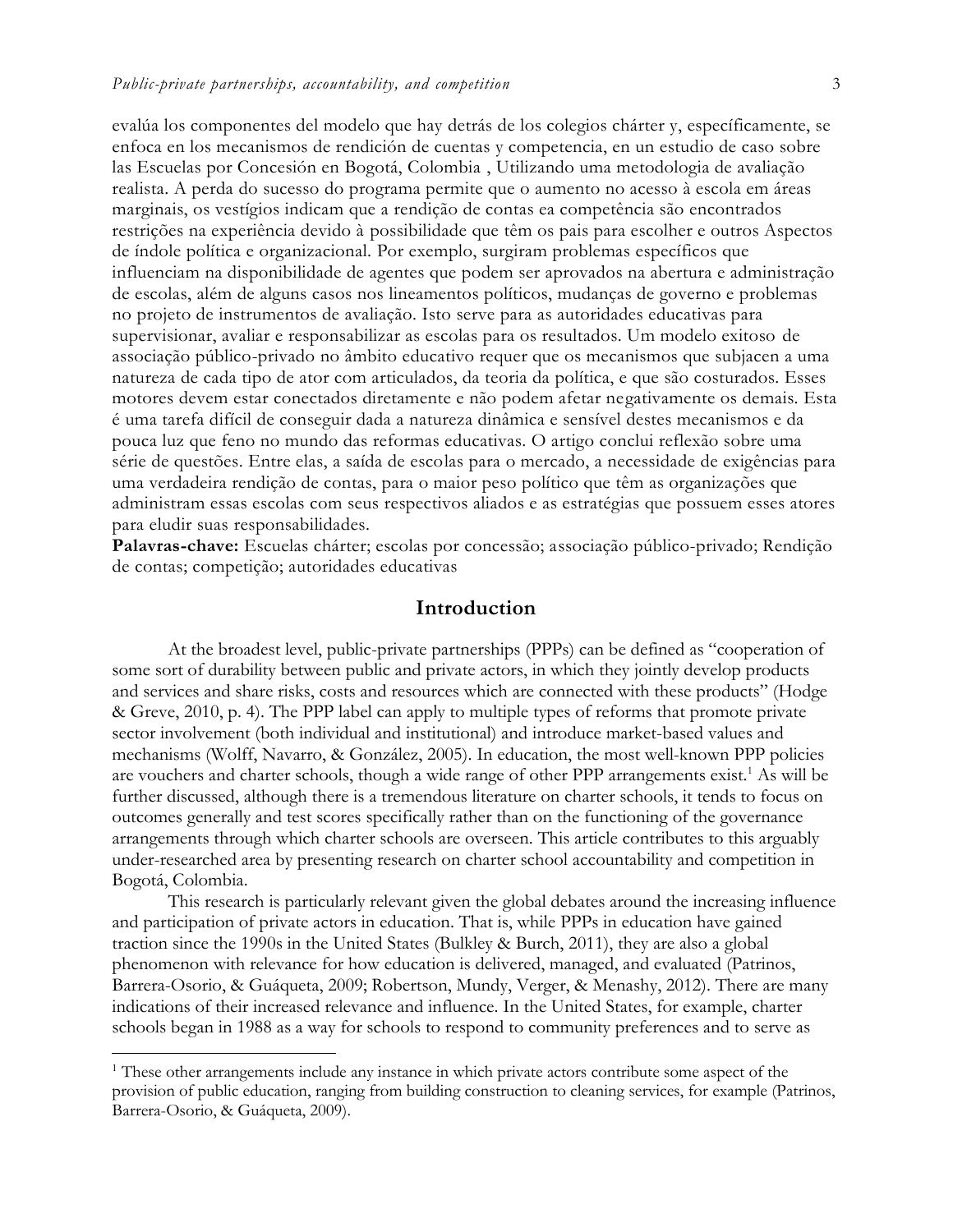spaces for innovation and experimentation. However, starting in the late 1990s, a corporate dimension emerged in the form of charter management organizations (CMOs)—non-profit organizations that operate networks of charter schools. Many of these organizations have acquired significant political clout at the state and/or national level, particularly such chains as Uncommon Schools, Achievement First, and the Knowledge is Power Program (Au & Ferrare, 2015; Fabricant & Fine, 2012). PPPs also became prevalent in the provision of supplemental services (e.g., afterschool tutoring, testing) in the wake of the passage of the No Child Left Behind Act of 2001 (Burch, 2006). Internationally, the situation is similar, where companies in many countries are being contracted for school management, learning technologies, data analysis, and teacher training, among other services (Ball, 2007, 2012).

Underlying the PPP phenomenon is an attractive logic that is promoted globally and which must be acknowledged at the outset, because it is this logic to which the present article responds. In promoting PPPs, policy entrepreneurs highlight four pathways through which they can lead to positive educational outcomes. These are: (a) operational flexibility of private entities (i.e., the ability to customize one's organization and service offerings), (b) bidding and selection processes (through which government agencies select private companies to provide a given service), (c) risk-sharing between the government and private sector (such that private companies will enter the market, knowing that they do not bear the full burden of failure), and (d) competition (through which public schools react to the threat of losing students) (Patrinos et al., 2009). Despite the somewhat specific nature of these pathways and the many assumptions embedded in the operation of each one, the debate in education has tended to boil down to findings related to discrete outcomes such as student achievement or student dropout rates (see, e.g., Carnoy, Jacobsen, Mishel, & Rothstein, 2005; Fabricant & Fine, 2012).<sup>2</sup> The problem with the nature of the debate is that essential aspects of the operation of PPPs are overlooked. By focusing on input-output research that assesses outcomes alone without unpacking the mechanisms by which outcomes are achieved, essential information is overlooked and we are left with a partial understanding of the engagement that connects private providers to government agencies and to each other.

In light of the above, this article thus seeks to inform and expand the debate around charter school governance. Doing so is especially important because there is evidence that public authorities are not satisfied with their ability to oversee charter schools and other supplemental service providers (Heinrich, 2010). Rather than responding to parental choice and working within established legal frameworks, many charter schools are instead choosing among parents (Jabbar, 2016), creating coalitions, and tapping into advocacy networks in order to change the rules of the game (Au & Ferrare, 2014; Henig, Holyoke, Lacireno-Paquet, & Moser, 2003). These examples signal that charter school governance faces challenges that are not anticipated by proponents. They also call into question the increasingly popular notion in the United States that CMOs represent a promising avenue for reducing dependency on traditional school districts (Farrell, Wohlstetter, & Smith, 2012). Scholars must therefore strive to better understand how and why charter school governance does and does not operate in practice as espoused in theory, and with what implications.

To examine these issues, the research in this study focused on a model of charter schools from Colombia known as Concession Schools (or, in Spanish, *Colegios en Concesión* [CEC]). It began in 1999 and is intended to provide education that is high quality, privately-managed, and publiclyfunded to poor students in specific areas of Bogotá. This program has become a well-known and relatively high-profile reform; it has been promoted by the World Bank (see, e.g., Patrinos et al., 2009) and its founder has continued to feature in key conferences in the United States on private

 $\overline{a}$ 

<sup>2</sup> It is worth noting, as well, that broad reviews have shown the effects of charter schools on student achievement to be mixed at best and typically no better than traditional public schools (e.g., Jeynes, 2012).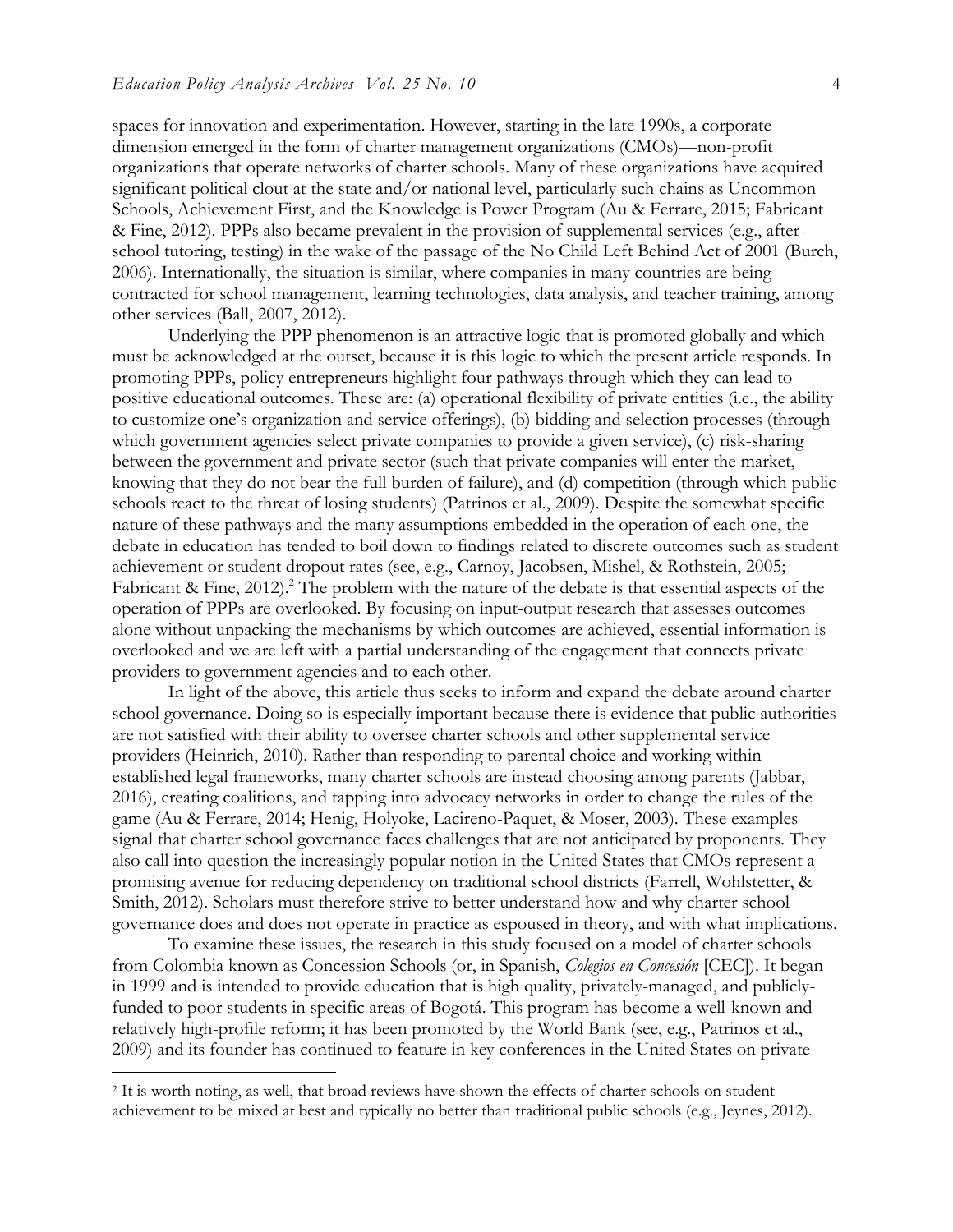education led by such actors as the International Finance Corporation (2014) and the Brookings Institute (2015). The CEC program thus reflects education reform trends in the United States and internationally while also serving as a reform example itself that encourages the continuation of the PPP trend. These characteristics make the CEC program salient for understanding charter school governance in practice.

Just as additional research is needed generally on the mechanisms of accountability and competition, so too is more research needed on the CEC model. It is the case that a couple quantitative studies have been produced on the effects of CECs on student achievement (Barrera-Osorio, 2006; Bonilla, 2011), but, as pointed out by Edwards (2014), the findings of these studies are open to interpretation due to issues of endogeneity and the lack of a true counterfactual. Given these issues, the present study takes as its focus the inner-functioning of the program's accountability and competition mechanisms.

In what follows, we will trace and unpack—through the application of a realist evaluation methodology—each of the mechanisms embedded in the theory of action of the CEC program. As will be shown, the findings from this study have implications for the extent to which mechanisms of accountability and competition in PPPs can be expected to materialize in practice through the introduction of charter-type programs. Importantly, the relationships of interest are not only those between parents and schools but also those between charter management organizations and the central office managers who oversee them. To address the above-mentioned issues, this paper moves through a number of sections. First, we review the relevant theory and evidence on charter schools, drawing on literature gathered by searching the Web of Knowledge, EBSCO databases, and Google Scholar for studies related to public-private partnerships generally and charter schools specifically. Second, we situate the CEC program within Colombia by explaining the relevant context. Third, we discuss the policy provisions and the theory of action that guide this program. Fourth, we detail the methodology employed for the study. Fifth, we present the results, which relate specifically to the processes of accountability and to the dynamics of competition that accompanied the Concession Schools. The final sections offer discussion, implications, and conclusion.

#### **Theory vs. Reality in the Literature**

The literature on PPPs generally and on charter schools specifically has discussed for many years the theory of accountability and competition in education markets (Chubb & Moe, 1990). The former typically relates to the ability of a school district or other charter authorizers to monitor and, if necessary, take action against those private entities that are providing services related to public education (Crew & Anderson, 2003). Key aspects of this arrangement are the use of contracts and open-bidding processes. In theory, the open-bidding process should be transparent and competitive, and the contracts themselves should not only be awarded on the basis of past performance but should also include clear stipulations regarding performance requirements (Patrinos et al., 2009). Subsequently, those officials responsible for overseeing charter schools or other service providers can carefully monitor administrative behavior and/or academic outcomes, thereafter using poor performance as a justification for revoking charters or for cancelling contracts (Crew & Anderson, 2003). Of course, the logic of this arrangement presumes that performance criteria are clearly established, that public managers regularly collect the necessary decision-making information, and that those public managers have the ability and desire to exercise their authority (Lubienski, 2006).

The idea of competition in education markets also rests on a number of assumptions. In the case of charter schools, the primary assumption is that, as a result of the creation of multiple choices from which parents can choose, schools will be pressured to improve the quality of the education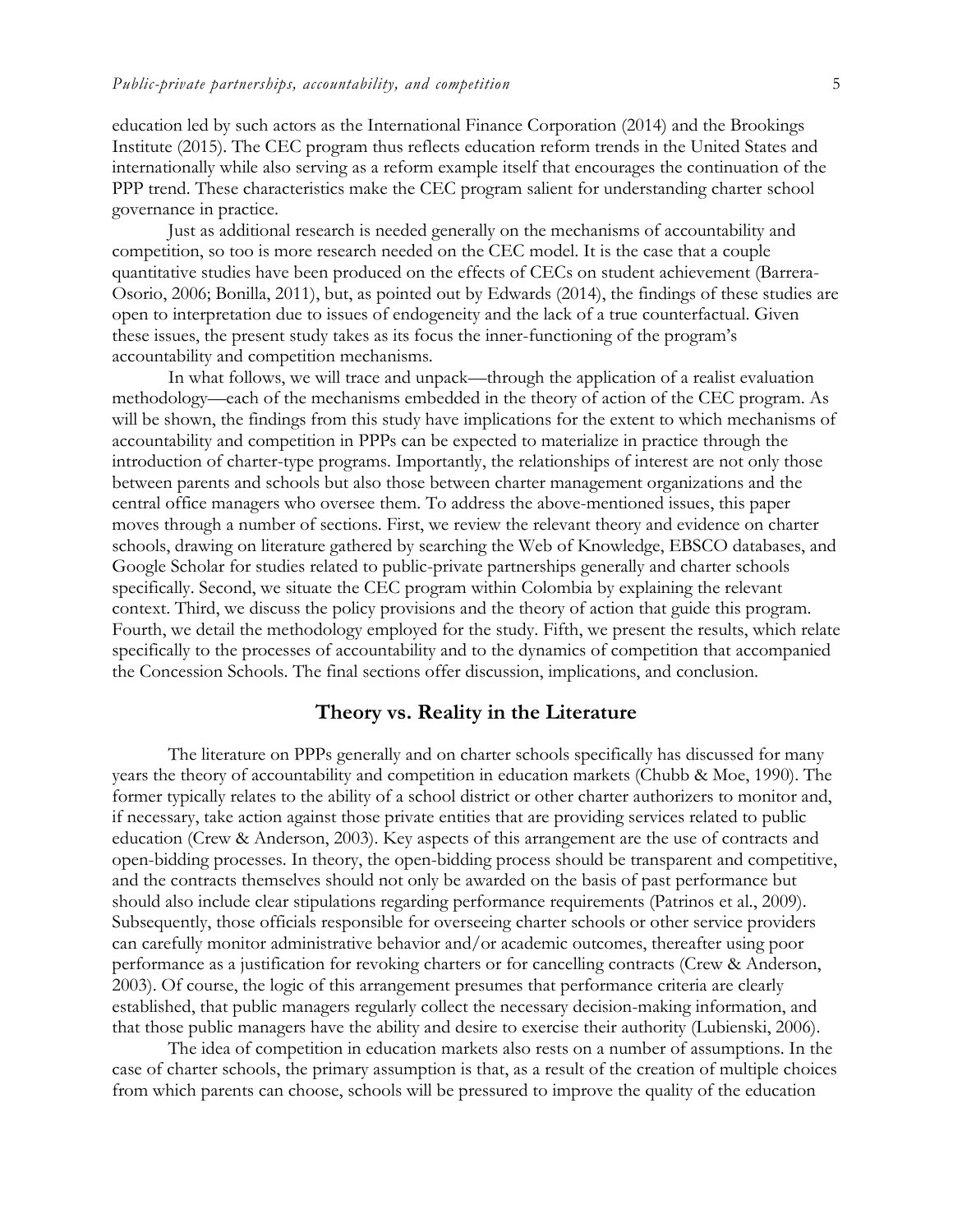offered (Chubb & Moe, 1990; Lubienski, 2003). Improvement is thought to be achieved through administrative and pedagogical innovation (Lubienski, 2003) and/or simply by strategically employing the school's resources in order to improve indicators such as test scores or dropout rates. Importantly, though, in order for competition to work in this way—that is, for an education market to function properly—not only must eligible parents be aware of and able to exercise their choices but school principals (or the parent company for the school) must also be incentivized to respond to the perception that other schools represent a legitimate threat to their survival. Only then will service providers attempt to minimize their costs and use resources more efficiently, leading to an education system that is more efficient overall (Rho, 2013).

The available evidence, however, suggests that accountability and competition often do not function in practice as they are presented in theory (Bulkley, 2001; Paino, Renzulli, Boylan, & Bradley, 2014; Rotherham, 2005). For example, on the issue of accountability, Crew and Anderson (2003), in their study of 103 charter schools in Florida, found that state law required charter schools to produce annual reports that contained information on school finances, faculty and staff, and the attainment of performance goals. However, in practice, the reports submitted by the schools complied with few of these legal requirements in that they "stated objectives in ways that could not be tracked or measured, provided very little baseline data and often made few references to the progress they had made toward the goals identified in their charter applications" (Crew & Anderson, 2003, p. 200). Moreover, "no school complied with the requirement that baseline data be presented that would permit a showing of the academic progress made by individual students during the time enrolled in the charter school" (p. 200). Compounding this situation was the fact that "no one in Florida's educational system [took] responsibility for annual analysis and reporting of data" and that "the Charter School Office claimed to have no mechanism to enforce [the annual report] requirement on recalcitrant schools" (p. 200).

Acar and Robinson (2004) conducted a study of accountability in the United States between K-12 public schools and private or non-profit organizations. On the basis of 38 interviews across 17 states, they found that four issues primarily affect accountability: (a) insufficient personnel on the part of the schools to monitor the private and non-profit partner organizations, (b) insufficient monetary resources to collect the necessary information, (c) difficulty in measuring service outcomes, and (d) inability to access the necessary information regularly and in a timely fashion. Other issues found to hinder the exercise of accountability were personal differences, communication issues, and frequent turnover in key personnel (Acar & Robinson, 2004). Thus, even when service provision arrangements are governed by contracts, there can be significant transaction costs that stem from untrusting and unstable relationships and a lack of information (Bulkley, 2001; Reeves, 2008). Recognizing these issues, the U.S. Department of Education (2007) recommended that charter school authorizers hire qualified staff members, support new school operators, and provide meaningful and transparent oversight.

However, even if the above recommendations are followed, accountability can be a significant challenge. In part, this is because accountability—contrary to how it is commonly presented by PPP advocates—is a concept that is difficult to operationalize in practice, not least because there are multiple ways to interpret and to define it. Diggs and Roman (2012), for example, interviewed 41 public procurement specialists, whose job it is to hold private providers accountable, and found the way accountability is understood depends on one's experience, organizational position, and career aspirations. Participants in their study noted that accountability can mean meeting legal requirements but it can also be interpreted as meeting informal or unofficial expectations. In terms of the former, it is important to note that legal requirements for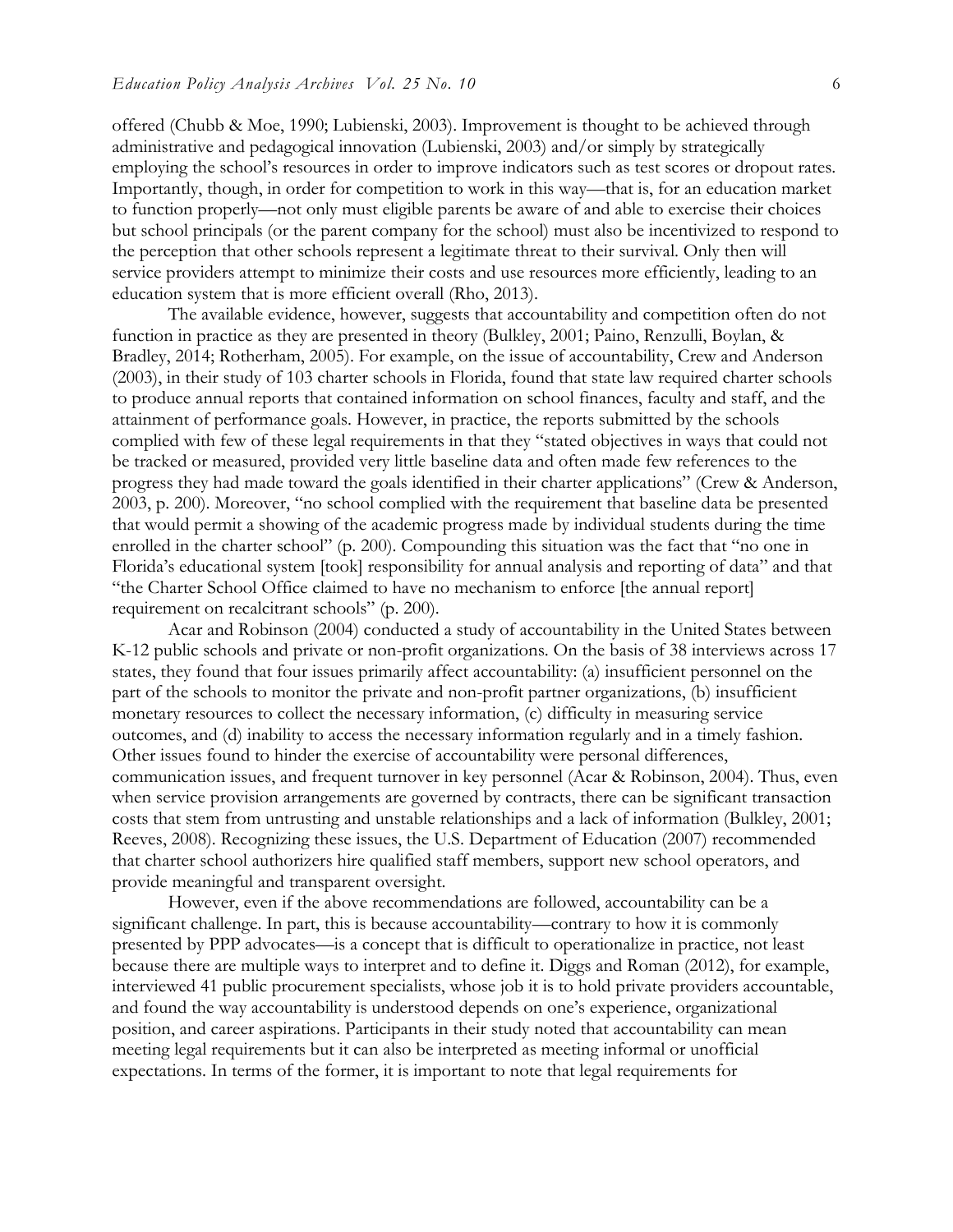accountability vary greatly across political contexts (NACSA, 2015a; Vergari, 2001).<sup>3</sup> Relatedly, some scholars working on charter schools have emphasized four dimensions of accountability: performance (based, e.g., on academic outcomes), market (based on the provision of a distinct service to the community served), bureaucratic (based on compliance with relevant rules and regulations), and financial (based on acceptable use of public tax dollars) (Paino et al., 2014).

While these dimensions highlight that accountability is a multi-dimensional concept, research on charter schools also suggests that certain of these dimensions lend themselves more easily than others to punitive or castigatory action by government supervisors. The two most common reasons for charter school closure in the United States relate to finance (41.7% of closures) and mismanagement (24%), followed by academic performance (18%) (CER, 2011). Actions taken against charter schools are more common during the charter renewal year (NACSA, 2011), when closure is less politically contentious. These actions are also more frequently based on financial and bureaucratic compliance reasons because there is less room to dispute infractions as compared to language around academic performance (CREDO, 2009). The latter can be debated "until the cows come home," particularly by community supporters and charter school advocacy coalitions (Rotherham, 2005, p. 47; see also Au & Ferrare, 2014; Henig et al., 2003), especially since the language in contracts is often vague or ambiguous (Bulkley, 2001; Paino et al., 2014; Ziebarth, 2015). Ironically, then, where charter oversight agencies do have the necessary staff and funding to monitor these schools, the typical rationale for closure "contradicts the general perception that the success and accountability of a charter school is primarily measured in terms of academic achievement" (Paino et al., 2014, p. 530).

Despite the clear obstacles that confront accountability, Prusinski, Ruddy, Plucker and Cierniak (2014), in their study of mayoral authority over charters in Indianapolis, note that two strategies can reduce tensions. First, the cultivation of relationships with charter schools and, second, focusing on transparency (rather than political agendas) by publicly communicating student outcomes and school performance and by broadcasting and opening the meetings of the school board open to the public. Notwithstanding the studies reviewed here, there is scant evidence on how PPP oversight bodies manage the actors they oversee.

Similarly, very little research has been conducted on bidding processes. Though it is assumed that multiple private or non-profit organizations will compete for public sector contracts, what happens when this is not the case? Do public administrators (often known as charter authorizers) award contracts even where there is insufficient competition and, if so, with what implications for corruption and the ability to effectively manage and, where necessary, to punish these schools when they know that their governmental supervisors cannot easily replace them (if at all)? While these questions are in need of answers—especially in reference to charter schools—one study examined a bidding process wherein private companies were sought as partners for school construction in Portugal (Da Cruz & Marques, 2012). Here, the Portuguese government worked with the only willing private sector partner and, in so doing, found that this company could not "serve two masters" in that it prioritized profit making over public sector needs (Da Cruz & Marques, 2012, p. 756).

As for competition, while parents may see school choice as inherently valuable, research has shown that this is does not function smoothly as a mechanism of governance (Lubienski, 2003). For example, on information access, Alegre and Benito (2012) reveal that parents in advantaged socioeconomic positions are better able to access privileged information (i.e., insider information on a

 $\overline{a}$ 

<sup>3</sup> For example, consider that in the United States, four types of entities can serve as charter school authorizers and supervisors: school districts, state boards or departments of education, other public entities (e.g., cities, counties or bureaus, colleges, universities), and boards created for this specific purpose (Vergari, 2001).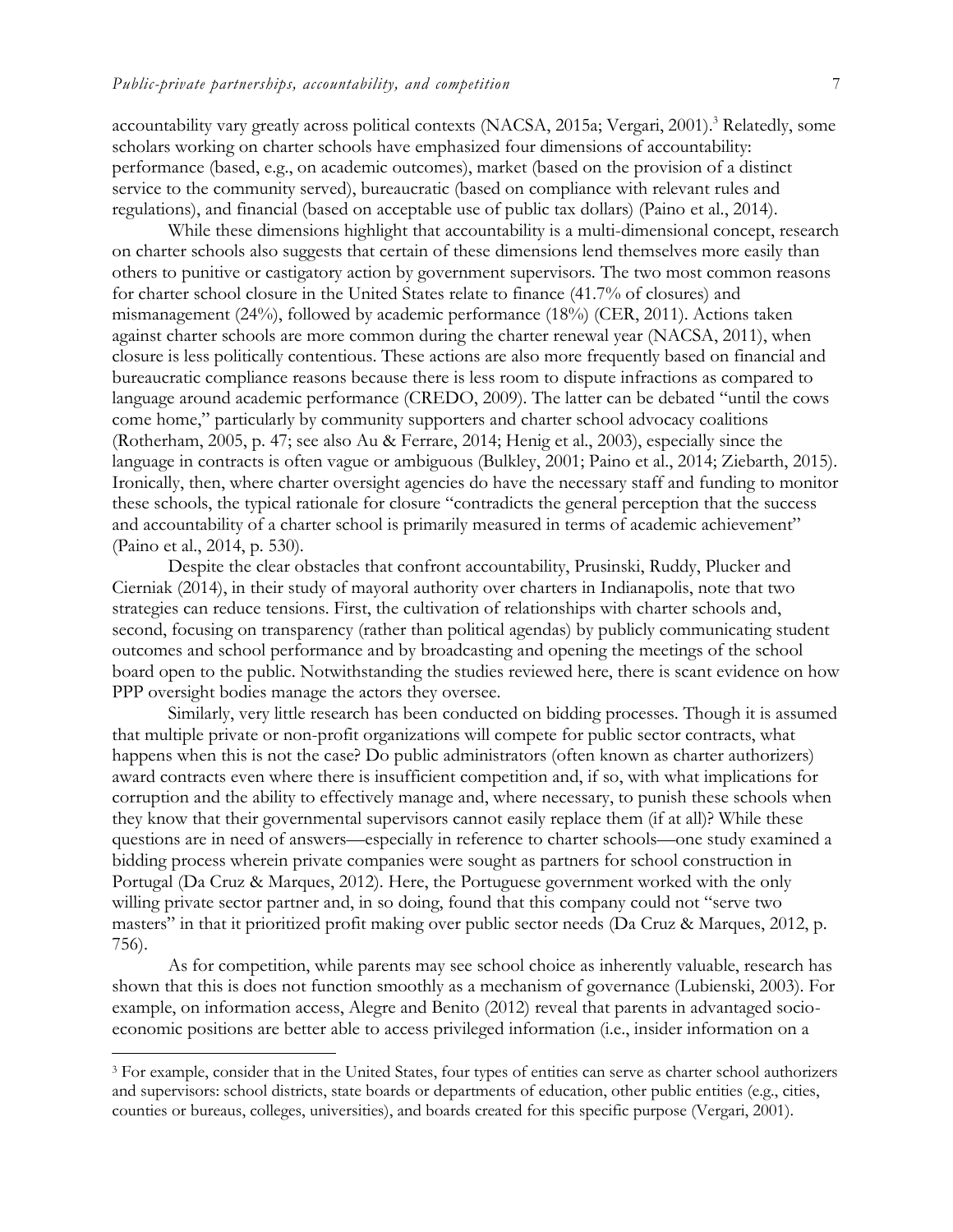school through social networks) than marginalized families, who must rely on "under-capitalized channels" (i.e., publically-available information). This information asymmetry influences the choice sets that parents construct when exploring options for their children (Waslander, Pater, & van der Weide, 2010). It can also lead to greater segregation of students along socio-economic or racial characteristics (Reay, 2004).

The other side of the informational coin is that schools themselves can regulate what is known about them, and by whom (Jabbar, 2016). Lubienski (2003) concludes that school processes are opaque to outsiders, that schools enjoy "informational advantages over consumers" and that they have "disincentives to empower consumers with better, more actionable information" (p. 132). On this point, studies have shown that charter schools and private providers share only select information, or choose not to make information about their school widely available, precisely in an effort to influence the composition of their student body (Lubienski, 2003, 2006). Moreover, studies have shown that it can be the schools that choose students, as in New Orleans, where charter schools (but particularly the elite ones) selectively admit, exclude, and push out students and are thus highly stratified by race, income, and special education status (Adamson, Cook-Harvey, & Darling-Hammond, 2015; Jabbar, 2016).

Another strategy to influence parental choice is to focus on how the school is perceived that is, to focus on marketing materials and the use of symbolism to evoke emotion and to create positive mental images (Lubienski, 2003). Together, the promise of charter schools as espoused by reformers and the positive marketing materials generated by charter schools themselves may contribute to parents' allegiance to them. As Rotherham (2005) writes, "charter schools, even poorperforming ones, are proving wildly popular with parents" (p. 46)—a finding echoed by CREDO's (2013) study of charter schools in 16 states, where many parents "enroll their children in schools that are not performing as well or better than the local [traditional public schools (TPS)] options" (p. 83).

 Research has found that marketing is also a strategy to which principals turn when they sense competitive pressure for their students, as opposed to focusing on improving educational quality (Jabbar, 2016; Kasman & Loeb, 2013). Studies have further investigated the circumstances in which principals sense competitive pressure. While geography—or the distance between TPSs and a potential competitor—strongly influences which schools principals perceive as competitors, researchers also found that principals tend to sense competitive pressure from those schools that are similar in terms of student achievement, race, poverty status, and enrollment size (Jabbar, 2015; Kasman & Loeb, 2013). Yet other studies have suggested that the perception of competition depends on the purpose of charter schools, for example, and the context into which they are introduced. Not surprisingly, TPSs may not perceive charter schools as a threat if the latter are intended to serve marginalized or low-performing students and if the TPSs experience no negative financial impact as a result of the charter schools (Waslander, Pater, & van der Weide, 2010).

Lastly, there is surprisingly little evidence on the link between competition and efficiency, though proponents often highlight this connection (Chubb & Moe, 1990). What evidence does exist suggests that the introduction of market mechanisms does not induce cost savings. Levin (1998), for example, concluded that the costs associated with overseeing a system of vouchers would actually increase system-wide administrative costs past their current levels (and without a concomitant rise in test scores). More recently, Rho (2013) analyzed the impact of contracting generally (e.g., for test development or cafeteria management) in more than 1,000 school districts in Texas over 12 years. Though her results do not speak directly to the issue of efficiency or total cost, she concludes that "More contracting generates greater bureaucracy, more bureaucrats presage more contracting, and the cycle continues," given the demands on school district administrators to supervise contractors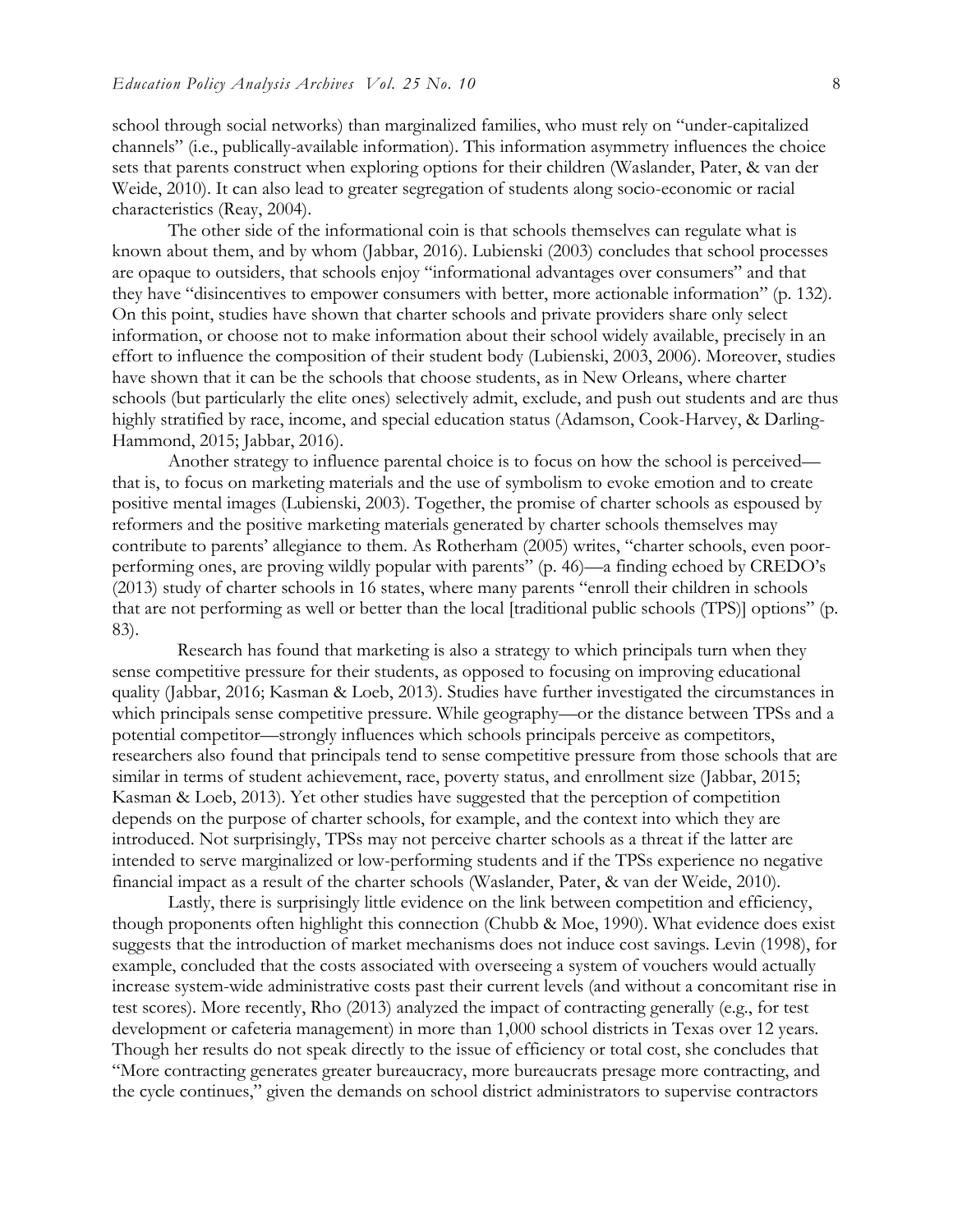through new managerial systems (p. 335). Notably, the debate around efficiency fails to consider the emotional and financial cost imposed on students and their families by the disruption, trauma, and dislocation associated with charter school closure. This is an important gap since the most of the affected students "cannot get into higher performing schools, whose places are filled, and the schools that replace those that are closed in this highly stratified market are often doomed to be closed as low-performing in a few years themselves" (Adamson et al., 2015, p. 10).

## **Charter Schools in Colombia**

Based on national legislation passed in 1993, the city of Bogotá was able to assume management of its education system in 1995. Bogotá's autonomy included control over the funding transferred by the national government for health and education (Meade & Gershberg, 2008). While this funding increased dramatically during the 1990s, the national government experienced severe budgetary constraints after the economic crisis of 1998. Policy actors were thus looking for ways to reduce education spending and to make it more efficient and effective. Bogotá was dealing with other issues, as well. Though the number of teachers increased dramatically in 1996, student-teacher ratios varied widely due to a lack of information about student enrollment combined with poor management practices and the consequent difficulty of assigning teachers and financial resources based on educational needs (Castro, Pérez, & Alvarez, 2012). Enrollment projections were unreliable and educational demand across the city was poorly understood. As of 1997, the net enrollment rate at the primary level for Bogotá was 90.7%, while at the secondary level it was 83% (Castro et al., 2012). Ensuring access for all students in well-resourced classrooms with acceptable teacher-student ratios were thus key challenges. In 1998, following the election of Enrique Peñalosa as mayor, Cecilia Vélez was appointed the Secretary of Education for Bogotá.

Veléz would serve as Bogotá´s Secretary of Education from 1998 to 2001, and would later become Minister of Education (2002-2010) for Colombia under President Álvaro Uribe. During her tenure as Secretary of Education for Bogotá, Vélez sought to address some of these systemic problems. She had three goals: enhance student results, increase access and retention, and improve management (Castro et al., 2012). Vélez instituted a number of reforms including student-teacher ratio parameters and standardized testing at select grade levels. However, the most notable reform of her tenure was the introduction of Concession schools. This initiative addressed the availability of schools in marginalized locations with high demand. Through a bidding process, successful private schools would construct and manage schools with public funds, as described in more detail below. A total of 25 Concession schools were constructed between 1999 and 2003.

## **CEC Policy**

#### **Policy Provisions**

 $\overline{a}$ 

Villa and Duarte (2005) and Bonilla (2011) have clearly laid out the legal, institutional, and theoretical facets of the how the CEC program was supposed to work, each of which we detail in what follows:

 Contract duration: Initial CEC contracts were established for 15 years—1999-2014. Future contracts were also written to terminate during 2014.<sup>4</sup> The shortest contracts granted were for 11 years, for those schools that opened in 2003.

<sup>4</sup> Note that this statement does not apply to the renewal of contracts in 2014 for certain schools.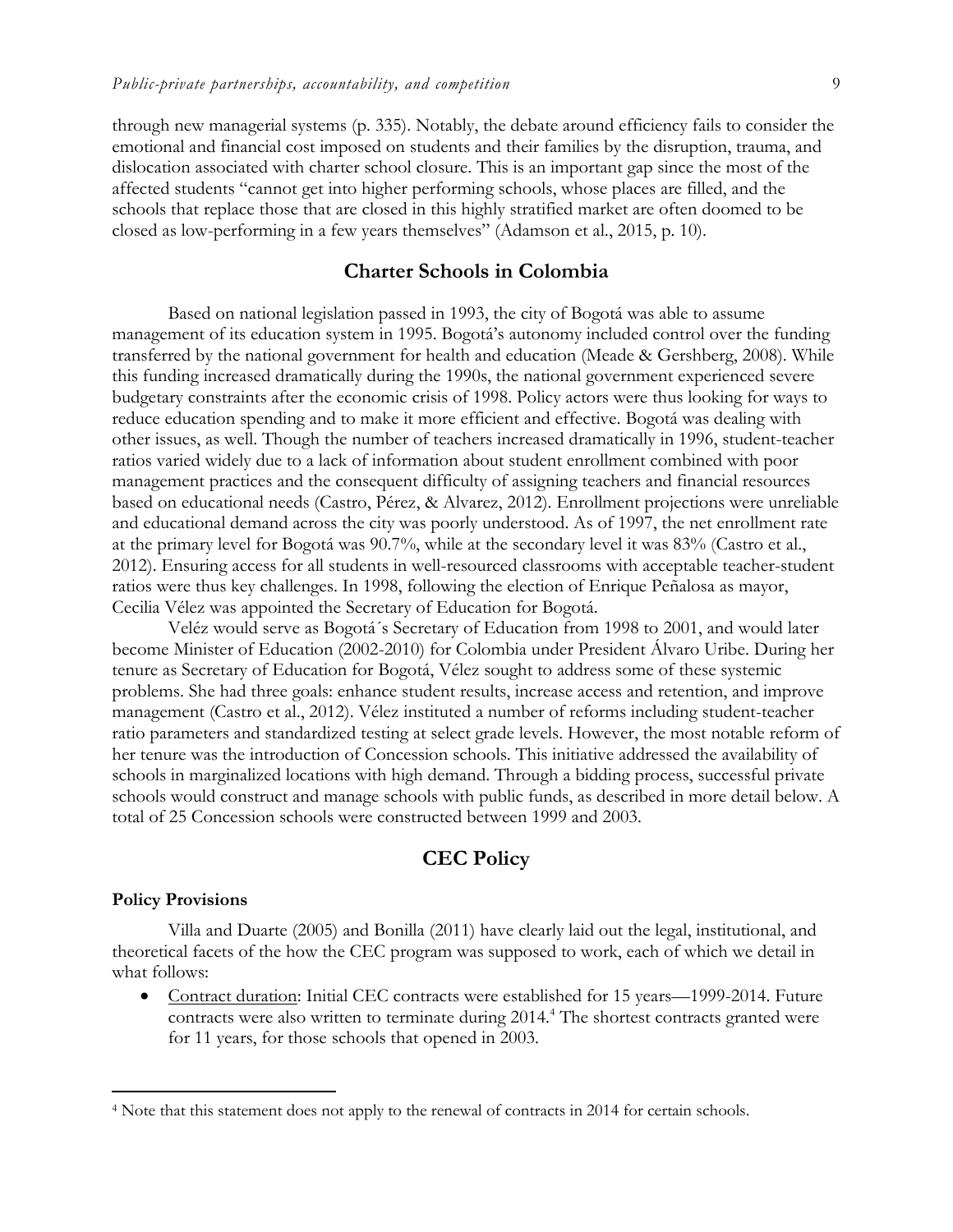- Selection of CMOs: Eligible CMOs are organizations that already operate schools (typically private schools) and have agreed to operate an additional school constructed and funded with public money. Participating CMOs were to be selected—through a competitive bidding process—on the basis of their educational quality, as gauged by their performance and reputation.
- CMO obligations: CMOs have to provide formal education services in the form of a full, single-shift school day at the primary and secondary school levels to children from poor backgrounds, on specific premises, in return for a per capita fee. Half-day shifts are provided to preschool students. CMOs also have to provide each student with one meal daily, have to meet minimum governmental curriculum requirements, and must have the same academic year duration as TPSs, among other requirements (Bonilla, 2011).
- CEC school infrastructure, features, and cost*:* CECs were newly constructed specifically for this program, in marginalized areas with insufficient capacity to serve the student population. Beyond simply having classrooms, CECs are intentionally well-resourced, containing such features as recreation rooms, science laboratories, art rooms, technology rooms, a library, and multi-purpose fields. The average cost of each school was \$2.5 million, including the purchase of the land, construction, and school furniture and equipment (Villa & Duarte, 2005). According to Villa and Duarte (2005), not only should the quality of the building and its facilities be a source of pride to the children and the community, and not only should these schools raise expectations about the learning experience, but they should also be centers of social development for their communities.
- School and teacher management requirements: CMOs enjoy autonomy in school management, especially in the hiring of teachers and principals, though teachers must meet the legal requirements for their profession. Additionally, while teachers are paid in accordance with the national pay scale for public school teachers, they do not benefit from the job security conferred by the national Teaching Statute to teachers in TPSs (Villa & Duarte, 2005). As such, CECs are able to hire teachers on 10-month renewable contracts from a nonunionized pool of applicants, though some CECs offer longer contracts, up to 11.5 or 12 months. The implication is that—in contrast to TPSs—CECs have the ability to adjust their faculty each year (Bonilla, 2011).
- CEC finance: At the outset of the CEC program, the government funded the CECs at a rate of USD\$545 per student per year, in comparison with about USD\$430 for TPSs (Barrera-Osorio, 2006; Termes, Bonal, Verger, & Zancajo, 2015). More recently, in 2014, annual CEC funding per pupil averaged USD\$945, as a result of inflation (Termes et al., 2015). More current estimates for TPS per pupil funding are unavailable, and cost comparisons with TPSs are difficult to make, given the different services offered and the different length of the school days in CECs versus TPSs. That said, one study recently estimated the cost of providing similar services in TPSs, and found that it would cost USD\$2,091 per student annually (Secretaría de Educación de Bogotá, 2013).<sup>5</sup> Interestingly, over half (55%) of the increased cost per pupil in the TPS estimation is due to higher teacher salaries, with the implication that CECs spend significantly less on teachers.<sup>6</sup>

 $\overline{a}$ 

<sup>5</sup> One TPS principal reported that he receives about \$1,000,000 pesos per student, which, if accurate, reflects the same amount received by TPSs 15 years ago (BOGACT15).

<sup>6</sup> See Termes, Bonal, Verger and Zancajo (2015) for more on funding differences and finances related to CECs.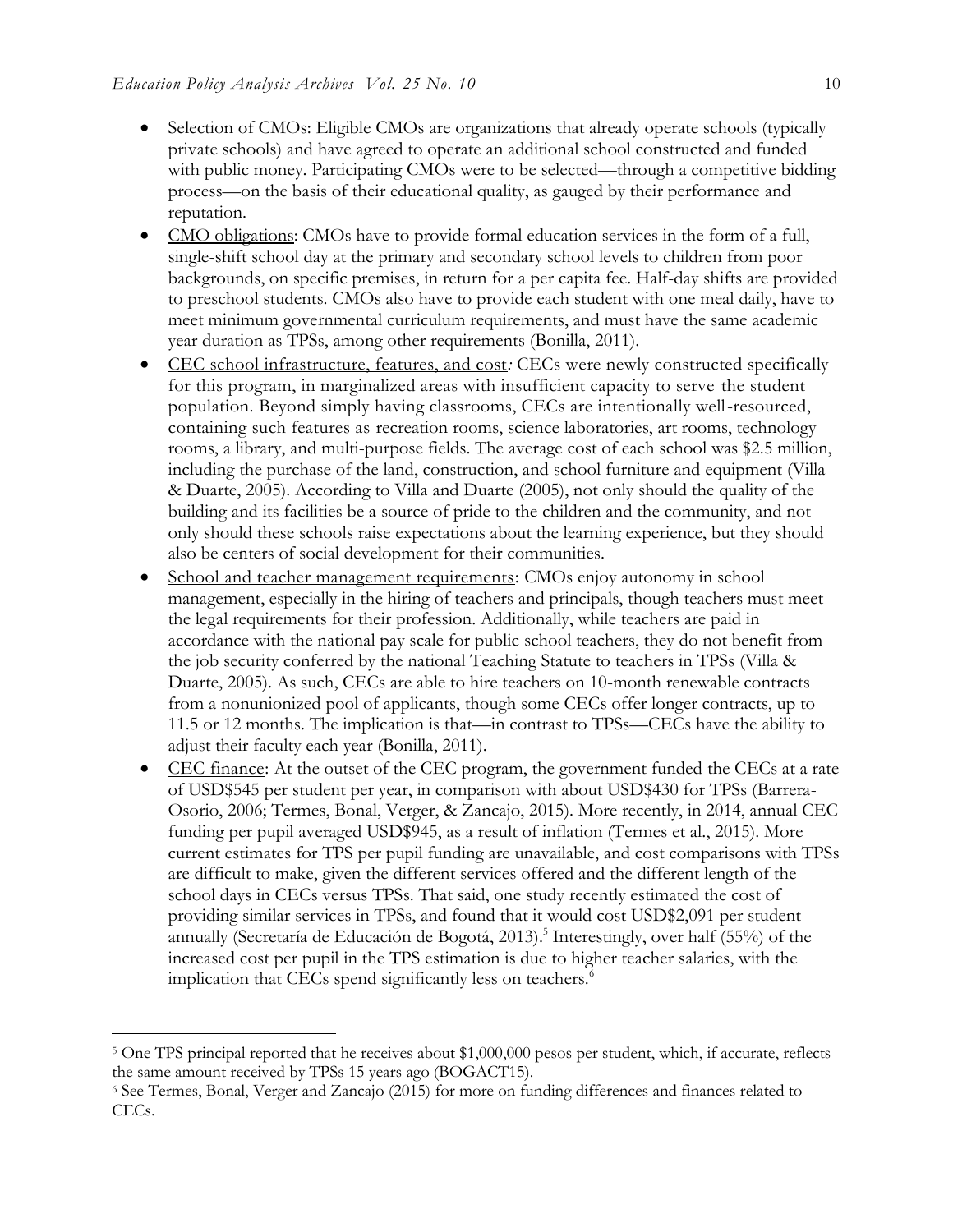- Student admission/selection: Clear eligibility and admission criteria are set for CEC recipients: students must belong to the lowest socioeconomic strata<sup>7</sup> and must live near the school (Villa & Duarte, 2005, p. 114). The schools themselves are responsible for carrying out the selection process. Schools cannot use admission tests to make their decisions, and they must admit the most economically disadvantaged students first. Students for whom there is not space in the CECs are assigned to the nearest school to their residence with an available seat (Bonilla, 2011).
- Accountability between government and CMOs: According to the contract between the SEP and the CMOs, there are three accountability dimensions. Through periodic evaluations by the SEP, CMOs are accountable, first, for building management, second, for proper staff management, and, third, for student learning. For this last dimension, the CMOs not only have to submit to an independent assessment but also have to be rated "good" or "very good" every year; test scores may not be "unsatisfactory" for two consecutive years. In the event that test scores fall below this threshold, the contract stipulates that the charter may be terminated (Villa & Duarte, 2005).

#### **Theory of Action**

In line with the theory of charter schools more generally, proponents of the CEC program suggest that certain dynamics and outcomes (depicted in Figure 1) should result from the above-mentioned policy provisions. First, schools in this program should be more efficient because they are selected through a competitive bidding process, and because the CMOs face lower labor costs. Second, CECs should respond to the threat of accountability from the SEP, in that they can be closed if they do not perform well for multiple years on student achievement tests. Third, and finally, TPSs should feel a sense of competition with the CECs, because they may lose students if they do not improve the quality of education offered (Barrera-Osorio, 2006; Bonilla, 2011; Villa & Duarte, 2005).

Before proceeding, it should be noted that in the logic model the mechanism of parental choice is a different color than the rest of the diagram. This is done to reflect the fact that this mechanism was thought to be a secondary mechanism for school improvement. Together, the bidding process, the school evaluation system (based on student achievement), and the threat of government accountability were thought to be the primary drivers that would lead to superior performance of the CECs.

#### **Profile of CECs in Bogotá**

 $\overline{a}$ 

During 2005-2011, the CECs enrolled between 3.7 and 4% of students in Bogotá. Of the 39,667 students in CECs as of 2012, 7% were in preschool, 79% were in first to ninth grades, and 13% were in grades 10-11 (Secretaría de Educación, 2013). As for the schools themselves, they are located in the marginalized, peripheral areas of the city, with the majority (80%) located in the western and southern parts (Bonilla, 2010), as can be seen in Figure 2.

With regard to the CMOs, documents show that nine different organizations have granted charters. Three of these nine were "family benefit societies" (*cajas de compensación*, in Spanish). As Villa and Duarte (2005) explain, these are "private entities funded by two percent of the payroll of

<sup>7</sup> Students' families must have income equivalent to level one or two of the "SISBEN" system (the System for the Selection of Beneficiaries of Social Programs), which is a "six-level classification used by the local government to characterize the socio-economic characteristics of a given dwelling. … In general, residents of dwellings in the first 2 strata are considered the urban poor and pay, for example, subsidized prices for public utilities such as water and electricity" (Bonilla, 2011, pp. 16-17).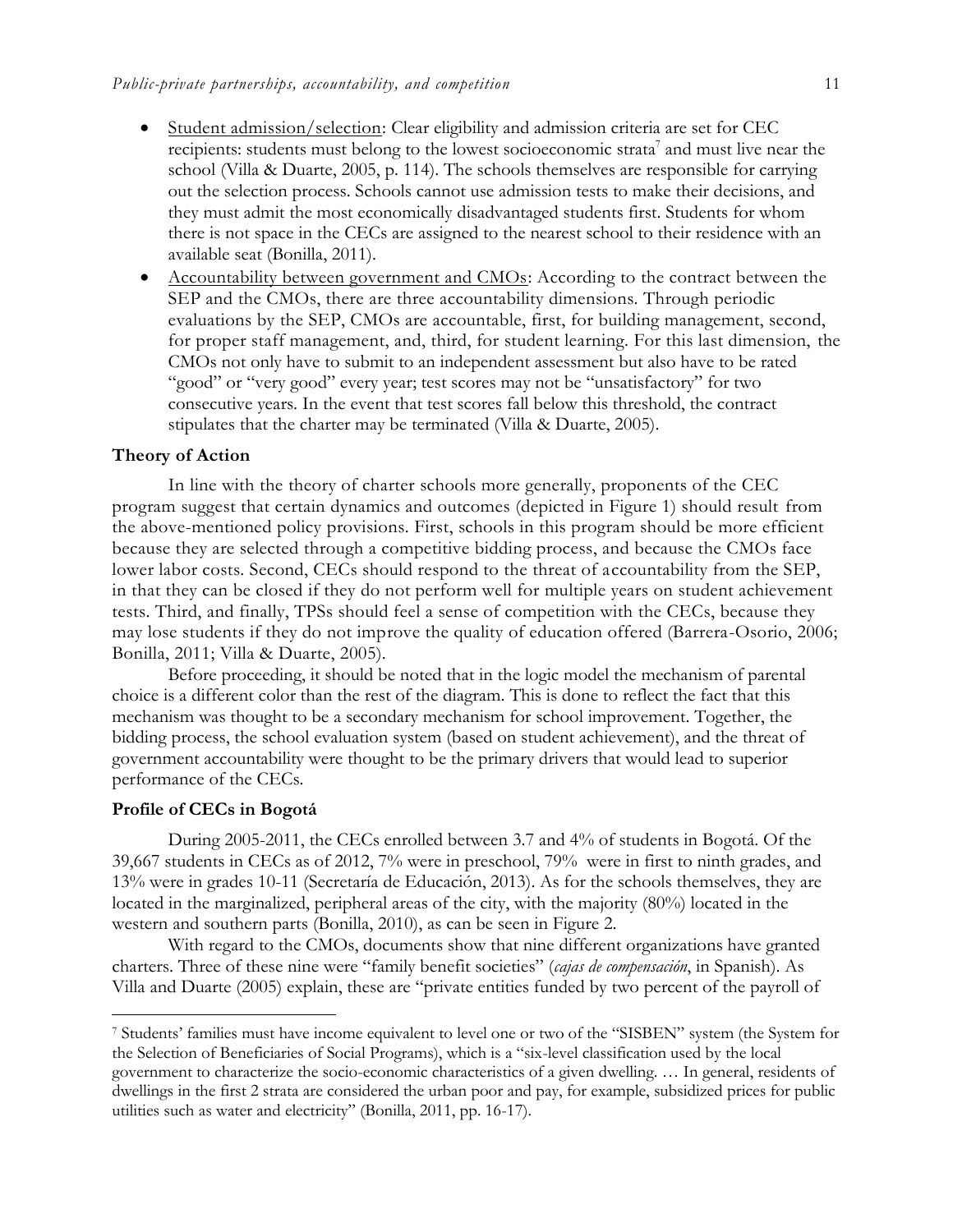private companies and public institutions. Their purpose is to provide recreational, health, training, housing, and other services to affiliated workers" (p. 122). Those that have participated in the CEC program "have extensive experience in formal and non-formal education" (p. 122)—important because the CMOs selected needed to have previous experience with school management. The rest of the CMOs have been created—and are run—by members or affiliates of elite private schools, religious orders, or university-private school alliances.



*Figure 1.* Programmatic Logic Model of Concession Schools. Note: Adapted from Verger (2012).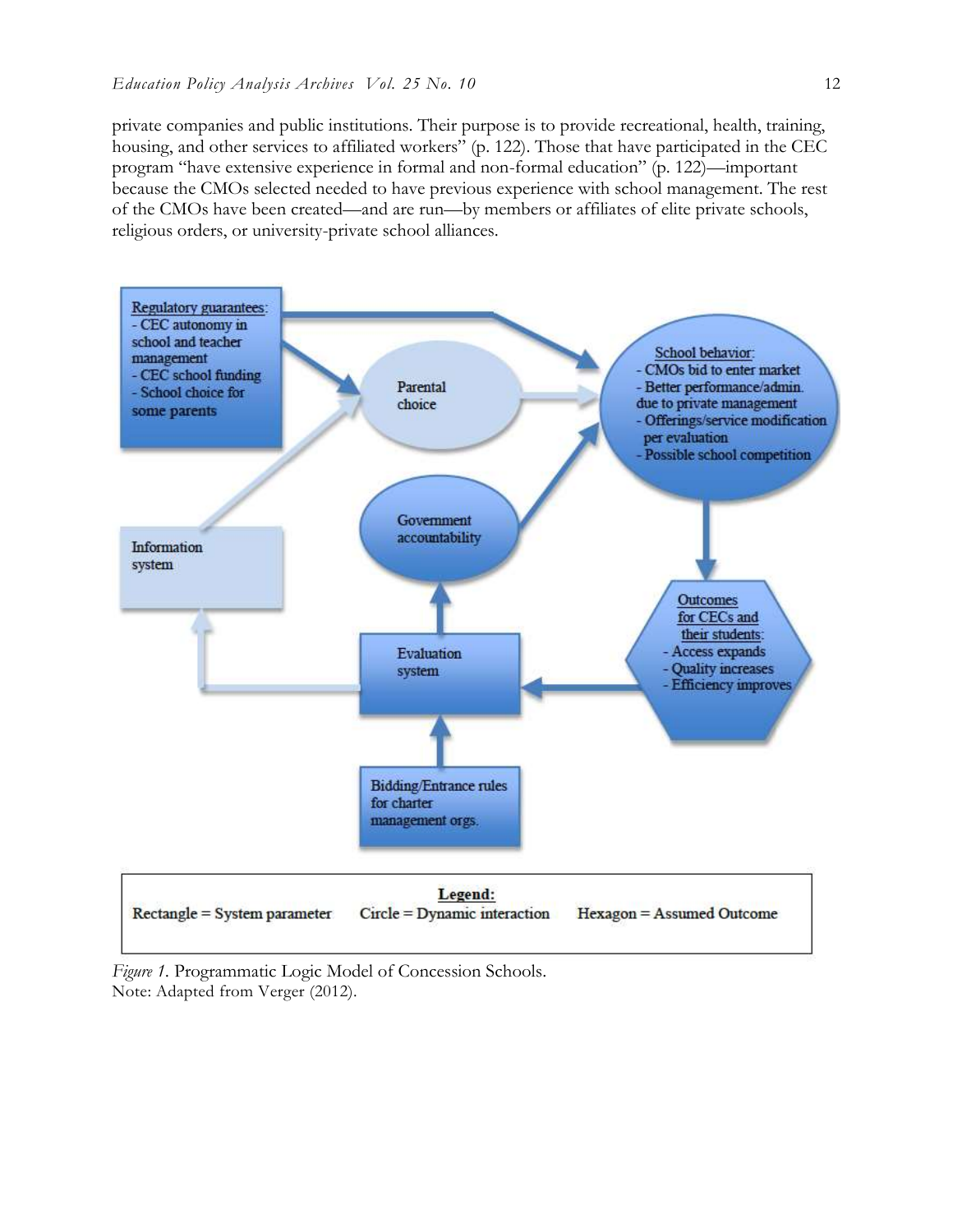

*Figure 2.* Spatial Distribution of Concession Schools in Bogotá Note: North on this map corresponds to the left side. The subdivisions depicted are zonal planning units (UPZs), the smallest subdivision within the city; they are used by city officials for planning purposes. UPZs "are defined such that the urban and economic characteristics of the housing units within them are very similar" (Bonilla, 2011, p. 17). Source: Bonilla (2011).

## **Methodology**

Methodologically, we drew on realist evaluation (Pawson, 2006; Pawson & Tilly, 1997). A realist evaluation is ideal for the present study because its purpose is to help unpack the inner workings of a program. Rather than asking what the *effect* or outcome of a certain program is, the idea is to trace and investigate the *logic* of that program. The benefit of this approach is the production of findings specific to the set of circumstances in which the program is embedded. Put differently, producing such findings is advantageous because it helps to construct a body of knowledge about the outcomes that can be expected from different programs—with their specific logics—given particular technical, institutional, and political characteristics of the context.

This approach is also appropriate for the study of the CEC program because prior studies have not inquired as to how this program or similar PPPs in various contexts work, but rather have focused on whether or not presumed mechanisms have produced certain outcomes. Thus, by presenting the results of a realist evaluation, we seek (a) to clarify the details of the program's logic model, (b) to analyze the extent to which (and whether or not) the assumed theory of action operates in practice, and (c) to derive lessons for the reform of such programs.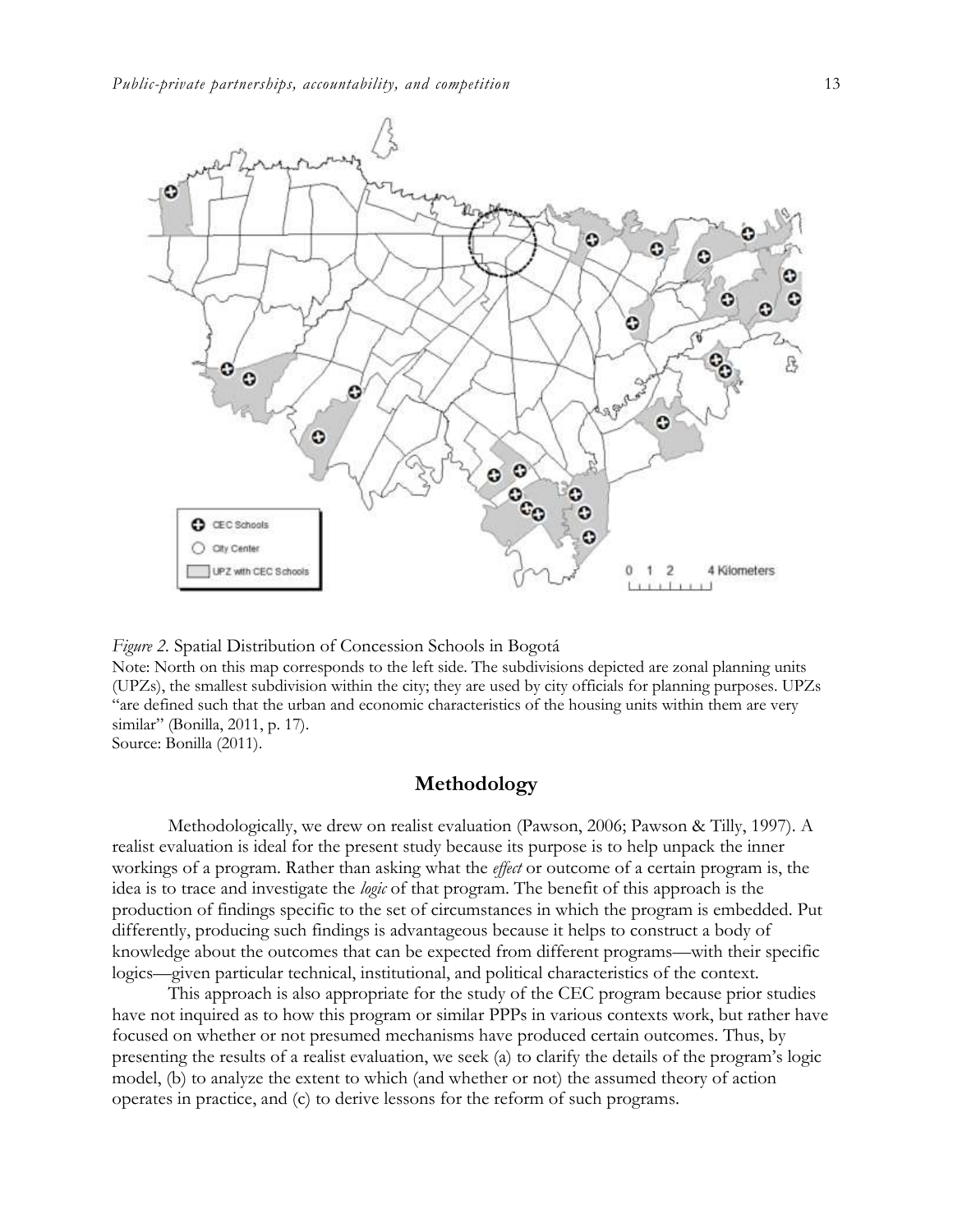#### **Data Collection**

Table 1

Data collection occurred during May-December 2013. A number of specific data collection strategies were employed that aligned with the purpose of this study and with the realist evaluation approach. Specifically, data collection entailed: gathering previous program evaluations, seeking out relevant literature (e.g., related to the historical, political, and institutional context of education in Colombia), conducting interviews and focus groups with a range of key actors who work within and outside the country's education system, visiting CECs and TPSs, collecting documents from individual schools, and assembling statistical information on the schools in the final sample (more on this below). These strategies allowed us not only to identify the logic model for the CEC program but also to compare the theory of the program with an in-depth understanding of its operation in practice.

A total of 30 persons were interviewed. Interviews times ranged from 15 minutes to 1 hour 45 minutes, with the average being 45 minutes. In accordance with both the focus of the study and the methodology employed, the interview protocol was based on the program logic but also sought to understand the contextual factors that affected policy component operation in practice. The individuals interviewed were specifically selected because they occupied positions of relevance to the policy in question and because they had intimate knowledge of the CEC program that pertained to: the program's origins, the relationship between CECs and nearby TPSs, the dynamics of interaction between charter management organizations (CMOs) and the relevant managers within the Bogotá School System (*Secretaria de Educación Publica*, or SEP), the CMO bidding process, and the administrative strategies and behavior of the CECs themselves.

Table 1 lists the interviews conducted with officials from the Ministry of Education (MINED), representatives of the SEP in Bogotá (including those whose job it was to evaluate the CECs), directors of CMOs, and principals from both CECs and their neighboring TPSs, among others. To give an idea of the valuable perspectives gained from participants, consider that in-depth interviews were conducted with the Minister and a Vice-Minister of Education for Colombia during 2002-2010, two Secretaries of Education for Bogotá during 1998-2003, the Director (as of 2013) of the Colombian Institute for Educational Evaluation (ICFES, for its name in Spanish), the first Director of CEC expansion for the MINED, the Director of Educational Coverage for Bogotá during 1999-2002, and the Director (as of 2013) of Evaluation for the SEP of Bogotá.

| Summary of Interview 1 arrivgants according to 1 ostron 1 feta |     |
|----------------------------------------------------------------|-----|
| Interviewee Position                                           | No. |
| Ministry of Education of Colombia Officials                    | 5   |
| Secretary of Education of Bogotá Officials (Not including      |     |
| principals interviewed)                                        | 5   |
| Charter School Management Organization Leadership (Not         |     |
| including charter school principals)                           | 3   |
| Education Specialists (Professors, Economists, Evaluators,     |     |
| International Organization Staff)                              |     |
| Charter School Principals                                      |     |
| Public School Principals                                       | 5   |
| Total                                                          | 30  |

*Summary of Interview Participants according to Position Held*

To understand the administration of CECs, the principals of five separate Concession schools were interviewed from a single locality in the southern part of Bogotá. This locality was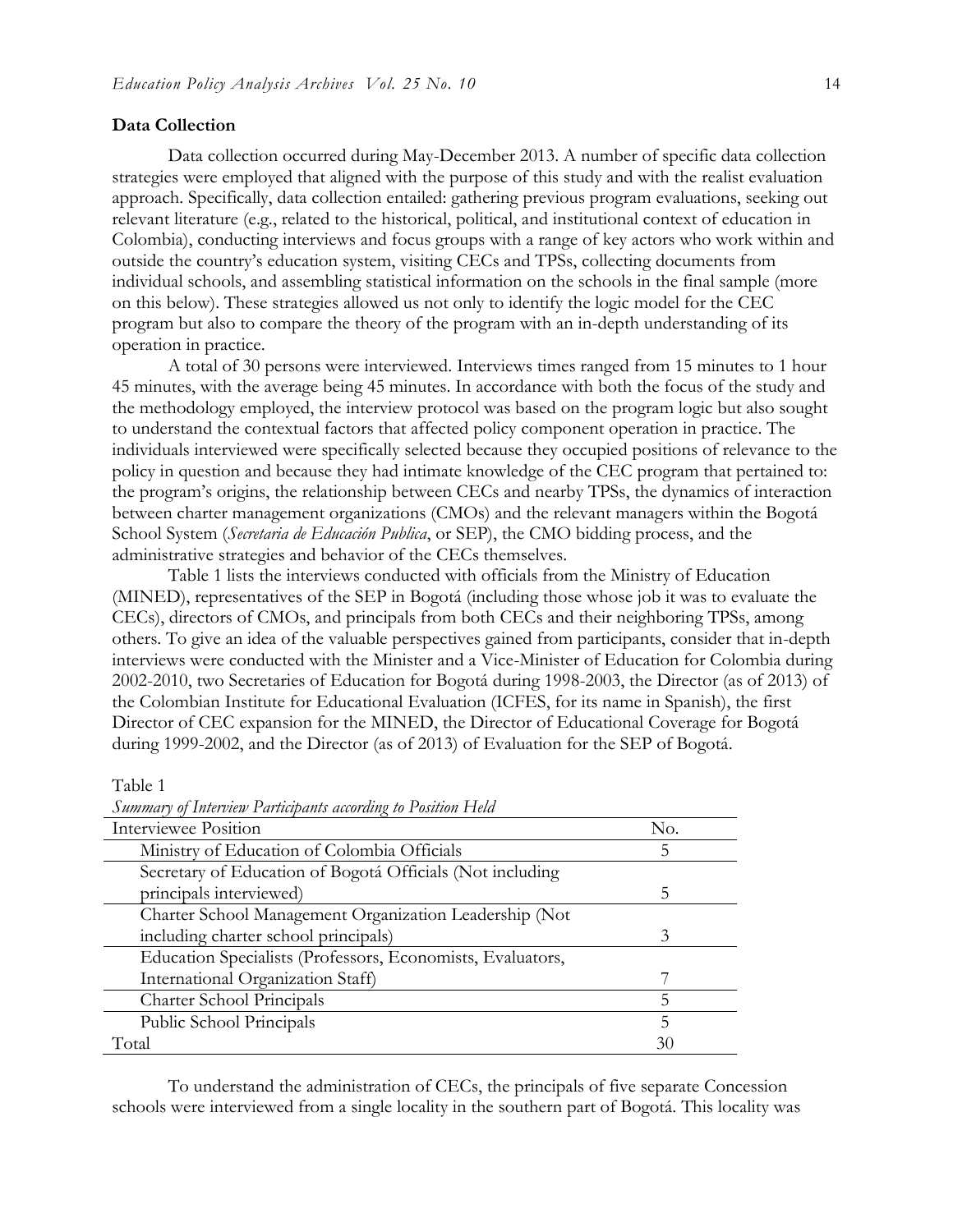chosen for its high concentration of CECs (with 20% of them located here) as well as for its population density, since previous research has shown that competition mechanisms tend to function better in such areas (Elacqua, Schneider, & Buckley, 2006). In addition to performing school visits and interviewing all CEC principals in this particular locality, the principal of the TPS nearby to each CEC was also sought out for interviews.<sup>8</sup> In all, 10 principals were interviewed: five from CECs and five from TPSs. The Director of the SEP office in that locality was also interviewed to grasp the extent to which competitive dynamics in fact developed. As interviews with parents were not conducted, this represents an area for future research.

#### **Data Analysis**

 $\overline{a}$ 

Analysis entailed a number of stages. The first stage required that we interrogate the documents and archives collected in order identify the theory of action of the program. To do this, we organized documents in chronological order by document type and by source. Then we repeatedly and carefully analyzed prior studies in order to benefit from the understanding of program logic arrived at by other scholars. Next, we verified and (where necessary) corrected our initial understanding by systematically investigating program documents and CEC contract language. The quantity and detailed nature of available program documents and literature made it possible to flesh out a detailed understanding of the underlying logic based on these sources. Finally, during interviews with the original designers of the program, we triangulated our findings regarding the logic model.

The theory of action guided the analysis of data. By collecting data on each of the logic model's dimensions and then analyzing that data against how the CEC program is supposed to function, we were able identify the strengths and weaknesses of the how the program is thought to work. To carry out this analysis, we first coded our documents and interview transcriptions (with codes derived from the logic model, see Figure 1), following which coded text was grouped and systematically analyzed vis-à-vis the assumptions embedded in each component of the logic model. In doing so, we noted where practice both aligned with and diverged from policy theory (as explained and visually depicted in the following section). Memos were used to record these insights as well as insights related to the contextual and institutional conditions that promoted and impeded the policy from functioning as envisioned. From this analysis, representative direct quotes were chosen for inclusion in the present article (taking into account space limitations), where they shed light or characterized exceptionally well recurring themes. Throughout the findings section, interview acronyms are included in parentheses to indicate which actors spoke to a given point (e.g., NATACT1, BOGACT1).

## **Findings**

Following the flow of the logic model presented above, our discussion of findings is spread across multiple sections. The issue of accountability is divided across the following sub-sections: (a) bidding process, (b) evaluation system, and (c) governmental accountability actions. Subsequently, the issue of competition is divided among: (a) information system, (b) parental choice, and (c) school behavior. These grouping reflect the components that should combine in practice to produce properly functioning mechanisms of accountability and competition.

<sup>8</sup> For three of the five CECs in the locality of focus, one nearby TPS principal was interviewed; for one of the CECs, two nearby principals were interviewed; and for one CEC, it was not possible to interview the nearby TPS principal.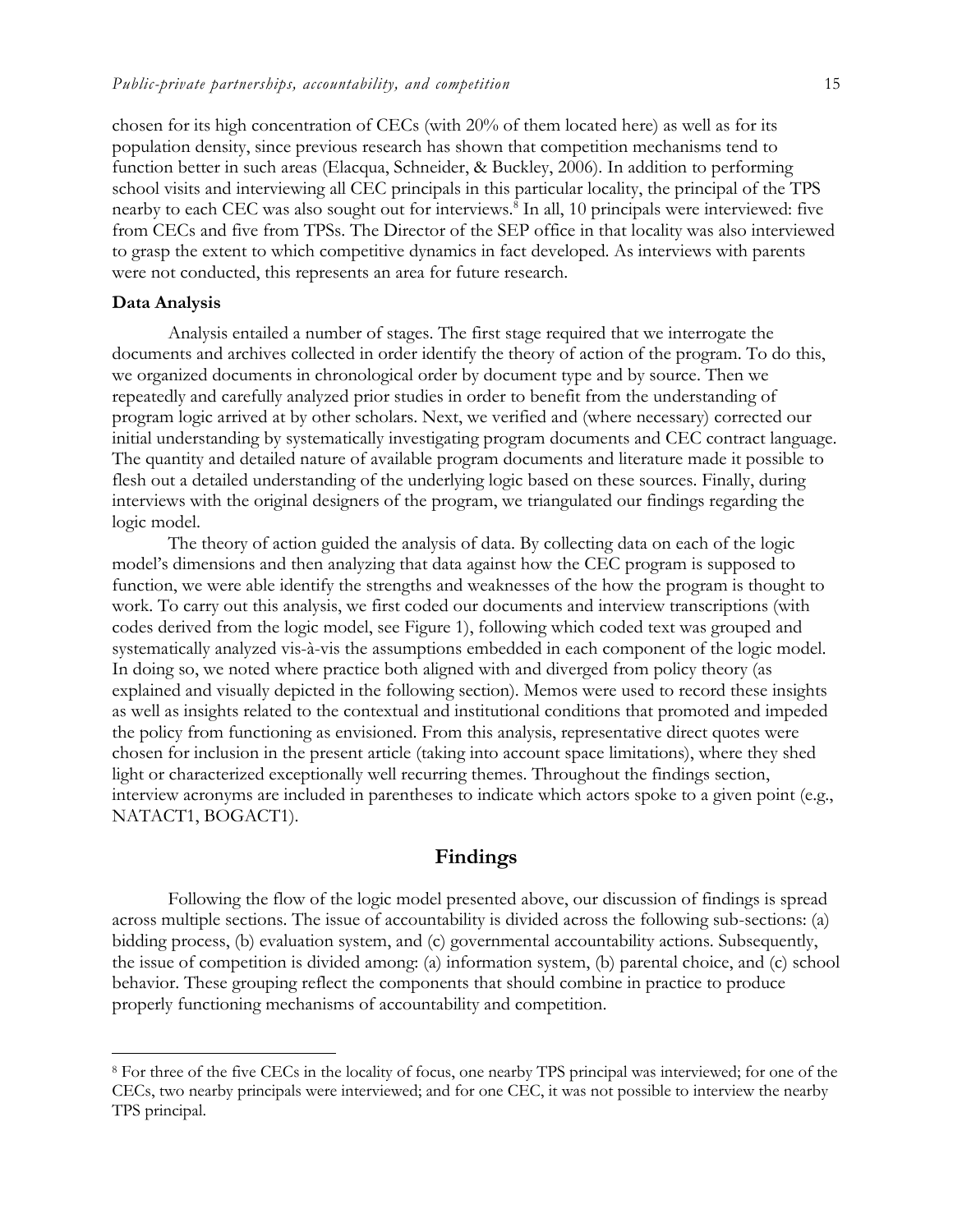#### **Components of Accountability**

**Bidding process.** The findings on the bidding process are surprising; the initial process lacked competition. First, this was because the SED determined the entities they wanted to serve as CEC management organizations based on the test results of their existing schools. The SED then worked backwards to determine the criteria for bidding process participation (NATACT7).

Second, the lack of competition resulted from the bidding guidelines. The point here is that applicants—from the pool identified by the SED—had to meet extensive criteria regarding the provision of services (see policy provisions section of this article for details), and they had to do so for a level of per-pupil funding that was fixed (at the beginning). The implication is that it was difficult for organizations to make themselves eligible given the bidding requirements (NATACT6). One consequence of this situation is that the SED actually had to persuade a number of organizations to participate in the bidding process (NATACT4).

Third, the lack of competition was due in part to the initial skepticism of qualified bidders. The Jesuits, nuns, and leaders of elite private schools were not only confused as to the exact nature of the CEC program, but also had to be convinced that the government would provide continual funding for the program (NATACT6). The quote below, from the CEC program's first coordinator wihtin the SED, adds further depth to these issues:

It was my job, I went to the schools we selected, we made a list of schools, … I met with the board of directors of all of the schools, of those we had chosen, and I presented the project, and it was a disaster, but I convinced them. For example, I remember meeting with the board of directors of the *Gimnasio Moderno*, some old men who didn't understand anything, and they said, "this is going to cost us," and I explained that it wasn't going to cost them anything, and they asked where the school was going to be, and I said in Icará [(a peripheral and marginalized area of the city)], and they said it was going to be very difficult, and it was like this with all of the groups, even more with the religious communities. I had to present to them and explain to them and a have thousand meetings, show them the contract … With the nuns it was absolutely impossible, … [they] didn't understand anything (NATACT6, int 1, p. 20)

**Evaluation system.** This is one of the most important aspects of the CEC program, since, in theory, it provides the informational basis upon which the SED may decide to close schools and upon which charter schools may modify their behavior and mix of service offerings. Documents collected revealed that two evaluations (2004 and 2009) have been conducted, in addition to more frequent audits. Audits are focused on contract compliance, and are conducted by the government's comptroller office. In addition to reviewing paperwork and the physical state of the school, audits also review enrollments to ensure that students are actually receiving services (BOGACT3). The SED also checks to ensure that CECs are providing one snack to students per day, as stipulated by the contract.

While regular audits focus on compliance, CEC evaluations assess performance and focus on the quality of services delivered. Evaluations are conducted by outside firms, occur over the course of a single day, and involve surveys that may be taken by students, parents, and even teachers. These surveys include questions regarding academics, the quality of classes, and how well classes are liked, for example. Teachers are often asked about the school's education plan and curriculum (BOGACT3).

Despite their importance, the usefulness of the evaluations is mixed. The first evaluation by Corpoeducación (2004)—included only a general summary of each of the CECs followed by an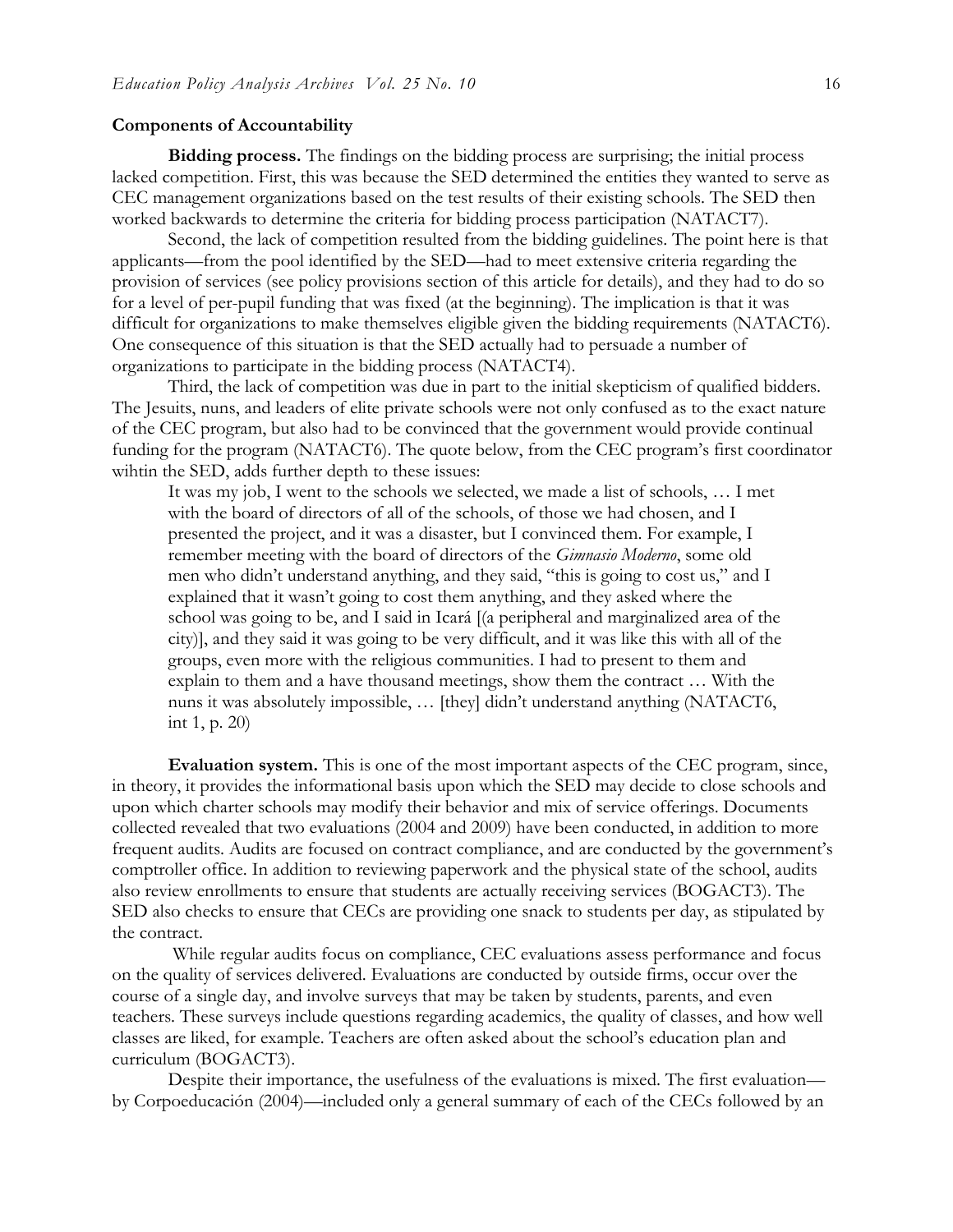overall descriptive discussion of such issues as leadership, school climate, pedagogical approach, community engagement, school administration, etc. The other evaluation obtained—that by IDEP (2010), performed in 2009—was superior in its design because it created an index based on weighted scores on a range of dimensions related to CEC operation and performance. Some of the dimensions examined include stakeholder participation in school processes, teaching practices, student achievement, institutional organization, etc.

For the CECs, the first evaluation was more useful because it could be used—due to its descriptive nature—to formulate an improvement plan. The later evaluation frustrated CEC leadership because of the perception that the evaluation was inadequate (due to its methodology, which involved assigning a score from one to four for the various dimensions of CEC performance mentioned above) as well as from the sense that the findings of the evaluation were politically predetermined given the election in 2008 of a new, left-wing administration (under the leadership of Samuel Moreno Rojas, of the Alternative Democratic Pole Party) and the fact that IDEP is a governmental ministry that is not entirely independent, as the evaluating agency should be (BOGACT1). The latter of the two evaluations, the IDEP study, was the only one to give grades to the CECs, as the CEC contracts initially envisioned. Ten of the 25 CECs received an overall score below 80%, and for student achievement only four CECs scored over 80%. Perhaps this is a key reason why the CECs did not think highly of the evaluation—because most of them received poor marks.

Another point of contention for some of the CECs was the subsequent improvement plans the SED required following the IDEP evaluation. To that end, a principal from the Don Bosco CEC describes:

The [SEP] received the evaluation report from IDEP and said that improvement was needed … institutional improvement, and they said that this was found from an external evaluation, that was supposed to have been independent, and so we implemented improvement plans, … we used a general format and these were inserted into the work plans of each institution … we created them and the [SEP] visited two or three months later and said they were tracking the progress. … *They proposed an improvement plan and, in 2009-2010, implemented this plan* (BOGACT11, p. 7- 10, emphasis added).

This quote clearly describes an instance of government accountability of the CECs in that the CECs had to develop improvement plans following the IDEP evaluation—plans on which the government followed up. Moreover, the 2011 audit reveals further accountability mechanisms. The SED, through the School Coverage Unit, communicated with the CECs and, where necessary, demanded through official correspondance that they rectify service provision compliance problems identified by previous audits (Controloria de Bogotá, 2011).

SEP has not taken drastic action to punish CECs where they did not comply with regulations, although there is some evidence that the SEP has taken appropriate steps to monitor CEC behavior and to ensure that the CECs implement corrective action. For much of the life of CEC program, it was uncertain whether or not the SEP would be willing to take more punitive measures, such as issuing fines or revoking contracts for sustained non-compliance and/or inadequate performance. Evidence in this area (up through 2014) suggested that the SEP was reluctant because of the dispute around the legitimacy of recent evaluations conducted by IDEP.

Prior to 2014, the SEP's evaluation system worked to ensure that CECs meet legal requirements related to: personnel qualifications, student snack provision, infrastructure management, student enrollment quotas, and appropriate student selection. At the same time, the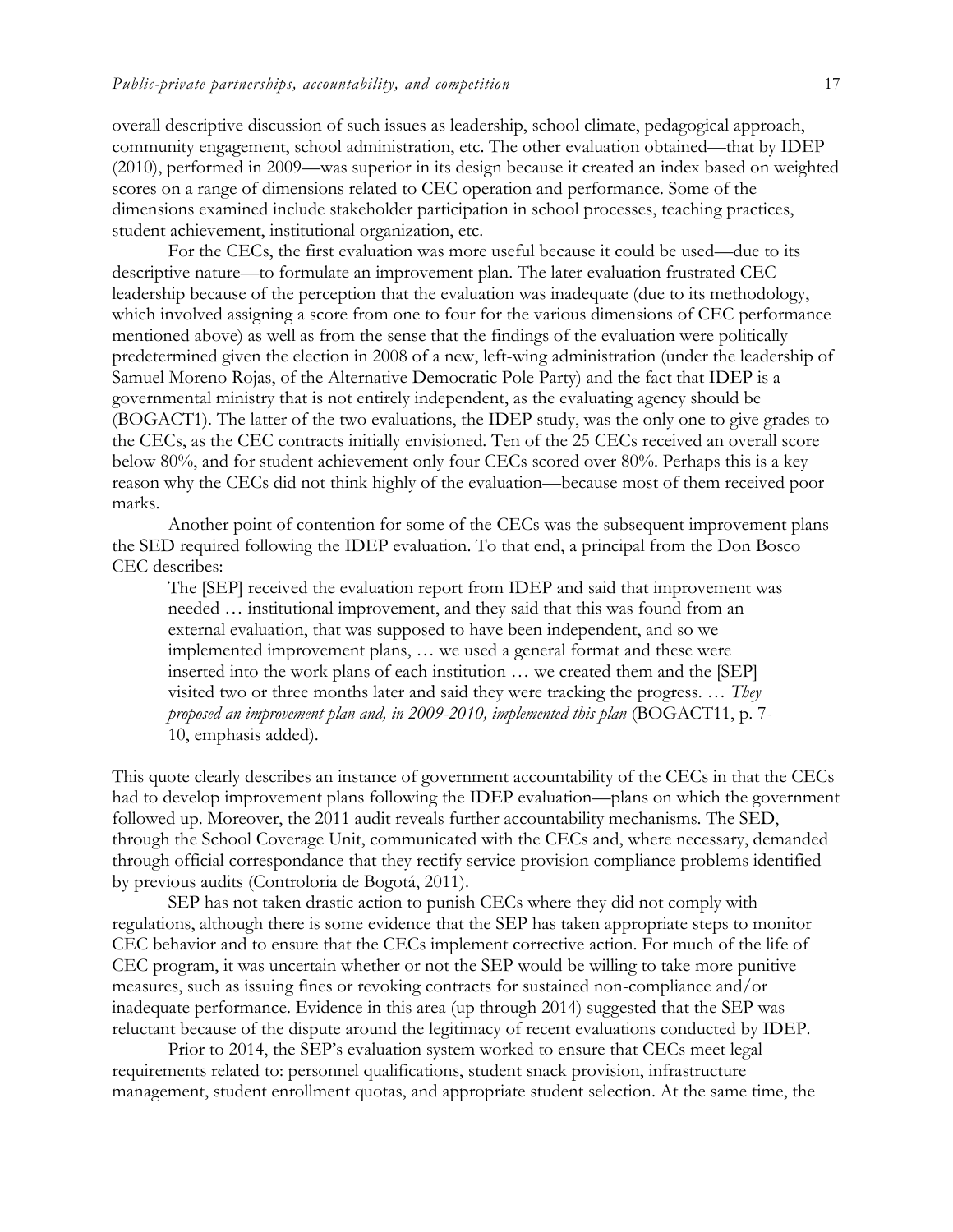SED's ability to hold schools accountable for student achievement was limited. This was a result of the somewhat vague language in CEC contracts (discussed further below) around how CECs are to be graded, and the inadequate nature of the evaluations, which have tended to be descriptive in nature, except for the IDEP evaluation of 2009. Here, however, the study's utilitiy is undercut by the perception of a lack of independence on the part of IDEP (also discussed further below).

**Governmental accountability actions and dynamics.** In Bogotá, the CECs have been accountable to the SED's School Coverage Unit and, within that, the Office of CEC Coordination. Three forms of accountability were envisioned when the CEC program began: building management inventory, supervision of compliance with rules on teaching by the SEP and assessment of the attainment of learning objectives, which is to be measured by an independent party. The way the system is set up, the SEP (with assistance from its relevant financial and legal offices) should be able to hold CECs accountable in each of these areas on the basis of the evaluations and audits previously discussed. In practice, however, the operationalization of accountability is hindered by a number of factors.

The first issue is that the enforceability of accountability is problematized by a lack of clarity regarding CEC expectations. Though CEC contracts state that the ability to operate a CEC can be revoked if "the results that the concessionaire receives are rated 'poor' by the independent evaluator during two successive school years," it is often unclear—even among those who work in the education system—what level of achievement students in CECs should obtain for the CEC to remain in good standing. One source of this confusion is the fact that the contracts do not define what constitutes poor, good, or superior performance. A commonly assumed—but inaccurate requirement is that CECs must perform better than TPSs.<sup>9</sup>

The second issue relates to the poor and politically-tense relationship that has developed between CECs and the city's leadership. In the first half of the 2000s, during the time of the administration under which the CEC program began, the SEP had a productive relationship with the CECs, despite (or perhaps because) it monitored and worked with them closely. The following quote from the Director of Coverage in the early 2000s (who was charged with overseeing the CECs) explains this well:

Despite having millions of other obligations in my role as Director of Coverage, I took the time to make surprise visits, to be very involved, and this was a deterrent to any irregularities because I arrived unannounced to any school and reviewed everything, and … where it was dirty and where the children were alone without a teacher, … I said "how is this possible? You are shameless." And the next day it would be corrected…. They had great respect for me because they knew that I had been there from the beginning, because I understood the contract perfectly, and because they knew what they were required to do—and if they performed poorly, there would be serious consequences, but they were never necessary because the CECs were very…. In these first few years, they were very judicious. And I, more than believing in supervision, I believe in building alliances, that is, I contract you and I don't pursue you like the police but rather I form a team with you. In this way I built a relationship with them. I am not the enemy who is going to review everything; we are a team so that this functions, and that leads to good results (NATACT6, p. 26).

 $\overline{a}$ 

<sup>9</sup> Note, though, that some concessionaires have voluntarily included clauses in their contracts stipulating that their schools must obtain scores that are, in fact, better than those received by TPSs in their respective localities (BOGACT5).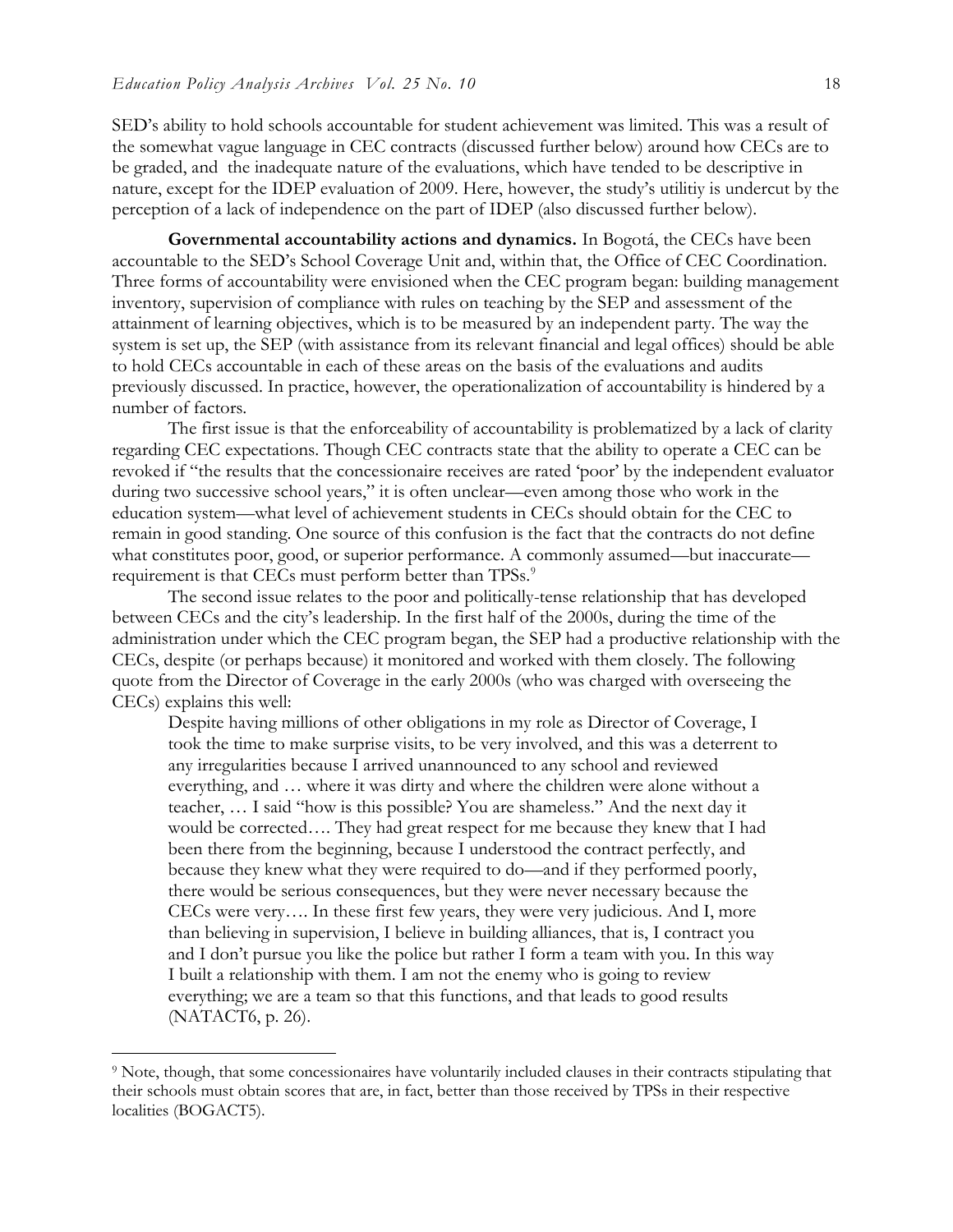However, the relationship between the SEP and the CECs changed starting in 2004, when the leftwing party (under the leadership of Mayor Luis Eduardo Garzón, of the Independent Democratic Pole Party) took control of SEP administration for the first time since the CEC program began. The supervision of CECs under the new administration became more distant, hands-off, and perfunctory, while the relationship as a whole was restricted only to the conduct of evaluations and audits. As one CMO director stated: "The relationship is only those evaluations for which they send people. You attend to the evaluators and show them what you have to show them" (BOGACT5, p. 16). Another CMO director added to this: "the communication has been very poor for a few years between the School Coverage Unit and us. What we do is fight, defend ourselves, make claims nothing constructive" (BOGACT17, p. 17). In large part, this tense relationship stems from the antiprivatization and anti-charter school position of Bogotá's mayors since the election of Luis Garzón in 2004.

In this context, the CMOs were skeptical that accountability for CECs became a priority for the mayor's office in the run-up to the 2014 expiration of CEC contracts. Previously, in the post-2004 era, while the CECs were subject to criticism, they were not closely monitored by the SED. For these reasons, the evaluations have taken on a "political tint." From the perspective of CEC principals, these evaluations have been performed to show that CECs "don't work, that they haven't had superior achievement, that students dropout just the same, that the academic results aren't better" (BOGACT11, p. 5).

The result of these dynamics is that accountability was rendered moot for many years during 2004-2014 due to the weak nature of the evaluations and the unclear criteria for defining acceptable performance. The mayor's office did take formal action that would threaten the status of the CECs, in particular because it knew that the CECs would challenge both the methodology of the evaluations as well as the lack of independence of evaluating agency. From this situation, we see that accountability, in practice, depends on a number of factors that go beyond the simple, mechanistic assumptions often offered to justify charter schools. More will be said about the implications of these findings later in the article.

### **Components of Competition**

**Information system.** Conceivably, an information system for a PPP program might collect and communicate information on a range of aspects to a variety of actors. In the case of the CEC program, however, the primary issue around which information is communicated relates to the availability of spots in CECs. In terms of timing, CECs announce any open seats they might have during August or September. In order to advertise open seats, the CECs typically place announcements on posters outside their schools. According to interviewees, other means of communication around open seats include television, newspapers, and circulars sent out to the families of students. Word of mouth across families is also reported by numerous principals to be a primary means of information sharing (BOGACT3, BOGACT8). In reality, however, very few seats open up each year. This is because very few students dropout or leave the CECs once enrolled. The result is that seats only tend to open up at the preschool level, since there is a preschool associated with each CEC that feeds into it.

Many parents are aware of the limited number of new spots each year. The former coordinator of the CEC program describes this situation well: "Look, in the CECs, the new spaces are known three months in advance, parents are around like hens looking for them" (NATACT6, p. 42). Thus, while CECs are required by law to announce any openings to the public, it is a formality that is not necessary in order to fill the available spots. Indeed, the principals indicated that they would not advertise the open spots if they did not have to because they already have a backlog of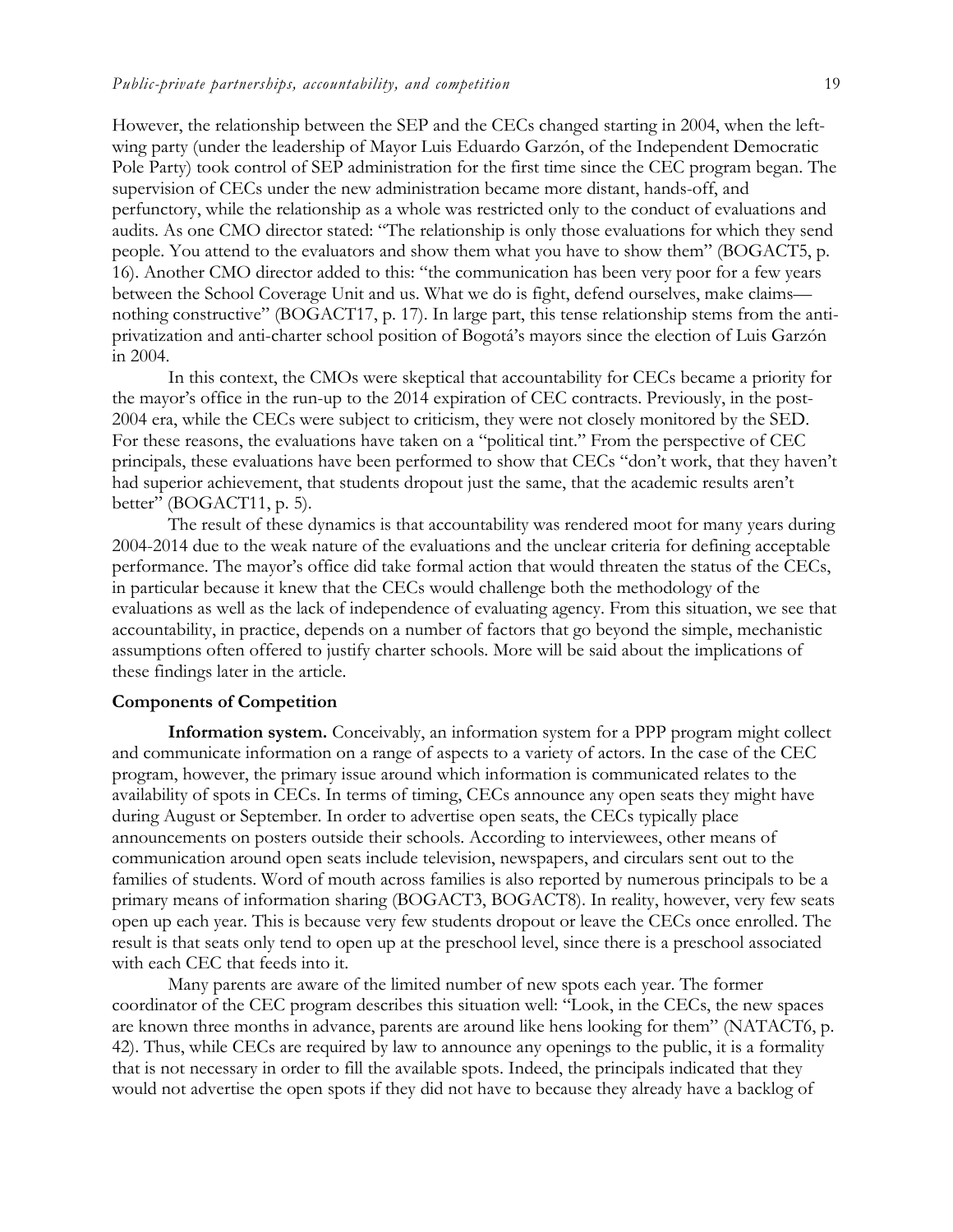requests from parents. Each individual CEC is then responsible for facilitating the student selection process.

**Parental choice**. Parental choice is, in part, a function of system capacity and the existence of spots from which to choose. In the locality examined for this study, there are 3,300 more slots available in TPSs than students enrolled (Secretaría de Eduación, 2013). In practical terms, what this means is that parents know that their children will not be without a school to enroll in, even if it is not in a CEC, since demand for CECs is well above supply.

Indeed, limited supply seems not to have stunted demand—that is, the availability of few spots has not discouraged parents from attempting to exercise their choice. In the words of one CEC principal, "There were 5,000 kids at the door of each CEC" when they opened the first 16 (NATACT6, p. 27). One CEC principal also commented that parents request spaces every day because CECs are considered to be privileged and because, as such, enrolled students value the schools (BOGACT6, p. 13). Another principal noted that, on average, for every opening at their CEC, there are seven applicants (BOGACT11, p.14)

More than being about private management, however, parents simply want their children to receive a quality education. In this respect, the high levels of demand should come as no surprise, particularly given that the localities that contain CECs were those where education has not only traditionally been of low quality but also where, in the late 1990s and early 2000s, there were not enough schools to house each neighborhood's children. Going from this situation to one where a brand new school is built and put on offer, it is to be expected that demand would far exceed supply.

**Inter-school dynamics.** Apart from the bidding process, it has been suggested that competition should also materialize among individual CECs and TPSs in practice. However, the findings from our research are not consistent with this assumption. TPSs overwhelmingly tend not compare themselves with CECs; in the words of one TPS principal, the CEC program "has not affected us at all" (BOGACT9, p. 2). And the director of the Local Education Office rejected the notion of competition, stating instead that "each school has its autonomy, its own program" (BOGACT18, p. 7). CEC leadership also does not perceive TPSs as competition. One CMO director stated: "I know many public school directors from the Secretary of Education that appreciate us as a concession school, they don't view us as a threat" (BOGACT17, p. 19).

Three factors emerge as to why competition has not developed. The first factor relates to the difficulty of enrolling in the CECs given excess parental demand. Put differently, there are few enough CECs that the TPSs do not feel threatened by the prospect of losing their student population. The second factor relates to the drastically unequal starting points of the CECs and TPSs. CECs have newer physical infrastructure, access to newer resources and a longer instructional day. TPSs know that they cannot compete with the infrastructure and amenities offered by the CECs. Third, as noted previously, competition is lacking because TPSs know that they will still have a student body to serve. Those characteristics which make CECs more attractive to parents are structural and, as such, are out of the hands of TPS principals. Consequently, TPS principals resign themselves to dealing with the issues within their schools over which they have some influence. As opposed to competition, what develops on the part of TPS principals is a sense of jealousy and envy, particularly with regard to such supplemental services as social workers and school psychologists (BOGACT8).

**Student selection.** We found that CECs manage the student selection process directly. In selecting students, there are three criteria that principals must take into account. The first and most influential is sibling status—that is, whether the applicant is a sibling of an enrolled student. The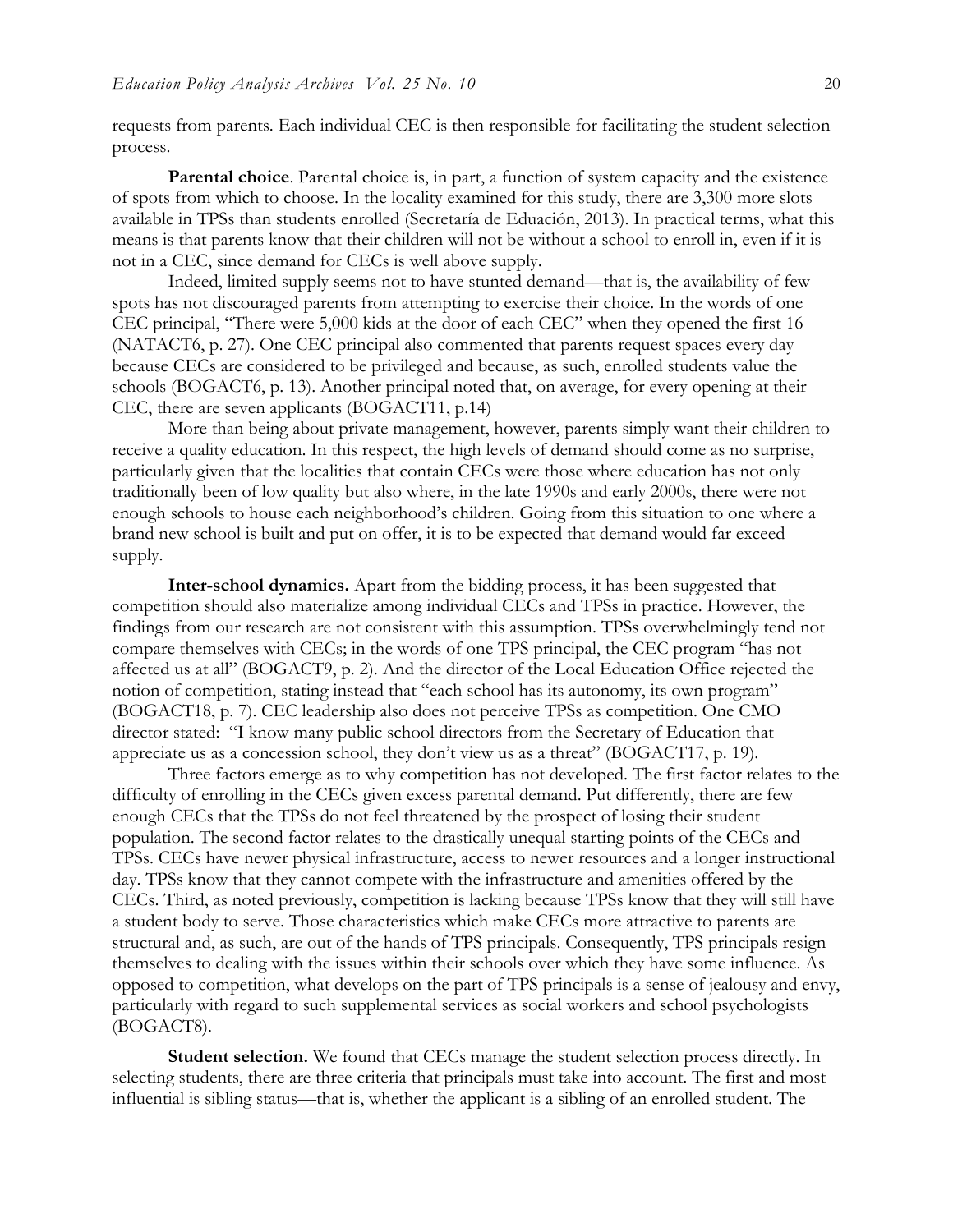second is the vulnerability status of the family, which includes families that have been displaced (e.g., due to natural disaster) as well as families in poverty as defined by the System for the Selection of Beneficiaries of Social Programs. To qualify for enrollment under the poverty indicator, families must be in the lowest two strata, which are the strata of those families who also pay subsidized prices for public utilities such as water and electricity (Bonilla, 2011). The third criterion is geographic; students who live closer to the school are given higher priority.

Not all students are selected before the school year commences, because there are times when a spot may open up mid-year because a student moves, dropouts out, or repeats a grade. In these cases, the CECs contact waitlisted students and their parents and administer a series of interviews and tests to learn more about them. According to a principal from one CEC, these diagnostics include academic tests and meetings with a psychologist in order to better know the student's needs and to become familiar with the family "so that when the child is enrolled the CEC can channel the student according to their strengths and weaknesses" (BOGACT10, p. 13). Although the principals interviewed did not indicate that the selection process is used to choose more desirable students, it clearly could lend itself to this outcome, whether intentionally or unintentionally, particularly given the overwhelming demand from parents and the fact that some principals reported having 10 applicants for each opening.

In this context, it is important to note that our interviews with CEC principals affirmed that students have been rejected for reasons of capacity. This aligns with what Miñana (2010) found in his study of education reform in Colombia during 1994-2005. In a focus group he conducted, principals asserted that the first wave of 16 CECs "were at liberty to select" their students (p. 161). Though CEC contracts have always stated that students should be from the poorest two socioeconomic strata and should live near the school, it is possible, as mentioned, that principals could target other student characteristics as grounds for selection. In the end, while it is not clear how or why CEC principal discretion supposedly declined, Miñana (2010) writes that the leftist governments during 2004-2011 were "able to end the privileges these schools had and to partially revert the policy" (p. 168).

From a long-term perspective, there could be practical consequences from principal discretion in student selection at the outset of the CEC programs. Over time, student achievement could be positively skewed in comparison with TPSs in the same locality as an implication of initial selection practices whereby students with more "cultural capital" (Jabbar, 2016) were chosen, as the principals interviewed by Miñana (2010) assert, especially since CEC principals have both assessed and selected students from among those eligible. And, since the SED has changed the criteria to give preferential treatment to siblings, a positive bias could be sustained over time, though the impact may likely be minor.

## **Discussion and Implications**

The CEC policy has been a partial success. Access certainly increased as a result of the construction of 25 CECs, with these schools serving just under 40,000 students (or 4% of all students in Bogotá) in 2012. The fact that CECs served marginalized areas of the city and were targeted to disadvantaged students is also a success. Moreover, the government and the private sector showed that they could work together to address a pressing issue, though the functionality of this relationship varied over time, an issue to which we will return below. We found that the most significant—if imperfect—successes could be seen in the fact that (a) performance-based contracts were established, (b) evaluations and audits were conducted, and (c) the latter of these (i.e., audits) were used as the basis for enacting bureaucratic accountability (i.e., ensuring that CECs followed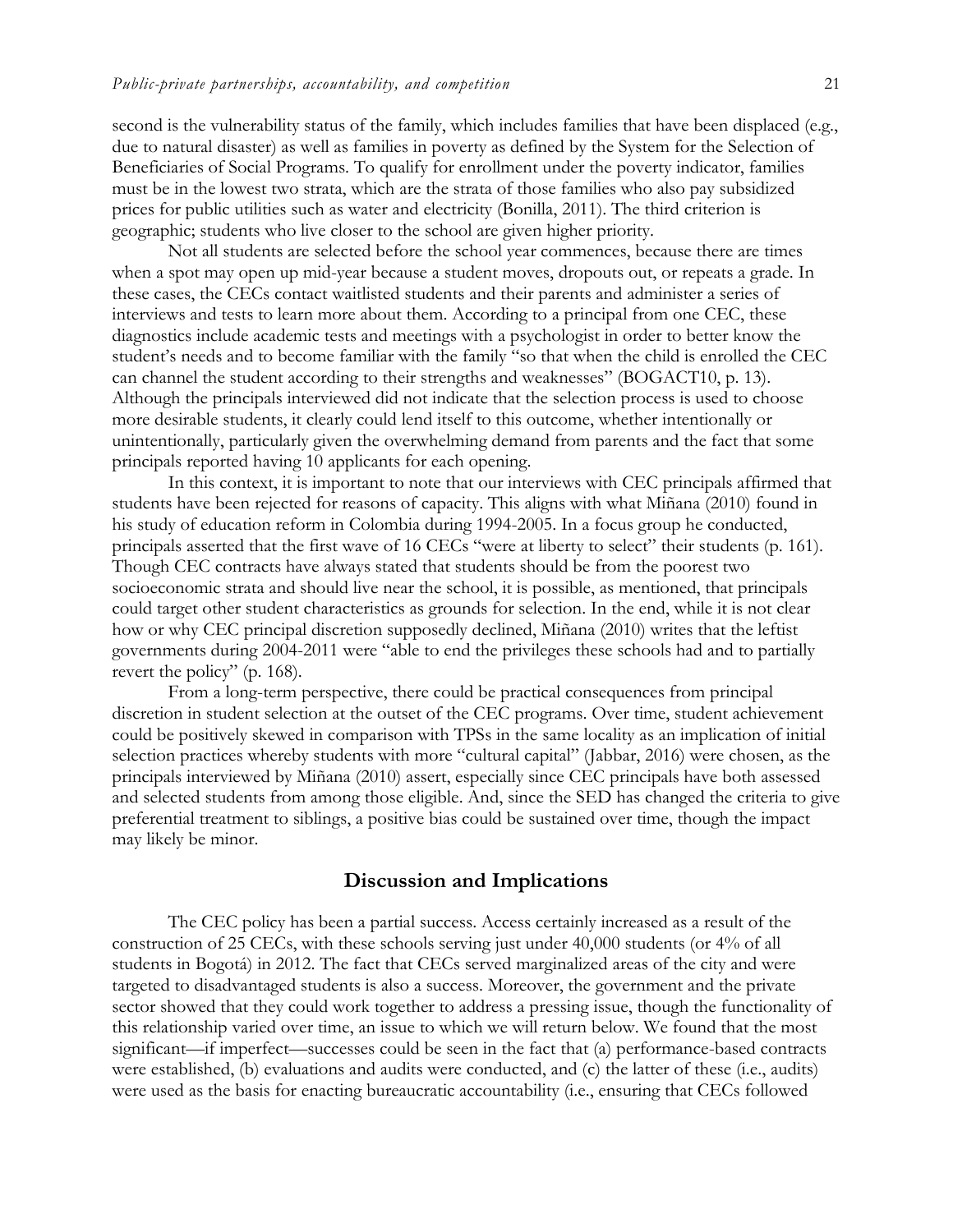relevant rules and regulations). This last success is important to emphasize, since in contexts such as the United States many states do not require regular audits let alone require regular, performancebased evaluations of charters.

Yet there were also a number of shortcomings of the CEC program. We further discuss and draw out the implications of—both—this program's successes and shortcomings in what follows. The implications offered should be interpreted as hypotheses to be researched further in future studies given that the present findings are based on the case of a single policy. Additionally, out of a desire to inform policy and practice, we will continue to consider the implications of this study not only for Colombia but also for the United States, a country with perhaps largest and most wellestablished charter school sector (NAPCS, 2014). Extrapolating to the United States context is appropriate and valuable as the challenges faced by states are similar to those confronted in Bogotá (processes for monitoring, accountability, bidding, etc.), even though the details of charter oversight arrangements vary across states (NACSA, 2015a).

#### **Accountability Relationships**

 $\overline{a}$ 

The fact that personal relationships were at the heart of the accountability relationship in Bogotá—rather than impersonal mechanisms of punitive action, as theory suggests—is consistent with emerging research in this area (Bulkley, 2001; Prusinski et al., 2014). Viewed in context, this finding also suggests that the successful operationalization of accountability in PPP arrangements requires a significant investment in personnel and time, not to mention the presence of an amicable political climate. As seen in the present case, the relationships were closest and most functional at the beginning of the program, before all 25 CECs were completed, and before the change of political party in the mayor's office. City authorities supported the existence of these schools and the official charged with oversight could reasonably monitor and maintain relationships with CEC leadership. Despite the centrality of these findings, the issue of human resources and funding for charter oversight offices needs to be explored further, given that only vague guidelines exist in this area. Even in the United States, the National Association of Charter School Authorizers (2013) only states that a quality charter school authorizer should provide "sufficient financial resources …in accordance with national standards and commensurate with the scale of the charter school portfolio" (p. 6).

Having adequate personnel is necessary for reducing transaction costs and for facilitating bureaucratic accountability, but it cannot overcome the need for actionable criteria for performancebased accountability. This is particularly so since performance-based accountability metrics commonly come into play once relationships break down and charter schools fall out of favor politically (Rotherham, 2005)—as in the case of CECs in Bogotá. Although CEC contracts included a clause stating that student achievement could not be rated as poor for two consecutive years, the meaning of poor was not defined. Not surprisingly, significant resistance arose on the part of CEC leadership when a politically-compromised evaluation agency later defined this term as it carried out an evaluation of the CECs. PPP contracts require specificity, clarity, and transparency when it comes to the definition, measurement, and usage of performance indicators, particularly when charter schools and political officials hold divergent agendas.<sup>10</sup>

<sup>&</sup>lt;sup>10</sup> On measurement, it should be noted that debate among academics is ongoing with regard to the feasibility of successfully implementing a methodology in practice that not only measures key outcomes such as student achievement, but which can also control for differences in background characteristics between CEC students and TPS students, for example (Klees & Edwards, 2014; Lubienski, Weitzel & Lubienski, 2009).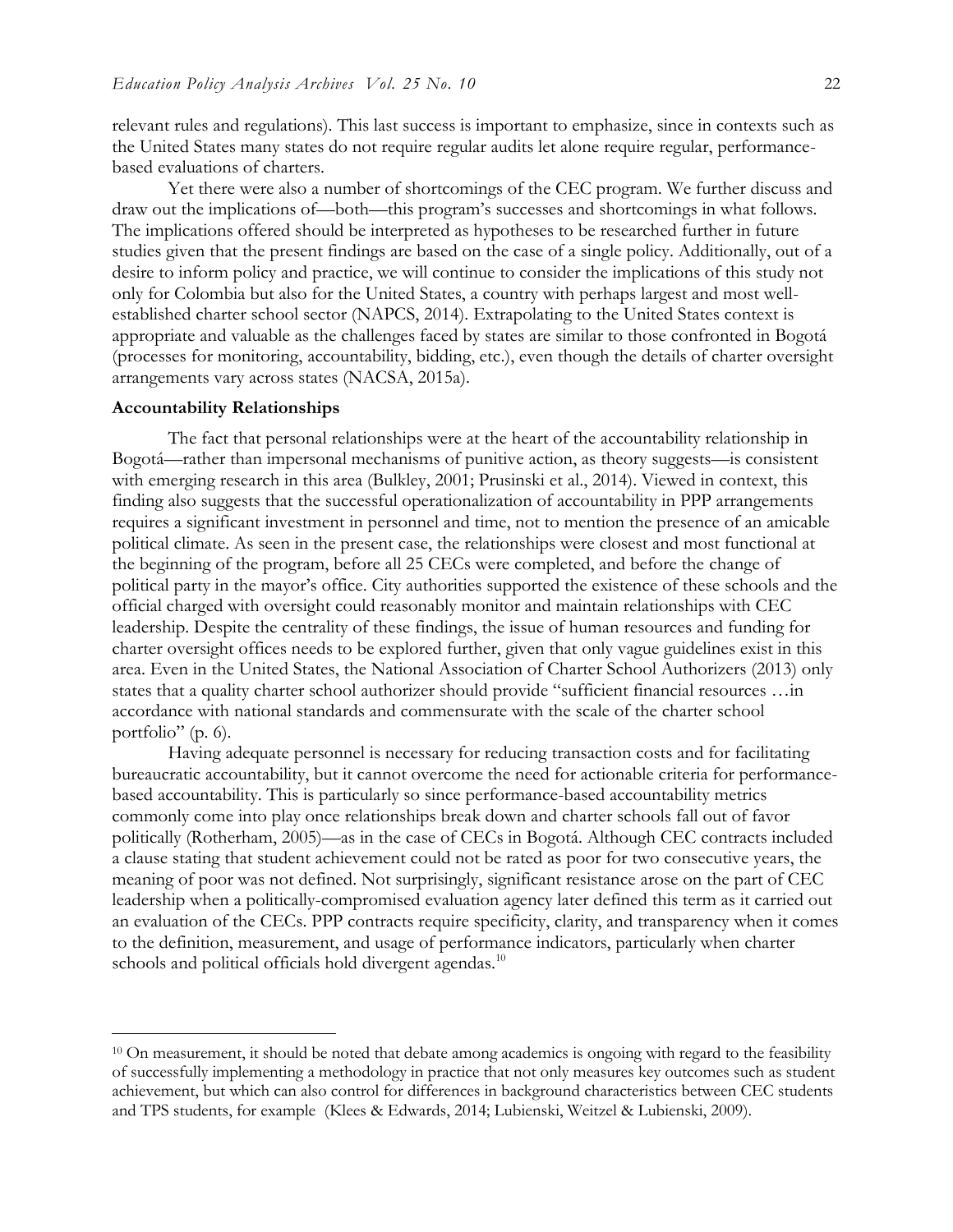#### **Performance Targets**

A further implication of the CEC case is that actionable performance targets should be set even, or especially, when conditions are favorable (i.e., when charters and politicians are on the same page). This should be done in preparation for times when the relationship is more tense, in order to minimize the political aspect of accountability, though as other scholars have found, charter schools and their advocates have been shown—e.g., in the cases of Washington state and Washington, D.C.—to lobby for the reform of legal frameworks with which they do not agree (Au & Ferrare, 2014; Henig et al., 2003). The CEC case and the broader literature thus suggest that, for PPPs to work in practice a further condition is the establishment of designated, impartial agencies for the evaluation of charter schools (which may or may not be the same agencies that evaluate traditional public schools) in order to ensure that there is no conflict of interest and that agency selection cannot be politically motivated. Complicating this condition is the fact that charter schools—both in Bogotá and in the United States—are held to different standards. CECs, for example, were allowed to voluntarily insert additional performance requirements into their contracts, while charter schools in the United States are similarly held to language that varies across their individual charters. This situation raises the question, first, of cost, given the significant investment that would be required to develop agencies that can appropriately evaluate numerous different contracts (Levin, 1998). Second, it raises the question of whether there should be explicit performance criteria below which charter schools should be closed—an approach that is being pursued in a handful of U.S. states (NACSA, 2013)—or else receive support for improvement. To the extent that such technical assistance is supportive, it could have the effect of improving relationships, increasing charter school buy-in to evaluation systems, and enhancing bureaucratic accountability (Diggs & Roman, 2012; Reeves, 2008).

#### **Charter Oversight Agencies**

There are yet other reasons to be concerned with the capacity of charter oversight bodies and the evaluation systems they employ. A key area of absence in the present case and in charter school governance generally is teaching and leadership performance evaluation. Some charter schools observe and provide feedback to their teachers in addition to offering professional development opportunities at times. But the question remains: How can charters be held accountable for being innovative and providing students with high-quality instruction, especially if charters are specifically serving the most marginalized student populations? Moreover, what kinds of evaluations can be conducted that can be used for charter improvement, including but going beyond student achievement? The present study complements the observations of other scholars (Bulkley, 2001; Vergari, 2001) in that it provides some insight to the difficulty of and the challenges to such a task. Bureaucratic and financial accountability (based on feeding students, selecting students, inventory, and accounting audits) are easier to identify and address, and it is more difficult to claim that such audits are politically-biased. On the other hand, assessing student achievement, leadership, pedagogy, and teacher quality is far more complex, value-laden, more open to criticism, and more easily attacked as politically-charged. Potential avenues to explore for judging charter schools beyond quantitative indicators of student achievement—include accreditation processes, qualitative and peer evaluations of the issues mentioned above (e.g., when it comes to leadership, teaching, community engagement), as well as community and parent assessments of charter performance (Bulkley, 2001).

A key job of charter oversight agencies is also the initial authorization of providers—a process from which a number of lessons emerge. First, not only did we find that even a city with one million students can be susceptible to insufficient competition for government contracts to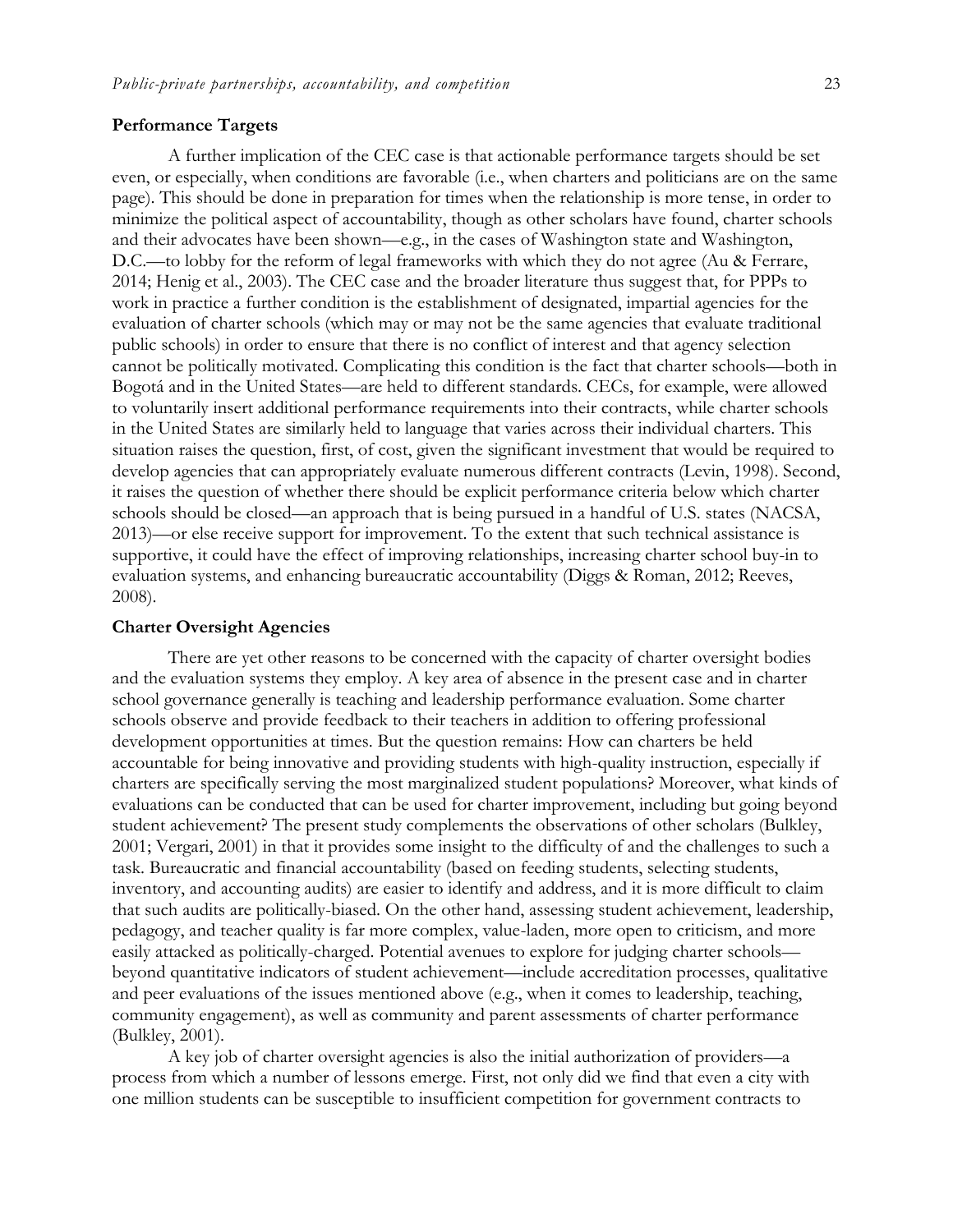manage publicly-funded schools, but we also found that the time and effort required of government officials rises as the pool of potential private sector partners decreases. In Bogotá, this was a side effect of the stringent requirements imposed by the government to be eligible to manage publics schools, though other factors also contributed to low levels of private sector interest; namely, these factors were, first, a lack of faith from potential partners that the government would not unexpectedly cease to fund the program and, second, a lack of comprehension around the nature of the program. We thus suggest that certain conditions can facilitate the successful introduction of PPP schemes, including (a) adequately announcing and informing relevant stakeholders of the program's features and (b) cultivating relationships with private sector partners before the start of the program in order to generate interest, understanding, and trust. For charter school policy and practice in the United States, these suggested conditions place additional pressure on the already limited resources of charter oversight bodies, particularly local education agencies, which during 2007-2012 authorized 87.6-89.8% of all charters (Prusinski et al., 2014), though only 18% of them had a budget for this activity (NACSA, 2013). Due to this dilemma, cities such as Philadelphia recruit volunteers to evaluate charter school proposals (Mezzacappa, 2014). Far from being able to develop relationships, conduct evaluations, carry out audits, or assess teaching and leadership, many U.S. charter school offices are struggling to review and approve initial applications (Bulkley, 2001). The case of CECs in Bogotá thus helps to underscore areas that deserve further attention in presumably more developed education systems.

#### **Bidding Process**

Returning to the bidding process, a further point on accountability and competition needs to be explored. In Bogotá, rather than weeding out weaker applicants through competition, the SED found itself in a position where it was forced to work with all willing actors who met the minimum criteria. This dynamic raises questions about how to define sufficient competition as well as about the practical implications for accountability of a lack of surplus providers, particularly in the event that the initially selected CMOs have their charters revoked. What is a school system (or charter authorizers more generally) to do, especially in the short run, if in a neighborhood with inadequate capacity, it is discovered through evaluation that a charter school is in grave violation of its service requirements? This is certainly a relevant concern given that previous research has suggested that private providers in PPP arrangements tend to prioritize their own needs (e.g., remaining financially solvent) over the prerogatives of their public sector counterparts (e.g., providing student meals) (Da Cruz & Marquez, 2012). In this regard, we suggest a further condition for PPP policy is that the size of the program be limited such that, even after the selection of participating providers, there is a surplus of available partners, should it be necessary to revoke a school's charter. Not only would this put the locus of control back in the hands of government managers, but it would also introduce an aspect of accountability, since private sector partners could reasonably be replaced in the event of non-compliance.

#### **Competition**

Separately, the present study found that competitive dynamics were not evident in practice, despite rhetoric around charter schools to the contrary. What this study suggests is that charter schools, unless implemented on a more than marginal basis, will not induce competition between schools, particularly where there are too few charters to meet demand, such that public schools are not in jeopardy of being closed. Ironically, this condition raises the question of efficiency in the use of public resources, since it would necessarily entail excess capacity in the education sector to allow students to transfer from one to the other based on their preferences. However, in the case of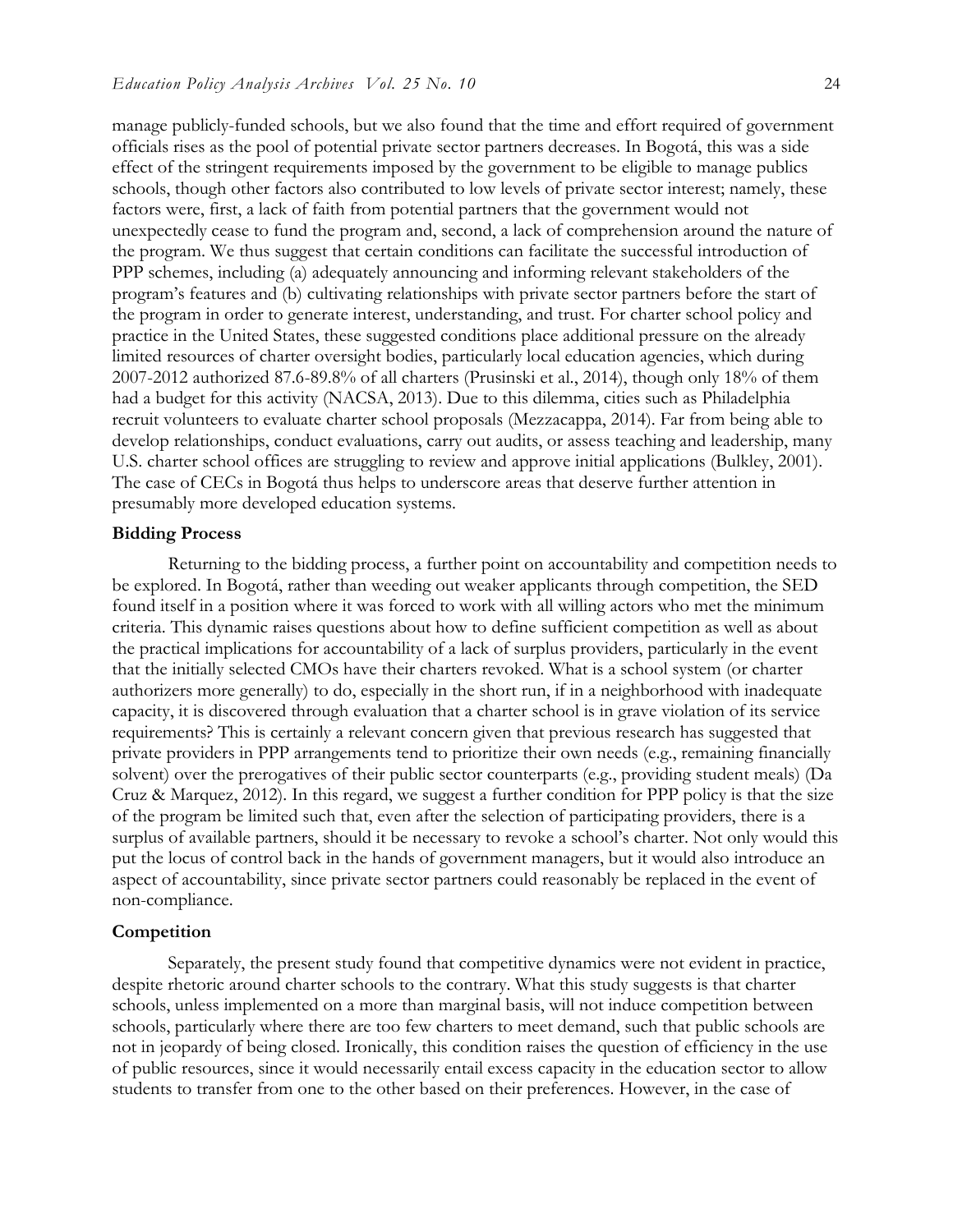Bogotá, beyond excess student and parent demand for CECs, it is important not to overlook the demotivating effect that the differential assignation of resources has on TPS principals. As they emphasized, the fact the CECs received new and impeccably equipped schools was out of their control, and thus TPS principals understood that they simply could not compete with the CECs. In addition to introducing significant numbers of charter schools, one would also have to ensure that the playing field is constructed such that principals are motivated and compelled to compete. In practice, however, in numerous U.S. cities throughout the Northeast and Midwest, rather than create conditions to realize PPP theory by allowing for excess capacity and by equally equipping schools, authorities have shuttered dozens of public schools in the name of cost cutting, often while allowing for charter school expansion (Dowdall, 2011). Where competitive environments have been created—e.g., in Detroit, New Orleans, and Washington, D.C.—a counter-intuitive finding emerges that charter schools "sort themselves based largely on their preferred clientele" (Lubienski, Gulosino, & Weitzel, 2009, p. 641). As we discuss below, the case of Bogotá provides insights into how this happens.

#### **Student Selection**

Following from the above point, an essential issue relates to student selection. Although the CEC program included three guidelines for student selection (related to student socio-economic status, student home location, and student sibling status), the fact of surplus demand has created a situation where CEC principals can—even while meeting legal stipulations—still select the students they prefer from among a pool of qualified applicants. The principals in this study conceded as much, specifically in regard to admitting students after the school year begins, when there is an unexpected open spot. They stated that they administer academic tests and conduct meetings between the potential student and the school psychologist. These activities can serve as mechanisms for filtering out students who may be special needs or who may require remediation—a finding which is consistent with prior research on charter school admission practices (Lubienski, 2006). Moreover, these filtering mechanisms are in addition to the fact that parents with more economic and social capital are able to spend more time in and around the school, volunteering and contributing their energy in an effort to build a relationship with the principal in an attempt to raise the value of their stock to influence admissions decisions—a finding which is also consistent with previous research (Alegre & Benito, 2012). In this way, it is not the parents who put pressure on the school through competition but rather the school that puts pressure on the parents to contribute to the school so that their child may be given priority for selection. Since parents and principals can be expected to seek advantage, these findings suggest, first, that a lottery system should be implemented or else student selection should be coordinated in a more impartial way by the charter oversight office and, second, that further attention should be brought to this issue, not least because PPP theory tends to overlook it.

#### **Communication with Parents**

Lastly, the present case suggests that communication with parents about CEC quality is a further task that should be assumed by the charter oversight office, if the goal is ensure that parents can make educated choices. In Bogotá, parents only know what CECs tell them, what they hear by word of mouth, and what they read in the newspaper, which is often politicized. Although CEC test scores have been made available online, information should be made more readily available and more widely broadcast (e.g., in the form of pamphlets, info sheets, TV segments, radio announcements). Though such strategies will not entirely replace information channels that rely on social capital, performance information would be easily accessible, especially for marginalized families. This would be an important step, given that families often make decisions based on the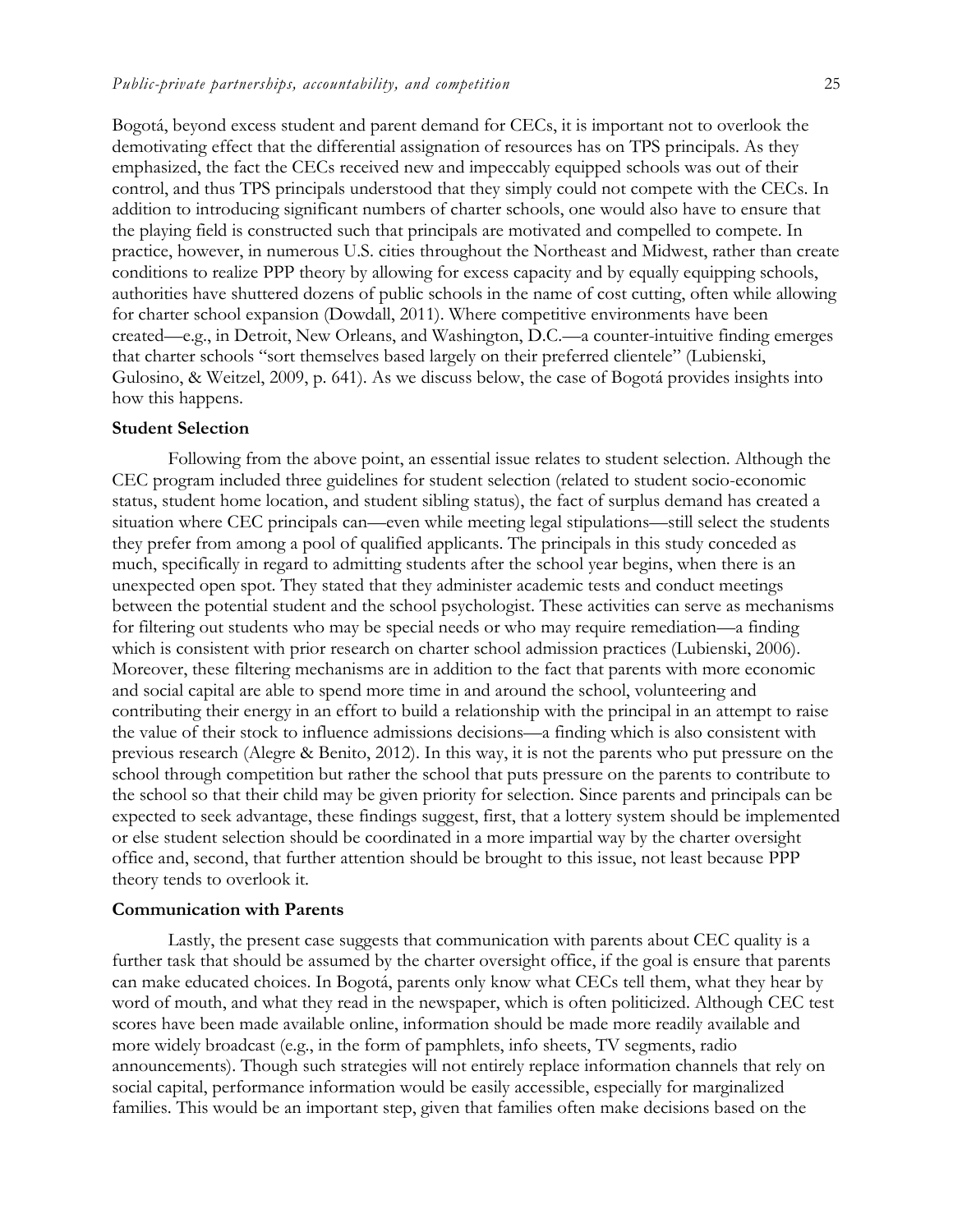stigma attached to public schools or based on advertising materials (Lubienski, 2003). These influences then contribute to parental allegiance to charter schools, even when their outcomes are not better than TPSs, as has been the case in numerous U.S. states and cities (CREDO, 2013). Parents vote with their feet, but perhaps they have little information about the charter except for the fact that it is not the traditional public school and that fellow parents positively perceive it.

## **Conclusion**

Within and outside the United States, charter schools have gone from being seen as an alternative mode of school management to a mode that is at the heart of the—often contested education reform agenda. The same is true in Bogotá where the CEC program was created in the late 1990s, at a particular moment in Colombian educational reform, in an attempt to address issues of educational access and quality in marginalized areas of the city. The research for the present article was conducted in order to shed light on less-often discussed aspects of this high-profile reform. A false logic exists in many mainstream and economic/rational conceptions of charters and competition that this paper helps to expose. Simply inserting a charter into a community and expecting it to stimulate market forces and influence public and charter school behaviors is naïve at best. Accountability, competition and the system features on which they depend (e.g., evaluations, information access for parents, choice, relationships, etc.) are far more complicated than theory suggests, and they require specific contextual conditions. In practice, a political and organizational environment must be capable of ensuring appropriate evaluation mechanisms, regulations, and school-community-district rapport, for example, prior to expecting market forces to impact the quality of education provided in a region.

This study also raises additional concerns that we hope will be taken up in future research. First is the issue of barriers and costs to charter school closure. As CREDO (2009) has noted, "The charter school movement to date has concentrated its formidable resources and energy on removing barriers to charter school entry into the market. It is time to concentrate equally on removing the barriers to exit" (p. 8). A natural next step from the evaluation and auditing of PPPs generally and charter schools specifically is to confront the matter of how service providers can and should exit the market—and how this can be done in a way that takes into account costs for the public. For example, should charter schools and their leadership be required to repay public tax dollars or to return profits they may have earned while promising but not providing acceptable levels of education quality? Moreover, how can students transition out of charter schools in the least disruptive way possible? While the debate around CEC closure in Bogotá continues to be a contentious topic (International Education News, 2015)—with charter schools and their parents lobbying to keep as many charter schools open as possible in the face of government evaluations recent research has highlighted the pain and trauma associated with dislocation from charter school failure (Adamson et al., 2015). It is particularly important to further investigate and raise the profile of the barriers and costs to charter exit since these aspects do not currently factor into the theory and rhetoric around PPPs, which promote the appealing ways that charters, for example, should work without attending to the backend costs for families and public finance.

The second issue relates to accountability for charter authorizers themselves. For all the focus on holding service providers accountable, there is surprisingly little discussion and research on how charter authorizers themselves are managed, monitored or sanctioned, though this issue is starting to receive more attention (NACSA, 2015a, 2015b). The need for accountability of charter oversight offices is evinced in the present case in that public officials in Bogotá ignored the requirement that the evaluating agency be independent. Just like Bogotá, many U.S. states do not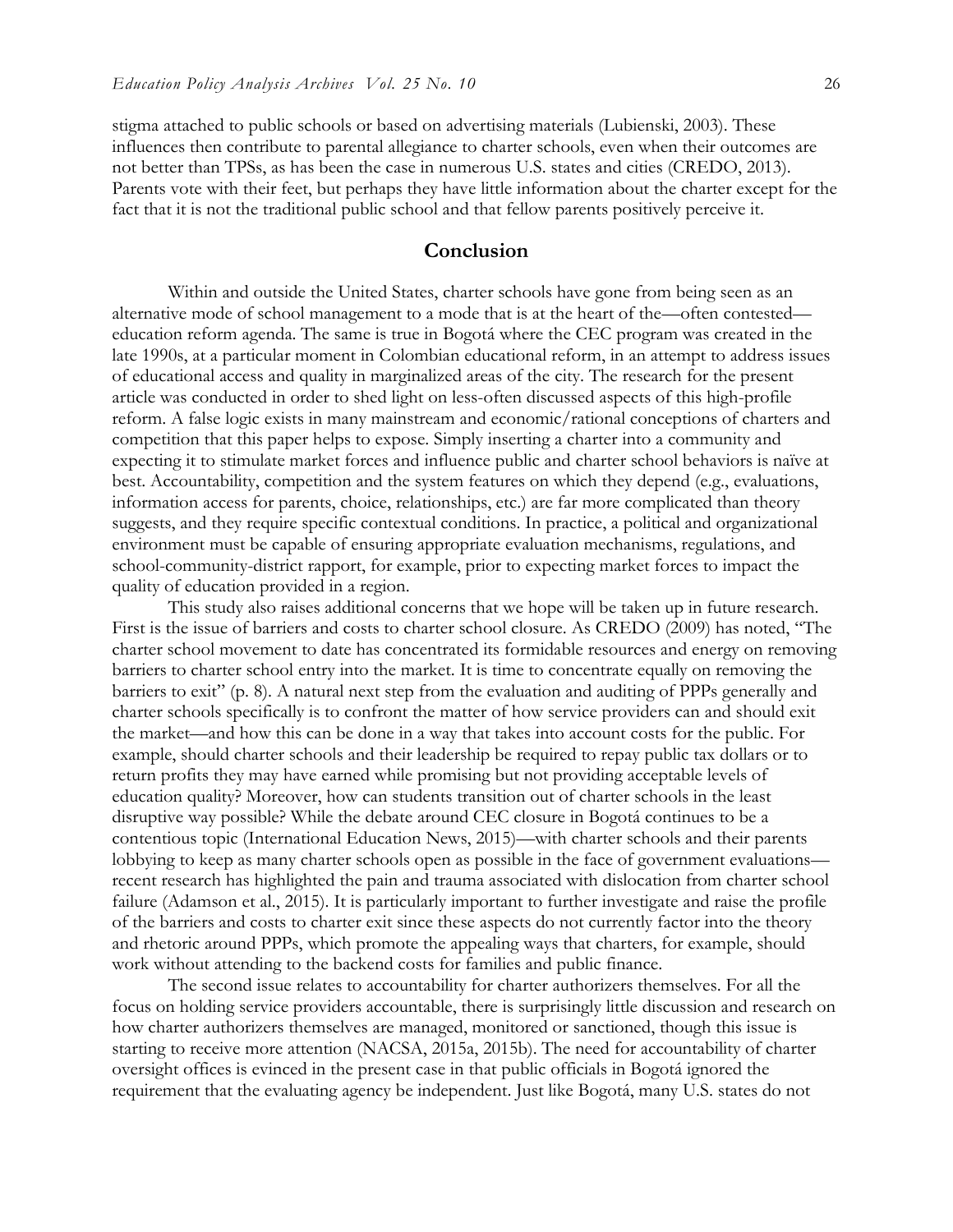have standards for the entities that authorize charters (only 16 of 42 states with charters do) (Education Commission of the States, 2015). Moreover, where accountability processes exist, there are two additional issues. First, these processes can be lengthy, labor-intensive, and poorly-defined, as in Missouri, where the department of education must (a) determine that the charter authorizer is in material noncompliance with its sponsorship duties, (b) provide reasonable time for remediation, (c) conduct a public hearing, and (d) give a recommendation for corrective action to the state board of education (Education Commission of the States, 2015). Second, in political contexts that are favorable to charter schools, these processes may be more helpful to charter schools than for taking action in the public interest. In Colorado, for example, charter schools or their representatives can request revocation of the chartering authority of a local board of education if the latter fails to comply with the state charter schools act (Education Commission of the States, 2015). While this may be reasonable, the point here is that taking accountability seriously means examining and improving its basis across the board.

By extension, the final issue for further consideration is the threat that charter schools individually and the charter movement broadly poses to democratic accountability of education, especially given that charter schools often are not forced to respond to competition, as theorized. Voters in Bogotá are, at most, able to influence charter policy through mayoral elections, since the SEP falls within the mayor's purview. There are similar situations in the United States, where voters directly elect school board members, mayors, or governors (depending on the state context), who then exercise control or influence over charter policy. But as studies have recently noted, internationally and in the United States (e.g., in Louisiana, New Jersey, Washington), networks of think tanks, philanthropists, chambers of commerce, CMOs, education corporations, and policy entrepreneurs, among others, have combined to advance charter school policy in ways that circumvent public accountability, at least in the short term (Au & Ferrare, 2014, 2015; Ball, 2007, 2012; DeBray, Scott, Lubienski, & Jabbar, 2014; Russakoff, 2015). Consequently, grave concerns must be raised about the "disproportionate power of super wealthy individuals and their related philanthropic organizations relative to public education policy and the democratic decision-making process of individual voters" (Au & Ferrare, 2014, p. 17; see also Bulkley & Burch, 2011). While there are no easy answers, this situation, together with evidence that pro-charter actors are inhabiting key administrative positions at each level from the local to the state to the federal (Bracey, 2005; Lytle, 2013; Persson, 2015), raises the question of what to do about accountability. These questions are not only for charter schools but also for the offices that authorize and fund them and for the networks of intermediary organizations that promote and advance charter policy, not least because these aspects of education systems, within and outside the United States, tend to be governed, at least ostensibly, by bureaucratic-rationality that is beyond the reach of democratic scrutiny especially for the most marginalized communities— and is instead influenced by the preferences of system managers and the outside influences by which they are pressured.

## **References**

- Acar, M., & Robinson, P. (2004). Accountability challenges in networks and partnerships: Evidence from educational partnerships in the United States. *International Review of Administrative Sciences, 70*(2), 331-344. <https://doi.org/10.1177/0020852304044260>
- Adamson, F., Cook-Harvey, C., & Darling-Hammond, L. (2015). Whose choice? Student experiences and outcomes in the New Orleans school marketplace. Stanford, CA: Stanford Center for Opportunity Policy in Education.

Alegre, M., & Benito, R. (2012). 'The best school for my child?' Positions, dispositions and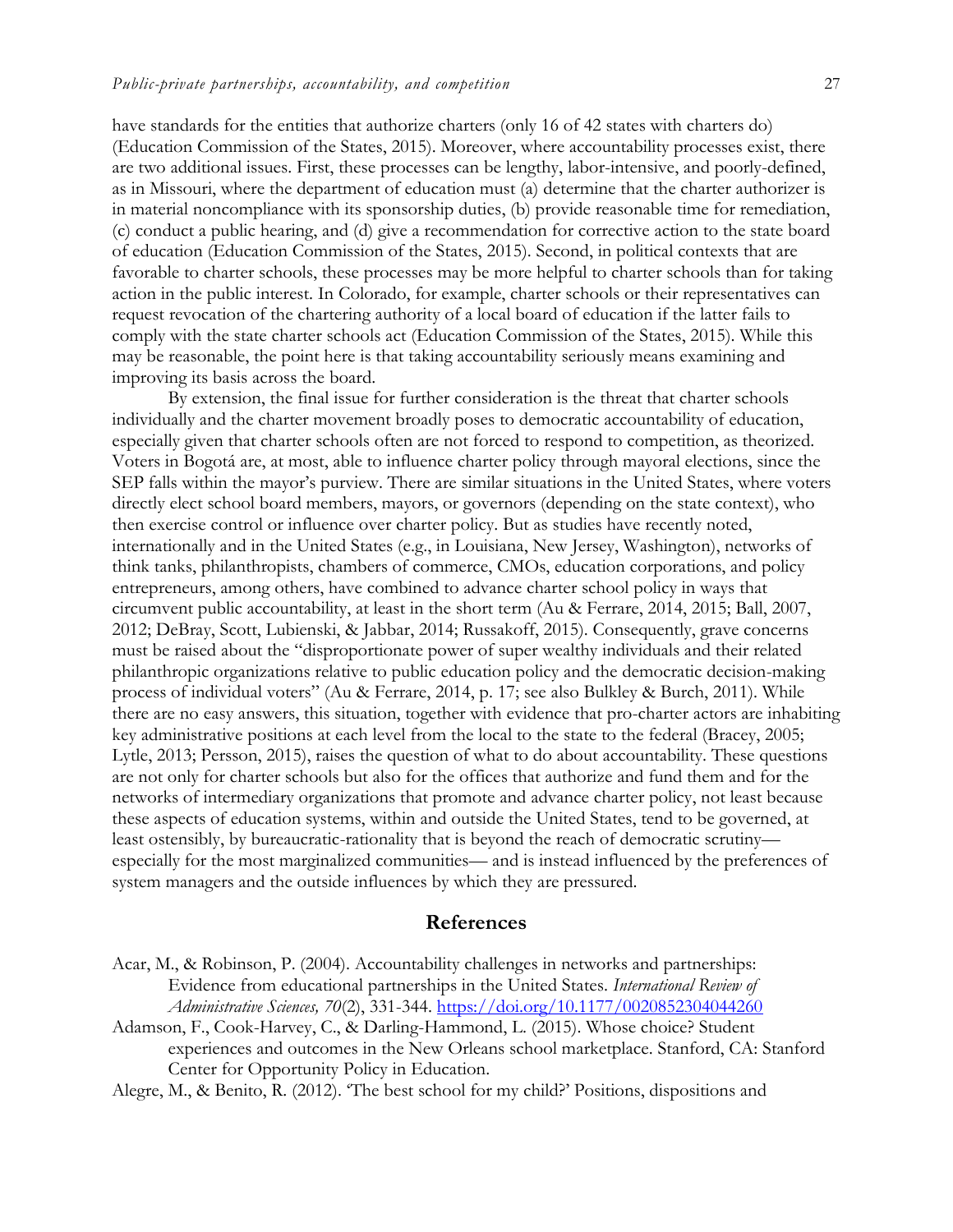inequalities in school choice in the city of Barcelona. *British Journal of Sociology of Education, 33*(6), 849-871.<https://doi.org/10.1080/01425692.2012.686896>

- Au, W., & Ferrare, J. (2014). Sponsors of policy: A network analysis of wealthy elites, their affiliated philanthropies, and charter school reform in Washington State, *Teachers College Record*, *116*(8), 1-24.
- Ball, S. (2007). *Education plc: Understanding private sector participation in public sector education*. New York: Routledge.
- Ball, S. (2012). *Global education inc.* New York: Routledge.
- Barrera-Osorio, F. (2006). *The impact of private provision of public education: Empirical evidence from Bogota's Concession Schools.* Work Bank Policy Research Working Paper 4121. Washington, DC: World Bank.
- Bonilla, J. (2010). El impacto de los Colegios en Concesión en el rendimiento académico. Presentation given to the Department of Economics at the University of Maryland, College Park, USA, July 6, 2010.
- Bonilla, J. (2011). Los Colegios en Concesión: Reto del nuevo alcalde de Bogotá, la silla vacia. Available at: [http://lasillavacia.com/historia-invitado/28990/juandbonilla/los](http://lasillavacia.com/historia-invitado/28990/juandbonilla/los-colegios-en-concesion-reto-del-nuevo-alcalde-de-bogota)[colegios-en-concesion-reto-del-nuevo-alcalde-de-bogota](http://lasillavacia.com/historia-invitado/28990/juandbonilla/los-colegios-en-concesion-reto-del-nuevo-alcalde-de-bogota)
- Bracey, G. (2005). Charter schools' performance and accountability: A disconnect. Education Policy Studies Laboratory. Arizona State University. Available at: <http://nepc.colorado.edu/files/EPSL-0505-113-EPRU.pdf>
- Brookings Institute. (2015). The future of global education: What is the role of non-state actors? March 5-6, 2015, Washington, DC.
- Bulkley, K. (2001). The accountability bind. *Education Policy Analysis Archives*, *9*(37), 1-22. <http://dx.doi.org/10.14507/epaa.v9n37.2001>
- Bulkley, K. & Burch, P. (2011). The Changing Nature of Private Engagement in Public Education: For-Profit and Nonprofit Organizations and Educational Reform, *Peabody Journal of Education*, *86*(3), 236-251. <https://doi.org/10.1080/0161956X.2011.578963>
- Burch, P. (2006). The new educational privatization: Educational contracting and high stakes accountability. *Teachers College Record*, *108*(12), 2582-2610. [https://doi.org/10.1111/j.1467-](https://doi.org/10.1111/j.1467-9620.2006.00797.x) [9620.2006.00797.x](https://doi.org/10.1111/j.1467-9620.2006.00797.x)
- Carnoy, M., Jacobsen, R., Mishel, L., & Rothstein, R. (2005). *The charter school dust-up: Examining the evidence on enrollment and achievement.* Washington, DC: Economic Policy Institute.
- Castro, J., Pérez, A., & Alvarez, A. (2012). *Historial institucional: Secretaría de Educación Distrital*. Bogotá: Corporación Internacional para El Desarrollo Educativo.
- Center for Education Reform. (2011). The state of charter schools: What we know—and what we do not—about performance and accountability. Washington, DC: CER.
- Chubb, J. E., & Moe, T. M. (1990). *Politics, markets and Americas schools*. Washington, DC: The Brookings Institution.
- Controloria de Bogotá. (2011). Informe de auditoría gubernamental con enfoque integral modalidad especial: Colegios en convenio. Bogotá: Secretaría de Educación Distrital. Corpoeducación. (2004). Evaluación Intregral Proyecto de Concesión Educativa: Informe Final.
- CREDO. (2009). Multiple choice: Charter school performance in 16 states. Stanford, CA: CREDO.
- CREDO. (2013). National Charter School Study. Stanford, CA: CREDO.
- Crew Jr., R. E., & Anderson, M. (2003). Accountability and performance in charter schools in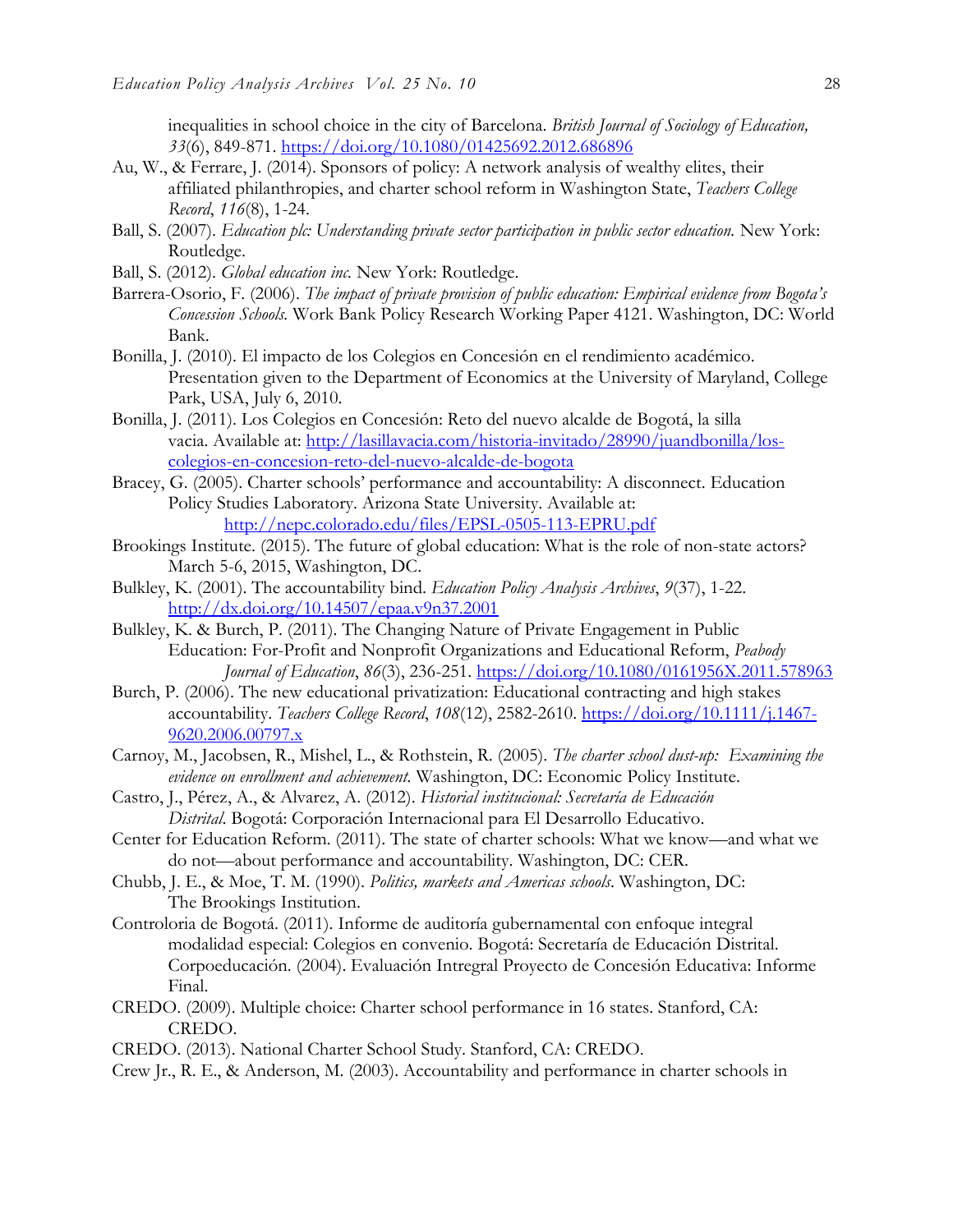Florida: a theory-based evaluation. *American Journal of Evaluation, 24*(2), 189-212. <https://doi.org/10.1177/109821400302400204>

- Da Cruz, N., & Marques, R. (2012). Mixed companies and local governance: No man can serve two masters. *Public Administration, 90*(3), 737-758. [https://doi.org/10.1111/j.1467-](https://doi.org/10.1111/j.1467-9299.2011.02020.x) [9299.2011.02020.x](https://doi.org/10.1111/j.1467-9299.2011.02020.x)
- DeBray, E., Scott, J., Lubienski, C., & Jabbar, H. (2014). Intermediary organizations in charter school policy coalitions: Evidence from New Orleans. *Educational Policy*, *28*(2), 175-206. <https://doi.org/10.1177/0895904813514132>
- Diggs, S., & Roman, A. (2012). Understanding and tracing accountability in the public procurement process: Interpretations, performance measurements, and the possibility of developing public-private partnerships. *Public Performance & Management Review*, 36(2), 290-315. <https://doi.org/10.2753/PMR1530-9576360207>
- Dowdall, E. (2011). Closing public schools in Philadelphia: Lessons from six urban districts. Pew Charitable Trusts. Available at: [http://www.pewtrusts.org/en/projects/philadelphia](http://www.pewtrusts.org/en/projects/philadelphia-research-initiative)[research-initiative](http://www.pewtrusts.org/en/projects/philadelphia-research-initiative)
- Education Commission of the States. (2015). Charter schools: Online database. Available at: [http://www.ecs.org/html/educationIssues/CharterSchools/CHDB\\_intro.asp](http://www.ecs.org/html/educationIssues/CharterSchools/CHDB_intro.asp)
- Edwards Jr., D. B. (2014). Public-Private Partnerships in Colombian Educational Governance: The Case of Bogotá's Concession Schools. Amsterdam: University of Amsterdam.
- Elacqua, G., Schneider, M., & Buckley, J. (2006). School choice in Chile: Is it class or the classroom? *Journal of Policy Analysis and Management, 25*(3), 577-601. <https://doi.org/10.1002/pam.20192>
- Fabricant, M., & Fine, M. (2012). *Charter schools and the corporate makeover of public education: What's at stake?* New York: Teachers College Press.
- Farrell, C., Wohlstetter, P., & Smith, J. (2012). Charter management organizations: An emerging approach to scaling up what works. *Educational Policy*, *26*(4), 499-532. <https://doi.org/10.1177/0895904811417587>
- Heinrich, C. (2010). Third-party governance under No Child Left Behind: Accountability and performance management challenges. *Journal of Public Administration Research and Theory*, *20*(1), 59-80. <https://doi.org/10.1093/jopart/mup035>
- Henig, J., Holyoke, T., Lacireno-Paquet, N., & Moser, M. (2003). Privatization, politics, and urban services: The political behavior of charter schools. *Journal of Urban Affairs*, *25*(1), 37-54. <https://doi.org/10.1111/1467-9906.00004>
- Hodge, G., & Greve, C. 2010. Public-private partnerships: governance scheme or language game? *Australian Journal of Public Administration, 69*(1), S8–S22. [https://doi.org/10.1111/j.1467-](https://doi.org/10.1111/j.1467-8500.2009.00659.x) [8500.2009.00659.x](https://doi.org/10.1111/j.1467-8500.2009.00659.x)
- IDEP. (2010). *Resultados de la III fase de evaluación de los CECs: Informe final de evaluación*. Bogotá: IDEP.
- International Education News. (2015). Do charter schools in Colombia provide sufficient accountability and choice? Available at: [https://internationalednews.com/2015/07/08/do](https://internationalednews.com/2015/07/08/do-charter-schools-in-colombia-provide-sufficient-accountability-and-choice/)[charter-schools-in-colombia-provide-sufficient-accountability-and-choice/](https://internationalednews.com/2015/07/08/do-charter-schools-in-colombia-provide-sufficient-accountability-and-choice/)
- International Finance Corporation. (2014). Rethinking education: Shaping the future. IFC's  $6<sup>th</sup>$ International Private Education Conference. April 1-2, 2014, San Francisco, CA.
- Jabbar, H. (2015). Competitive Networks and School Leaders' Perceptions The Formation of an Education Marketplace in Post-Katrina New Orleans. *American Educational Research Journal*, *52*(6), 1093-1131. <https://doi.org/10.3102/0002831215604046>
- Jabbar, H. (2016). Selling schools: Marketing and recruitment strategies in New Orleans. *Peabody Journal of Education*, *91*(1), 4-23. <https://doi.org/10.1080/0161956X.2016.1119554>
- Jeynes, W. (2012). A meta-analysis on the effects and contributions of public, public charter, and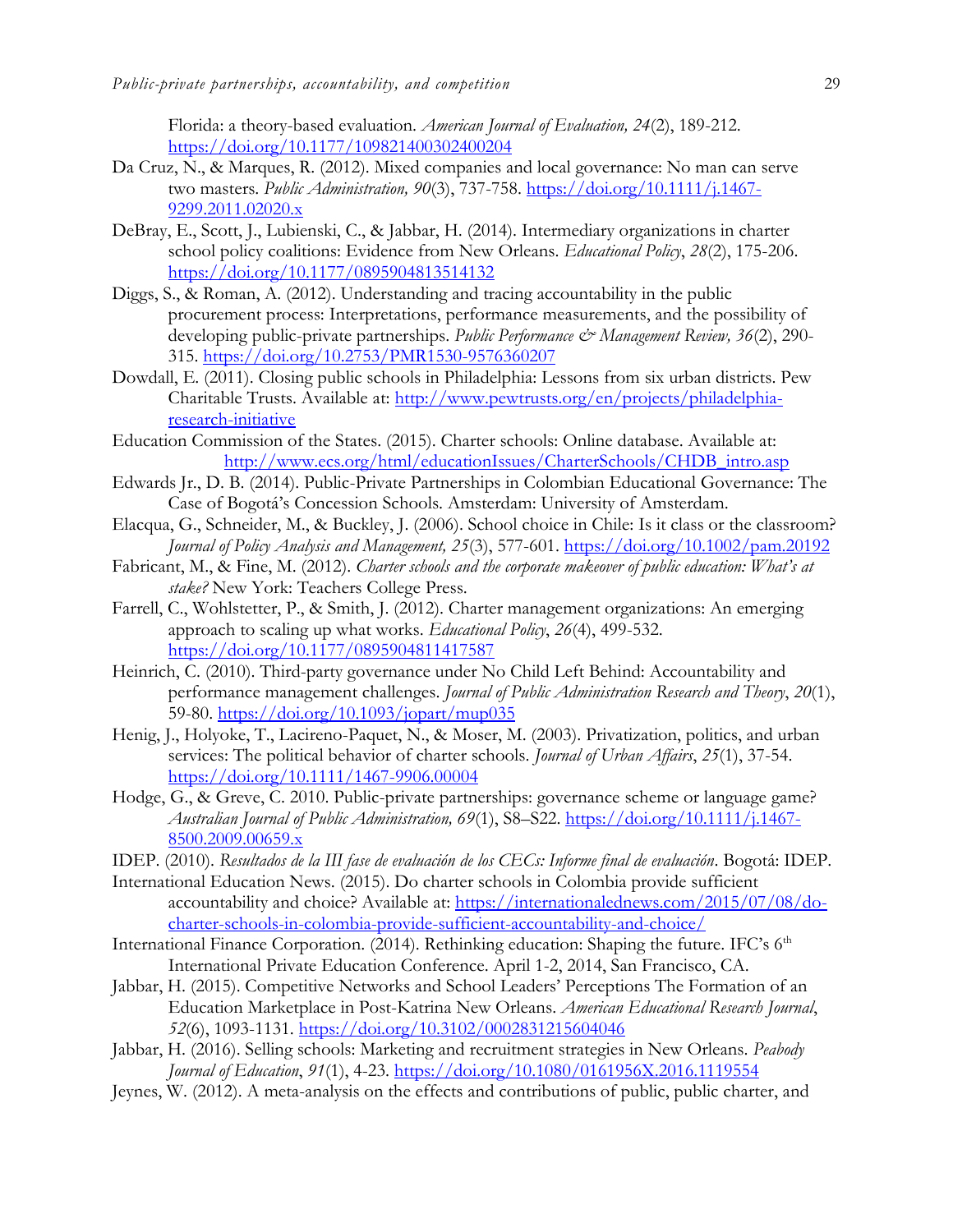religious schools on student outcomes. *Peabody Journal of Education, 87*(3), 305-335. <https://doi.org/10.1080/0161956X.2012.679542>

Kasman, M., & Loeb, S. (2013). Principals' perceptions of competition for students in Milwaukee schools. *Education Finance and Policy, 8*(1), 43-73. [https://doi.org/10.1162/EDFP\\_a\\_00082](https://doi.org/10.1162/EDFP_a_00082)

Klees, S., & Edwards Jr., D. B. (2014). Knowledge production and technologies of governance. In

- T. Fenwick, E. Mangez, & J. Ozga (Eds.), *World yearbook of education 2014: Governing knowledge: Comparison, knowledge-based technologies and expertise in the regulation of education*. (pp. 31-43). New York: Routledge.
- Levin, H. (1998). Educational vouchers: Effectiveness, choice, and costs. *Journal of Policy Analysis and Management*, *17*(3), 373-392. [https://doi.org/10.1002/\(SICI\)1520-](https://doi.org/10.1002/(SICI)1520-6688(199822)17:3%3c373::AID-PAM1%3e3.0.CO;2-D) [6688\(199822\)17:3<373::AID-PAM1>3.0.CO;2-D](https://doi.org/10.1002/(SICI)1520-6688(199822)17:3%3c373::AID-PAM1%3e3.0.CO;2-D)
- Lubienski, C. (2003). Innovations in education markets: Theory and evidence on the impact of competition and choice in charter schools. *American Educational Research Journal*, *40*(2), 395- 443.<https://doi.org/10.3102/00028312040002395>
- Lubienski, C. (2006). School diversification in second-best education markets: International evidence and conflicting theories of chance. *Educational Policy, 20*(2), 323-344. <https://doi.org/10.1177/0895904805284049>
- Lubienski, C., Weitzel, P. & Lubienski, S. (2009). Is there a "consensus" on school choice and achievement? Advocacy research and the emerging political economy of knowledge production, *Educational Policy*, *23*(1), 161-193.<https://doi.org/10.1177/0895904808328532>
- Lytle, J. (2013). Philadelphia School District deconstruction—A case requiring consideration, *Perspectives on Urban Education*. *10*(1) Available at:<http://www.urbanedjournal.org/>
- Meade, B., & Gershberg, A. (2008). Making education reform work for the poor: Accountability and decentralization in Latin America. *Journal of Education Policy, 23*(3), 299- 322. <https://doi.org/10.1080/02680930801923823>
- Mezzacappa, D. (2014, November 11). With days until deadline, 46 new charter applications: The district is asking universities for volunteers to help evaluate them. *The Notebook*.
- Miñana, C. (2010). Políticas neoliberales y neoinstitucionales en un marco constitucional adverso. Reformas educativas en Colombia 1991-2010. *Propuesta Educativa, 34*(2), 37-52.
- NAPCS. (2014). A growing movement: America's largest charter school communities. Washington, DC: NAPCS.
- National Association of Charter School Authorizers. (2011). The state of charter school authorizing 2011. Chicago, IL: NACSA.
- National Association of Charter School Authorizers. (2013). The state of charter school authorizing 2013. Chicago, IL: NACSA.
- National Association of Charter School Authorizers. (2015a). On the road to better accessibility, autonomy, and accountability: State policy analysis. Chicago, IL: NACSA.
- National Association of Charter School Authorizers. (2015b). Principles and standards for quality charter school authorizing. Chicago, IL: NACSA.
- Paino, M., Renzulli, L., Boylan, R., & Bradley, C. (2014). For grades or Money? Charter school failure in North Carolina. *Educational Administration Quarterly*, *50*(3), 500-536. <https://doi.org/10.1177/0013161X13505289>
- Patrinos, H., Barrera-Osorio, F., & Guaqueta, J. (2009). *The role and impact of PPPs in education*. Washington, DC: World Bank.
- Pawson, R. (2006). *Evidence-based policy: A realist perspective*. London: Sage. <https://doi.org/10.4135/9781849209120>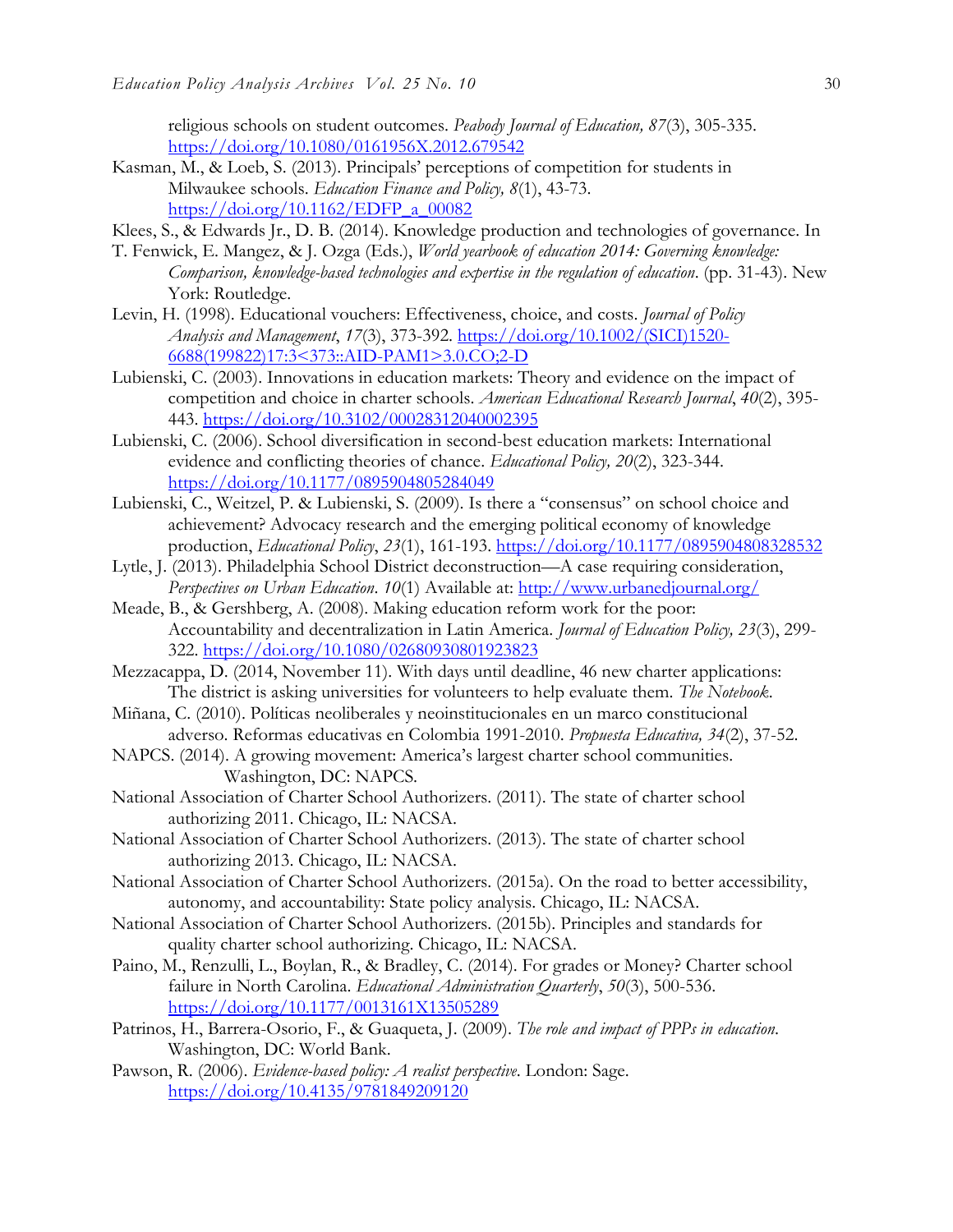Pawson, R., & Tilley, N. (1997). *Realistic evaluation*. London: Sage.

- Persson, J. (2015, July 5). Feds awarded Colorado charter schools \$46 million because of "hiring and firing" rules. PR Watch. Available at: <http://www.prwatch.org/>
- Prusinski, E., Ruddy, A., Plucker, J. & Cierniak, K. (2014). Chartering new waters: The Indianapolis mayoral transition and the charter school community. *Educational Policy*, *29*(4), 617-644. <https://doi.org/10.1177/0895904813510776>
- Reay, D. (2004). Exclusivity, exclusion, and social class in urban education markets in the United Kingdom. *Urban Education, 39*(5), 537-560. <https://doi.org/10.1177/0042085904266925>
- Reeves, E. (2008). The practice of contracting in public private partnerships: Transaction costs and relational contracting in the Irish schools sector. *Public Administration, 86* (4), 969-986. <https://doi.org/10.1111/j.1467-9299.2008.00743.x>
- Rho, E. (2013). Contracting revisited: Determinants and consequences of contracting out for public education services. *Public Administration Review, 73*(2), 327-337. <https://doi.org/10.1111/j.1540-6210.2012.02682.x>
- Robertson, S., Mundy, K., Verger, A., & Menashy, F. (Eds.) (2012). *Public private partnerships in education: New actors and modes of governance in a globalizing world*. Cheltenham, UK: Edward Elgar. <https://doi.org/10.4337/9780857930699>
- Rotherham, A. (2005). The pros and cons of charter closures. In Lake R., Hill P. T. (Eds.), *Hopes, fears,*  $\breve{\mathcal{O}}$  *reality: A balanced look at American charter schools in 2005* (pp. 43-52). Seattle, WA: National Charter School Research Project.
- Russakoff, D. (2015). *The prize: Who's in charge of America's schools*. New York: Houghton Mifflin Harcourt.
- Secretaría de Educación. (2013). *Bogotá D.C.: Caracterización sector educativo, año 2012*. Bogotá: Oficina Asesora de Planeación.
- Termes, A., Bonal, X., Veger, A., & Zancajo, A. (2015). Public-Private Partnerships in Colombian Education: The Equity and Quality Implications of "Colegios en concesión". PERI working paper. [http://www.periglobal.org/role-state/document/public-private](http://www.periglobal.org/role-state/document/public-private-partnerships-colombian-education-equity-and-quality-implications-)[partnerships-colombian-education-equity-and-quality-implications-](http://www.periglobal.org/role-state/document/public-private-partnerships-colombian-education-equity-and-quality-implications-)
- USDOE. (2007). Supporting charter school excellence through quality authorizing. Washington, DC: USDOE.
- Vergari, S. (2001). Charter school authorizers: Public agents for holding charter schools accountable. *Education and Urban Society*, *33*(2), 129-140. <https://doi.org/10.1177/0013124501332003>
- Villa, L., & Duarte, J. (2005). Concessionary public schools in Bogotá: An innovation in school management in Colombia. In L. Wolff, J. Navarro, P. Gonzalez (Eds.), *Private education and public policy in Latin America*, (pp. 95-130). Washington, DC: PREAL.
- Waslander, S., Pater C., & van der Weide, M. (2010). *Markets in education: An analytical review of empirical research on market mechanisms in education*. OECD Education Working Papers, No. 52, OECD.<https://doi.org/10.1787/5km4pskmkr27-en>
- Wolff, L., Navarro, J., & González, P. (2005). *Private education and public policy in Latin America*. Washington, DC: PREAL.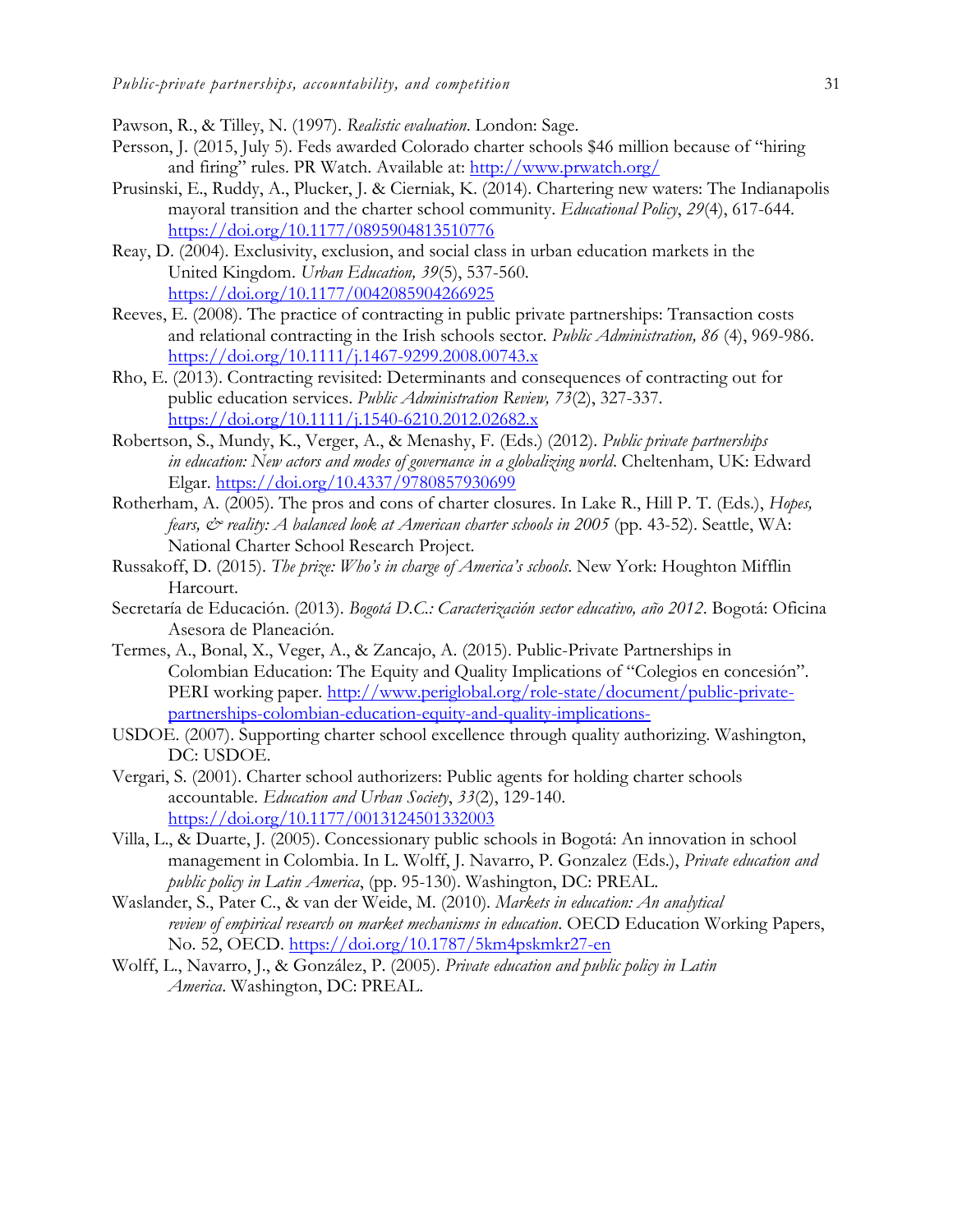## **About the Authors**

## **D. Brent Edwards Jr.**

University of Hawaii, Manoa donalde@hawaii.edu

D. Brent Edwards Jr. is an Assistant Professor of Theory and Methodology in the Study of Education at the University of Hawaii, Manoa. His work focuses on (a) the global governance of education and (b) education policy, politics and political economy. Within these two research lines, Edwards has focused on investigating the rise of global education policies and the influence of international organizations, as well as trends related to educational privatization (e.g., charter schools, low-fee private schools), decentralization, and community participation.

#### **David DeMatthews**

University of Texas, El Paso dedematthews@utep.edu David DeMatthews is an Assistant Professor in the Department of Educational Leadership and Foundations at the University of Texas at El Paso. A former high school teacher and school administrator in Baltimore and Washington, D.C., he has published on topics such as school leadership, urban education, special education, bilingual education, and social justice.

#### **Hilary Hartley**

Institute of International Education

hilaryrhartley@gmail.com

Hilary Hartley is the Regional Lead for the Western Hemisphere in the Scholar Exchanges Division of the Institute of International Education (IIE). Hilary served as the Senior Program Officer for Mediterranean Europe and Central America at the International Student Exchange Programs (ISEP), where she managed university level exchange programs. Hilary holds a master's in International Development Studies with emphases in Latin America and International Education from the Elliott School of International Affairs at the George Washington University in Washington, DC. Hilary also holds bachelor's degrees in Spanish and Political Science from San Diego State University in California. She has lived and worked in Uruguay and Spain, traveled throughout Latin America, and is fluent in Spanish.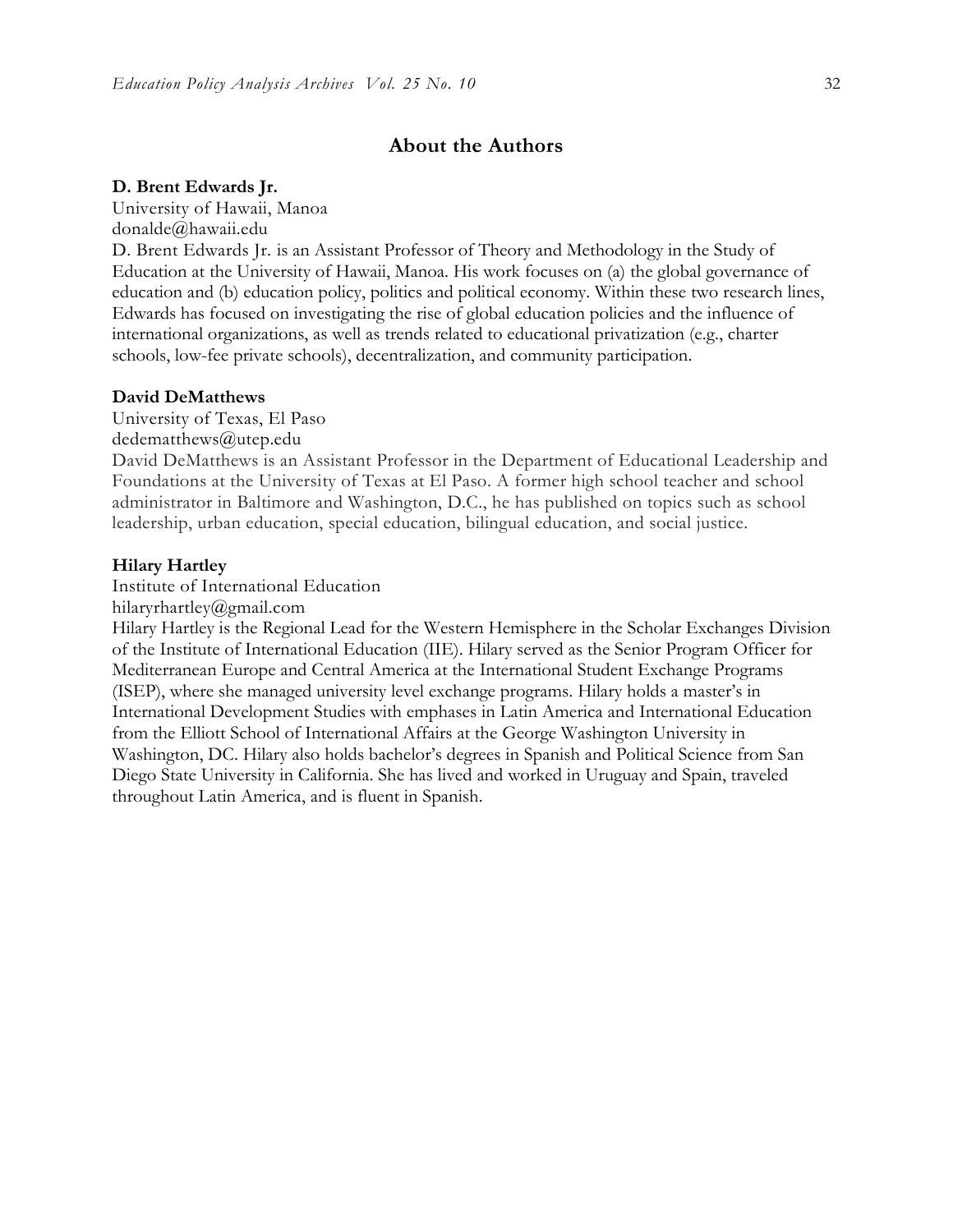## education policy analysis archives

Volume 25 Number 10 February 13, 2017 ISSN 1068-2341

## ര

SOME RIGHTS RESERVED Readers are free to copy, display, and distribute this article, as long as the work is attributed to the author(s) and **Education Policy Analysis Archives,** it is distributed for noncommercial purposes only, and no alteration or transformation is made in the work. More details of this Creative Commons license are available at

http://creativecommons.org/licenses/by-nc-sa/3.0/. All other uses must be approved by the author(s) or **EPAA**. **EPAA** is published by the Mary Lou Fulton Institute and Graduate School of Education at Arizona State University Articles are indexed in CIRC (Clasificación Integrada de Revistas Científicas, Spain), DIALNET (Spain), [Directory of Open Access Journals,](http://www.doaj.org/) EBSCO Education Research Complete, ERIC, Education Full Text (H.W. Wilson), QUALIS A2 (Brazil), SCImago Journal Rank; SCOPUS, SOCOLAR (China).

Please send errata notes to Audrey Amrein-Beardsley at [audrey.beardsley@asu.edu](mailto:audrey.beardsley@asu.edu)

**Join EPAA's Facebook community** at<https://www.facebook.com/EPAAAAPE> and **Twitter feed** @epaa\_aape.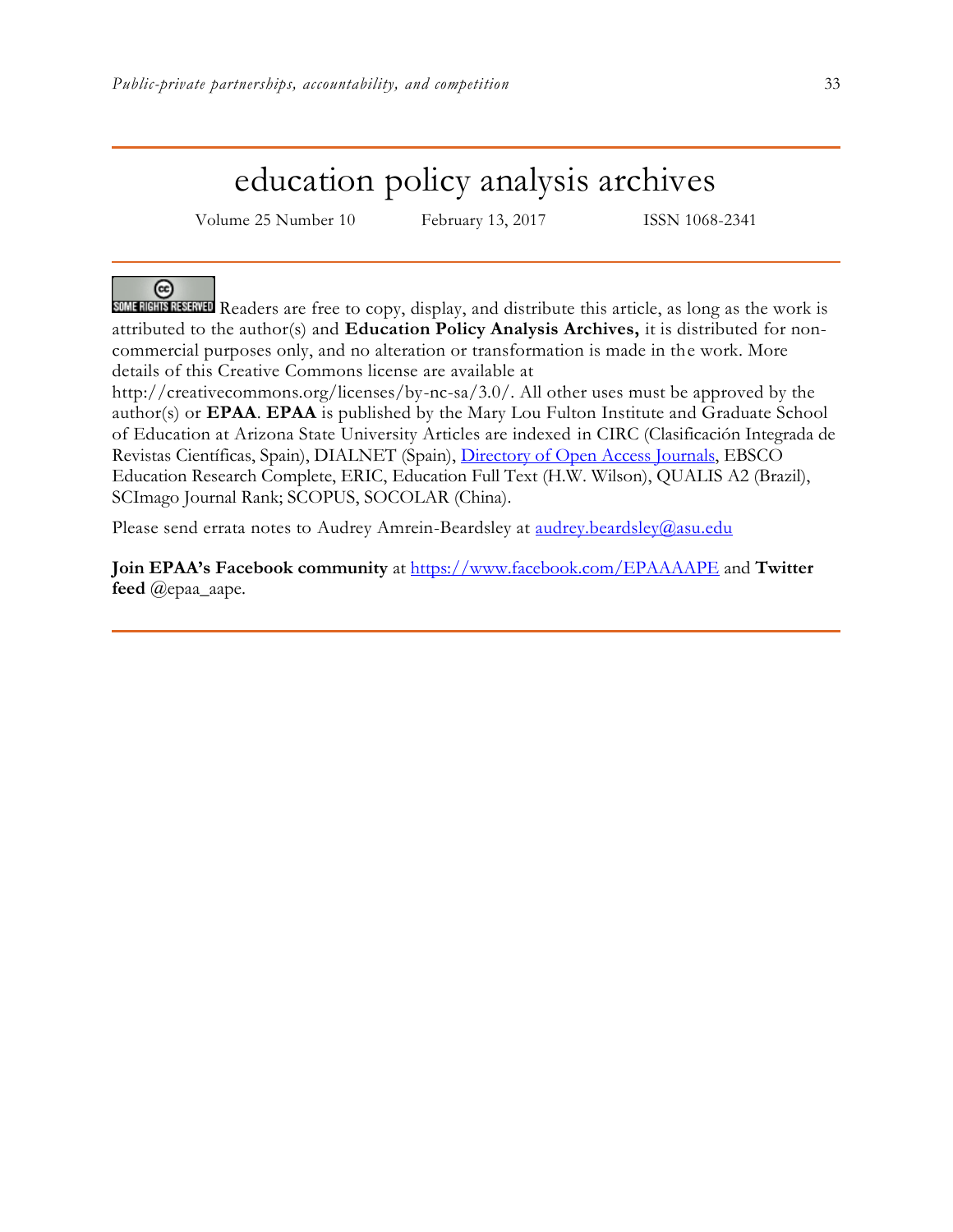## education policy analysis archives editorial board

Lead Editor: **Audrey Amrein-Beardsley** (Arizona State University) Editor Consultor: **Gustavo E. Fischman** (Arizona State University) Associate Editors: **David Carlson, Margarita Jimenez-Silva, Eugene Judson, Mirka Koro-Ljungberg, Scott Marley, Jeanne M. Powers, Iveta Silova, Maria Teresa Tatto** (Arizona State University)

**Cristina Alfaro** San Diego State University

**Gary Anderson** New York University

**Michael W. Apple** University of Wisconsin, Madison **Jeff Bale** OISE, University of Toronto, Canada

**David C. Berliner** Arizona State University

**Casey Cobb** University of Connecticut

**Arnold Danzig** San Jose State University

**Linda Darling-Hammond**  Stanford University

**Elizabeth H. DeBray** University of Georgia

**Chad d'Entremont** Rennie Center for Education Research & Policy

**John Diamond** University of Wisconsin, Madison

**Matthew Di Carlo** Albert Shanker Institute

**Michael J. Dumas** University of California, Berkeley

**Kathy Escamilla** University of Colorado, Boulder

**Melissa Lynn Freeman** Adams State College

**Rachael Gabriel** University of Connecticut

**Amy Garrett Dikkers** University of North Carolina, Wilmington

**Gene V Glass** Arizona State University

**Ronald Glass** University of California, Santa Cruz

**Jacob P. K. Gross** University of Louisville

**Julian Vasquez Heilig** California State University, Sacramento **Aaron Bevanot** SUNY Albany **Kimberly Kappler Hewitt** University of North Carolina Greensboro

**Aimee Howley** Ohio University **Noah Sobe** Loyola University

**Henry Braun** Boston College **Steve Klees** University of Maryland **Nelly P. Stromquist** University of

**Jaekyung Lee S**UNY Buffalo

**Jessica Nina Lester** Indiana University

**Amanda E. Lewis** University of Illinois, Chicago

**Chad R. Lochmiller** Indiana University

**Christopher Lubienski** University of Illinois, Urbana-Champaign

**Sarah Lubienski** University of Illinois, Urbana-Champaign

**William J. Mathis** University of Colorado, Boulder

**Michele S. Moses** University of Colorado, Boulder

**Julianne Moss** Deakin University, Australia

**Sharon Nichols** University of Texas, San Antonio

**Eric Parsons** University of Missouri-Columbia

**Susan L. Robertson** Bristol University, UK

**Gloria M. Rodriguez** University of California, Davis **R. Anthony Rolle** University of Houston

**A. G. Rud** Washington State University

**Eric M. Haas** WestEd **Patricia Sánchez** University of University of Texas, San Antonio **Janelle Scott** University of California, Berkeley

> **Jack Schneider** College of the Holy Cross

Maryland

**Benjamin Superfine** University of Illinois, Chicago

**Adai Tefera** Virginia Commonwealth University

**Tina Trujillo** University of California, Berkeley

**Federico R. Waitoller** University of Illinois, Chicago

**Larisa Warhol** University of Connecticut

**John Weathers** University of Colorado, Colorado Springs

**Kevin Welner** University of Colorado, Boulder

**Terrence G. Wiley** Center for Applied Linguistics

**John Willinsky**  Stanford University

**Jennifer R. Wolgemuth** University of South Florida

**Kyo Yamashiro** Claremont Graduate University

**Kyo Yamashiro** Claremont Graduate University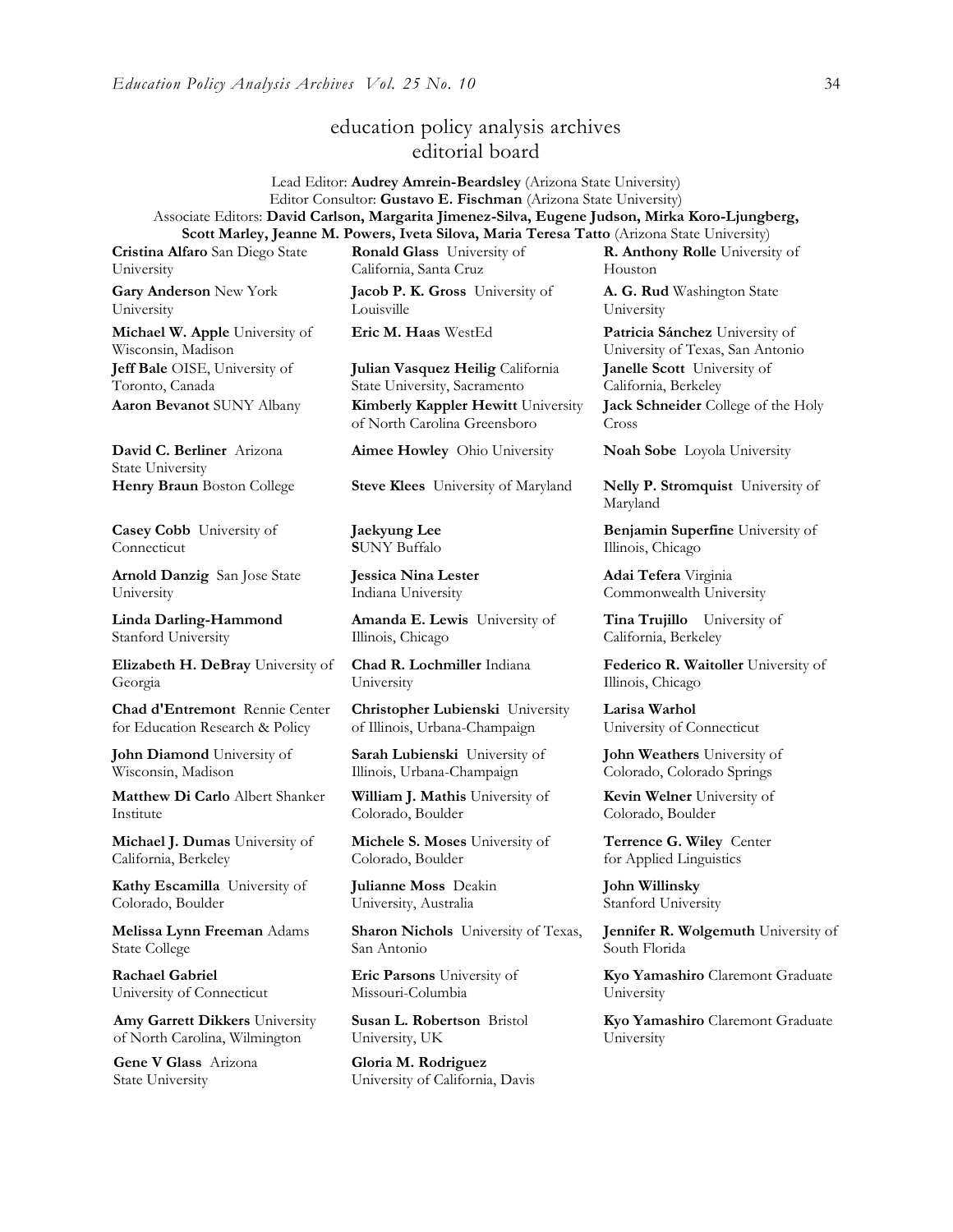## archivos analíticos de políticas educativas consejo editorial

Editor Consultor: **Gustavo E. Fischman** (Arizona State University) Editores Asociados: **Armando Alcántara Santuario** (Universidad Nacional Autónoma de México), **Jason Beech**, (Universidad de San Andrés), **Ezequiel Gomez Caride**, (Pontificia Universidad Católica Argentina), **Antonio Luzon**, (Universidad de Granada)

**Claudio Almonacid** Universidad Metropolitana de Ciencias de la Educación, Chile **Miguel Ángel Arias Ortega**  Universidad Autónoma de la Ciudad de México **Xavier Besalú Costa**  Universitat de Girona, España

**[Xavier Bonal](javascript:openRTWindow() Sarro** Universidad Autónoma de Barcelona, España

**[Antonio Bolívar](javascript:openRTWindow() Boitia** Universidad de Granada, España

**[José Joaquín Brunner](javascript:openRTWindow()** Universidad Diego Portales, Chile **[Damián Canales Sánchez](javascript:openRTWindow()** Instituto Nacional para la Evaluación de la Educación, México

#### **Gabriela de la Cruz Flores** Universidad Nacional Autónoma de

México

**[Marco Antonio Delgado Fuentes](javascript:openRTWindow()** Universidad Iberoamericana, México **[Inés Dussel](javascript:openRTWindow()**, DIE-CINVESTAV, México

**[Pedro Flores Crespo](javascript:openRTWindow()** Universidad Iberoamericana, México

#### **Ana María García de Fanelli**

Centro de Estudios de Estado y Sociedad (CEDES) CONICET, Argentina

**Juan Carlos González Faraco**  Universidad de Huelva, España

**María Clemente Linuesa**  Universidad de Salamanca, España

**Jaume Martínez Bonafé** Universitat de València, España

**Alejandro Márquez Jiménez**  Instituto de Investigaciones sobre la Universidad y la Educación, UNAM, México **María Guadalupe Olivier Tellez**, Universidad Pedagógica Nacional, México **[Miguel Pereyra](javascript:openRTWindow()** Universidad de Granada, España **[Mónica Pini](javascript:openRTWindow()** Universidad Nacional

de San Martín, Argentina

**Omar Orlando Pulido Chaves** Instituto para la Investigación Educativa y el Desarrollo Pedagógico (IDEP) **[José Luis Ramírez](javascript:openRTWindow() Romero**

Universidad Autónoma de Sonora, México **[Paula Razquin](javascript:openRTWindow()** Universidad de San Andrés, Argentina

**José Ignacio Rivas Flores** Universidad de Málaga, España **[Miriam Rodríguez Vargas](javascript:openRTWindow()** Universidad Autónoma de Tamaulipas, México **José Gregorio Rodríguez**  Universidad Nacional de Colombia, Colombia **[Mario Rueda Beltrán](javascript:openRTWindow()** Instituto de Investigaciones sobre la Universidad y la Educación, UNAM, México **José Luis San Fabián Maroto**  Universidad de Oviedo, España

**[Jurjo Torres Santomé](javascript:openRTWindow()**, Universidad de la Coruña, España

**[Yengny Marisol Silva Laya](javascript:openRTWindow()** Universidad Iberoamericana, México **Juan Carlos Tedesco** Universidad Nacional de San Martín, Argentina

**Ernesto Treviño Ronzón** Universidad Veracruzana, México

**[Ernesto Treviño](javascript:openRTWindow() Villarreal** Universidad Diego Portales Santiago, Chile **[Antoni Verger Planells](javascript:openRTWindow()** Universidad

Autónoma de Barcelona, España

#### **[Catalina Wainerman](javascript:openRTWindow()**

Universidad de San Andrés, Argentina **Juan Carlos Yáñez Velazco** Universidad de Colima, México